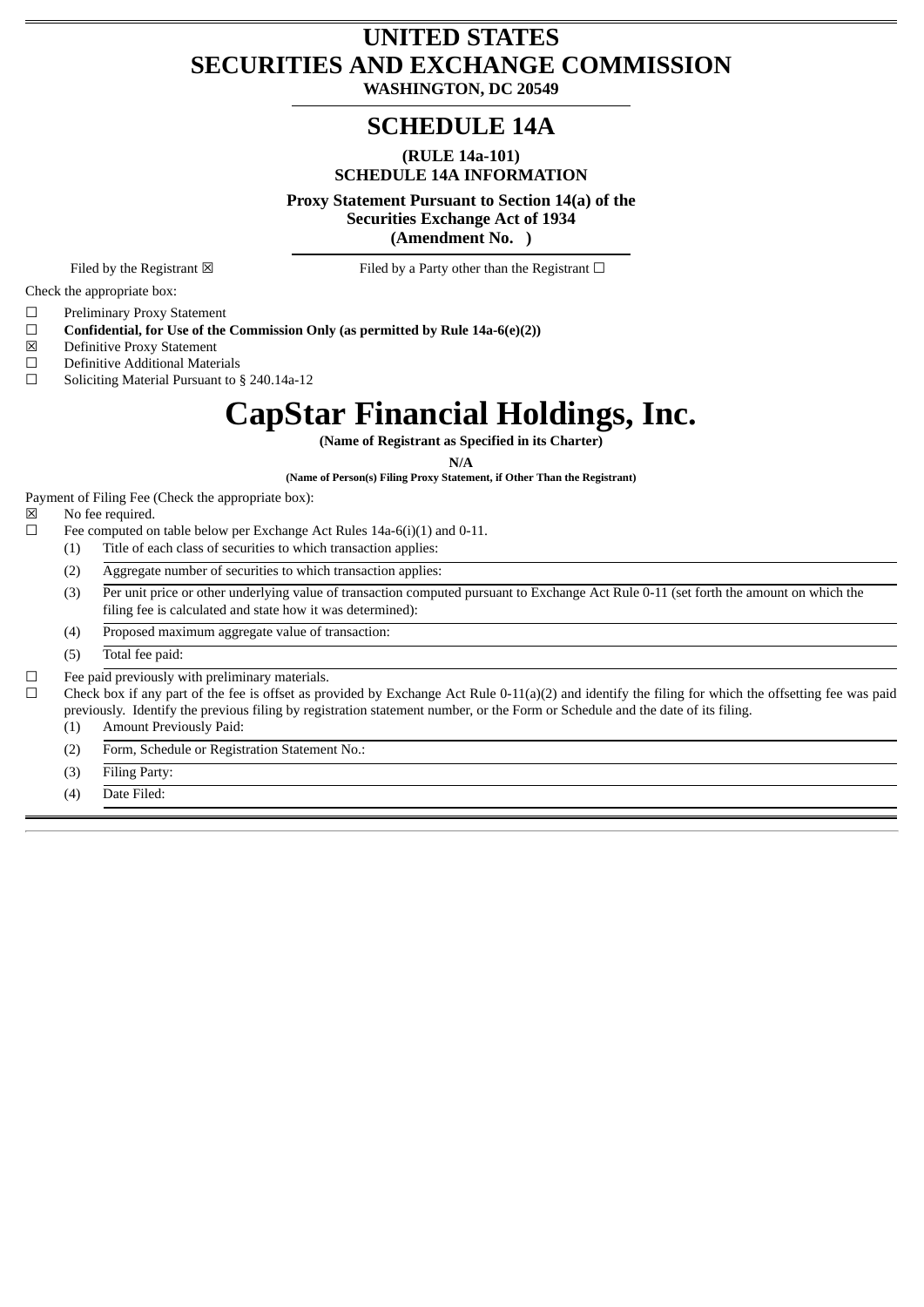

## **NOTICE OF ANNUAL MEETING OF SHAREHOLDERS**

You are hereby invited to participate in the 2021 Annual Meeting of Shareholders of CapStar Financial Holdings, Inc., which will be conducted virtually.

| <b>WHEN</b>               | 9:00 A.M. Central Time on April 23, 2021.                                                                                                                                                                                                                                                                                                                                                                                                                                                                                                                                                                                                                                                                                                                                          |
|---------------------------|------------------------------------------------------------------------------------------------------------------------------------------------------------------------------------------------------------------------------------------------------------------------------------------------------------------------------------------------------------------------------------------------------------------------------------------------------------------------------------------------------------------------------------------------------------------------------------------------------------------------------------------------------------------------------------------------------------------------------------------------------------------------------------|
| <b>HOW TO PARTICIPATE</b> | The Annual Meeting will be held in a virtual-only meeting format, via live video webcast that will provide<br>stockholders with the ability to participate in the Annual Meeting, vote their shares and ask questions. We are<br>implementing a virtual-only meeting format in order to leverage technology to enhance stockholder access to the<br>Annual Meeting by enabling attendance and participation from any location around the world. We believe that the<br>virtual-only meeting format will give stockholders the opportunity to exercise the same rights as if they had attended<br>an in-person meeting and believe that these measures will enhance stockholder access and encourage participation<br>and communication with our Board of Directors and management. |
|                           | In order to attend the Annual Meeting, you must register at www.proxydocs.com/CSTR. Upon completing your<br>registration, you will receive further instructions via email, including a unique link that will allow you access to the<br>Annual Meeting and to vote and submit questions during the Annual Meeting.                                                                                                                                                                                                                                                                                                                                                                                                                                                                 |
|                           | Certain presentation materials that will be used at the 2021 Annual Meeting of Shareholders will be available on our<br>website the day of the 2021 Annual Meeting of Shareholders under "News and Events."                                                                                                                                                                                                                                                                                                                                                                                                                                                                                                                                                                        |
| <b>HOW TO VOTE</b>        | To vote by the Internet, go to the website address set forth on the enclosed proxy card and follow the instructions<br>provided on the website.                                                                                                                                                                                                                                                                                                                                                                                                                                                                                                                                                                                                                                    |
|                           | To vote by telephone, dial the toll-free phone number set forth on the enclosed proxy card using a touch-tone phone.<br>Have your proxy card available and follow the recorded instructions when voting by telephone.                                                                                                                                                                                                                                                                                                                                                                                                                                                                                                                                                              |
|                           | To vote by mail, complete, sign and date the proxy card and return it promptly in the postage paid envelope provided.                                                                                                                                                                                                                                                                                                                                                                                                                                                                                                                                                                                                                                                              |
|                           | Proxies delivered by mail, the Internet or telephone must be received prior to 9:00 A.M. Central Time on April 23,<br>2021.                                                                                                                                                                                                                                                                                                                                                                                                                                                                                                                                                                                                                                                        |
| <b>RECORD DATE</b>        | Shareholders of record as of the close of business on March 16, 2021 will be entitled to notice of and to vote at the<br>2021 Annual Meeting of Shareholders (the "Record Date").                                                                                                                                                                                                                                                                                                                                                                                                                                                                                                                                                                                                  |
| <b>ITEMS OF BUSINESS</b>  | (1) To elect the following twelve (12) directors to serve until the 2022 Annual Meeting of Shareholders and until their<br>successors have been duly elected and qualified: Dennis C. Bottorff, L. Earl Bentz, Sam B. DeVane, Thomas R.<br>Flynn, Louis A. Green III, Valora S. Gurganious, Myra NanDora Jenne, Joelle J. Phillips, Timothy K. Schools,<br>Stephen B. Smith, James S. Turner, Jr., and Toby S. Wilt (Proposal 1);                                                                                                                                                                                                                                                                                                                                                  |
|                           | (2) To ratify the appointment of Elliott Davis, LLC as our independent registered public accounting firm for the fiscal<br>year ending December 31, 2021 (Proposal 2);                                                                                                                                                                                                                                                                                                                                                                                                                                                                                                                                                                                                             |
|                           | (3) To approve the CapStar Financial Holdings, Inc. 2021 Stock Incentive Plan (Proposal 3); and                                                                                                                                                                                                                                                                                                                                                                                                                                                                                                                                                                                                                                                                                    |
|                           | (4) To conduct such other business as may properly come before the meeting or any adjournment or postponement<br>thereof.                                                                                                                                                                                                                                                                                                                                                                                                                                                                                                                                                                                                                                                          |
| <b>RECOMMENDATIONS</b>    | The Board of Directors recommends that you vote "FOR" each nominee for director in Proposal 1 and "FOR" each<br>of Proposal 2 and Proposal 3.                                                                                                                                                                                                                                                                                                                                                                                                                                                                                                                                                                                                                                      |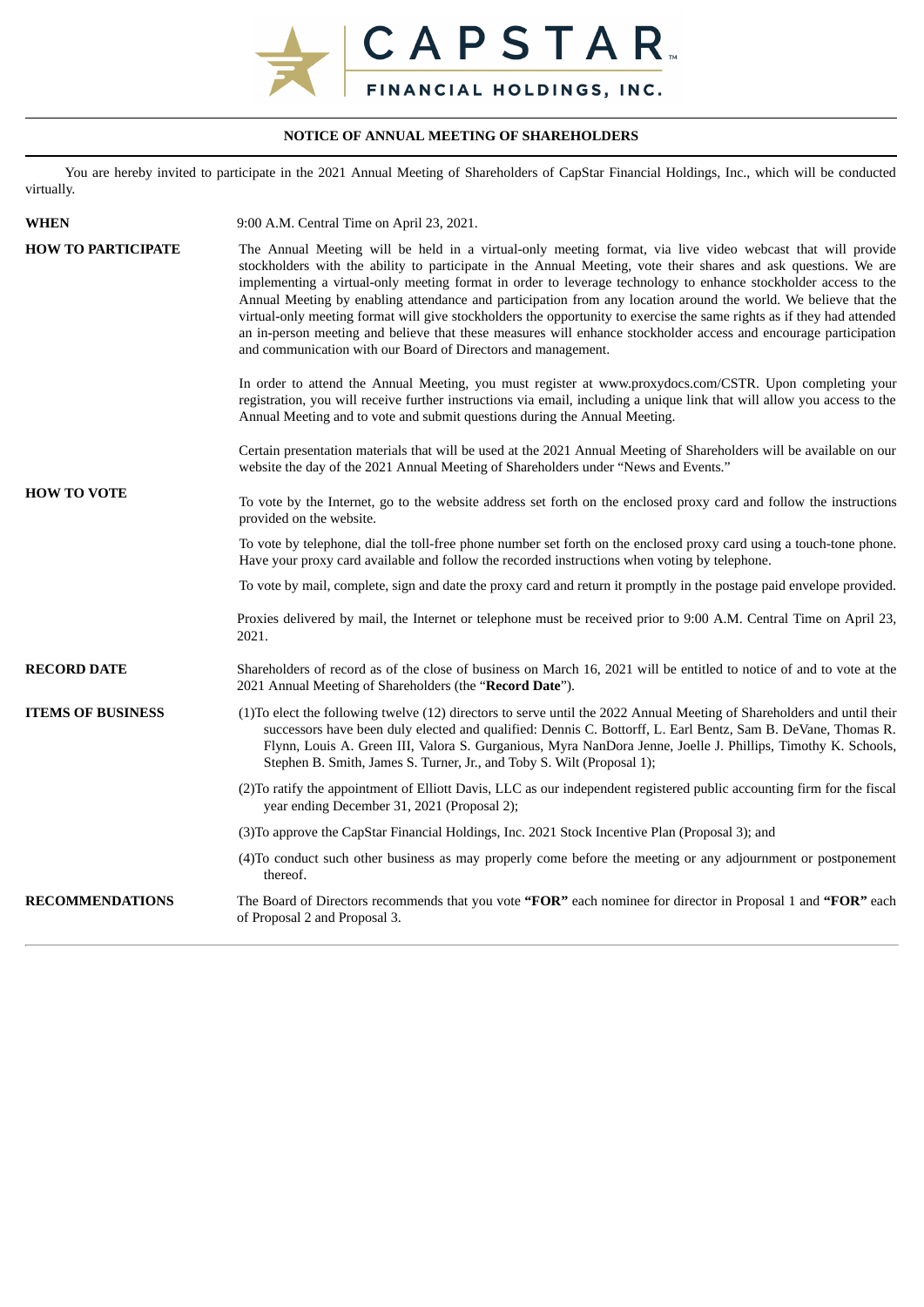**PROXY MATERIALS** Our proxy materials, which include this Proxy Statement, the proxy card and our Annual Report on Form 10-K for the year ended December 31, 2020 ("**Annual Report**") are first being delivered to shareholders on or about March 26, 2021. Shareholders have the ability to access the proxy materials at www.proxydocs.com/cstr and complete their proxy card electronically at www.proxypush.com/cstr.

By Order of the Board of Directors,

Steve Groom

Steven E. Groom Secretary

March 26, 2021 Nashville, Tennessee

**Important Notice Regarding the Availability of Proxy Materials for the Annual Meeting of Shareholders to be Held on April 23, 2021**

> **This Proxy Statement and the Annual Report are available at http://www.proxydocs.com/cstr**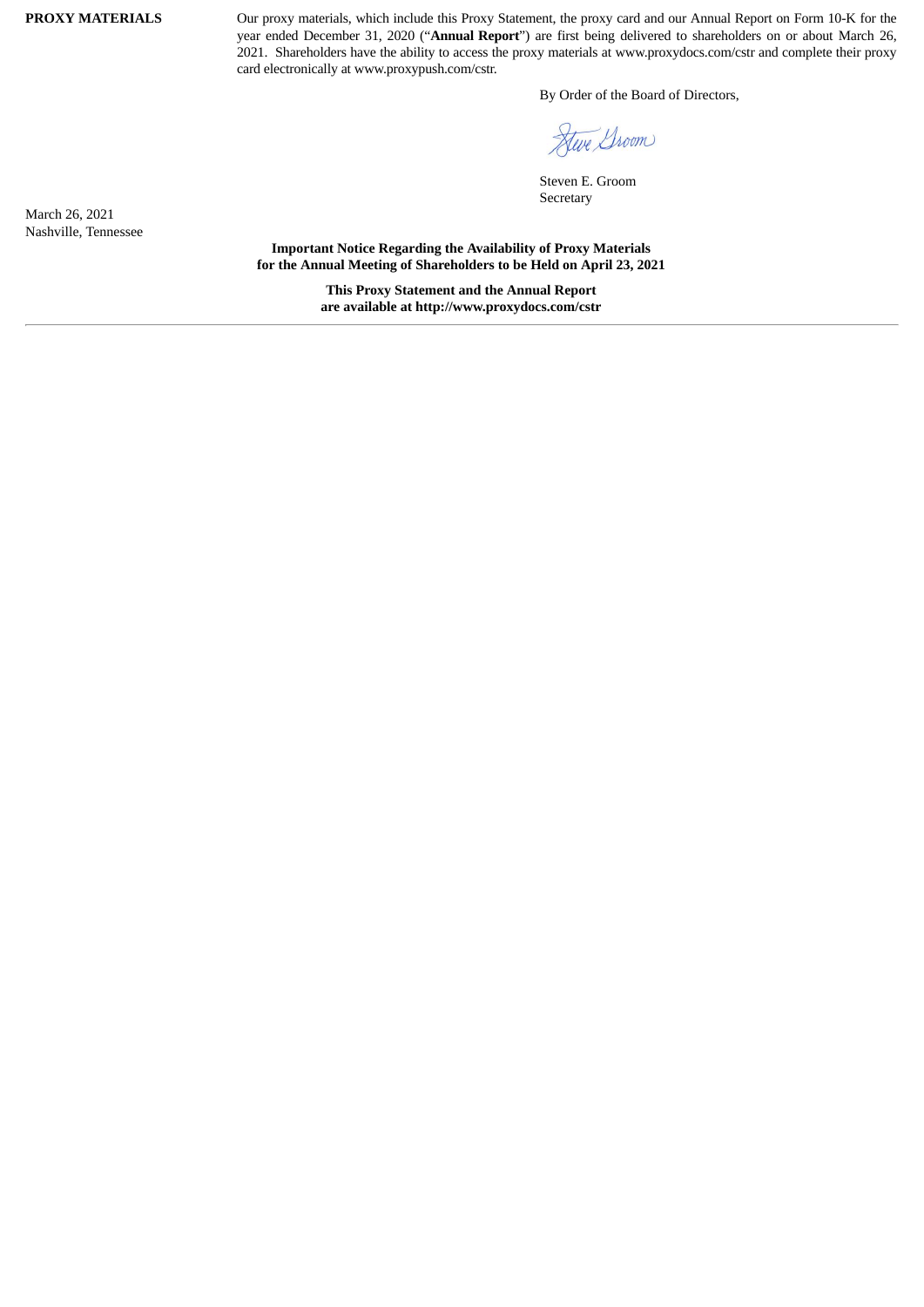## **TABLE OF CONTENTS**

| <b>INFORMATION ABOUT THE ANNUAL MEETING</b>                         | <b>Page</b><br>1 |
|---------------------------------------------------------------------|------------------|
| <b>INFORMATION ABOUT VOTING</b>                                     | 2                |
| PROPOSAL 1 ELECTION OF DIRECTORS                                    | 5                |
| Introduction                                                        | 5                |
| <b>Director Nominees</b>                                            | 5                |
| <b>Required Vote</b>                                                | 8                |
| <b>CORPORATE GOVERNANCE</b>                                         | 9                |
| <b>Overview</b>                                                     | 9                |
| Director Independence                                               | 9                |
| <b>Board Meetings and Attendance</b>                                | 9                |
| <b>Committees of our Board</b>                                      | 10               |
| <b>Audit and Risk Committee</b>                                     | 10               |
| <b>Compensation and Human Resources Committee</b>                   | 11               |
| <b>Nominating and Corporate Governance Committee</b>                | 11               |
| <b>Community Affairs Committee</b>                                  | 12               |
| <b>Credit Committee</b>                                             | 12               |
| <b>Board and Committee Self-Evaluations</b>                         | 12               |
| <b>Board Leadership Structure</b>                                   | 12               |
| Role of the Board in Risk Oversight                                 | 13               |
| <b>Service Limitations on Other Boards of Directors</b>             | 13               |
| <b>Director Nominations</b>                                         | 13               |
| <b>Independent Compensation Consultant</b>                          | 14               |
| <b>Corporate Governance Guidelines</b>                              | 15               |
| Code of Ethics and Conflicts of Interest Policy                     | 15               |
| <b>Certain Relationships</b>                                        | 15               |
| <b>Compensation Committee Interlocks and Insider Participation</b>  | 15               |
| <b>Communications with the Board and Committees</b>                 | 15               |
| <b>Executive Officers</b>                                           | 16               |
| <b>CERTAIN RELATIONSHIPS AND RELATED TRANSACTIONS</b>               | 17               |
| <b>Banking Transactions with Related Parties</b>                    | 17               |
| <b>Lease of Corporate Headquarters</b>                              | 17               |
| <b>Policies and Procedures Regarding Related-Party Transactions</b> | 17               |
| SECURITY OWNERSHIP OF CERTAIN BENEFICIAL OWNERS AND MANAGEMENT      | $17\,$           |
| DELINQUENT SECTION 16(A) REPORTS                                    | 19               |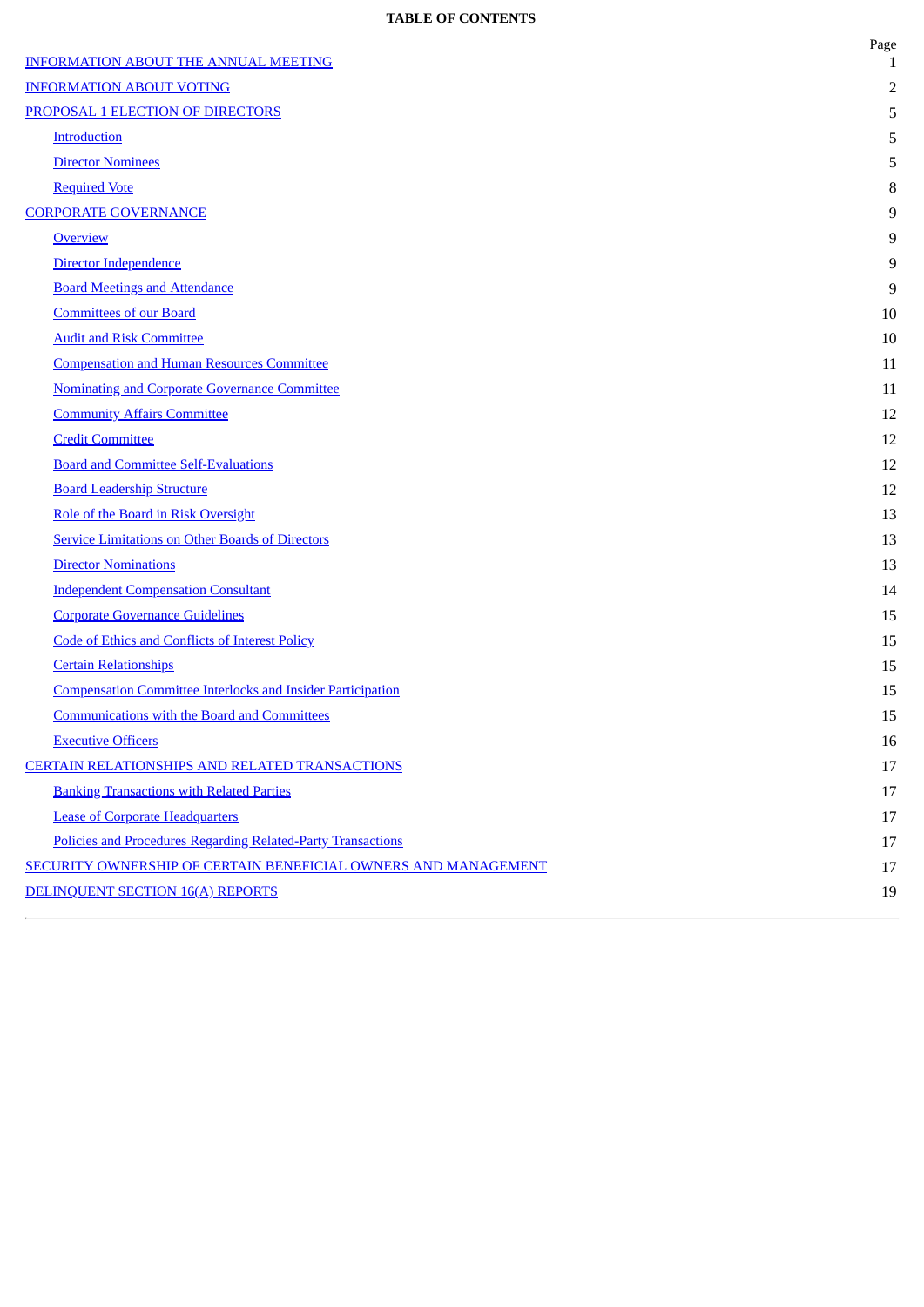| <b>EXECUTIVE COMPENSATION</b>                                                                   | 19 |
|-------------------------------------------------------------------------------------------------|----|
| <b>Summary Compensation Table</b>                                                               | 20 |
| <b>Narrative Discussion of Summary Compensation Table</b>                                       | 21 |
| <b>Executive Compensation and Corporate Governance Enhancements</b>                             | 23 |
| <b>Outstanding Equity Awards at Year End</b>                                                    | 25 |
| <b>Employment Agreements</b>                                                                    | 25 |
| <b>2020 Compensation Update</b>                                                                 | 26 |
| <b>COMPENSATION AND HUMAN RESOURCES COMMITTEE REPORT</b>                                        | 27 |
| <b>DIRECTOR COMPENSATION</b>                                                                    | 27 |
| <b>AUDIT AND RISK COMMITTEE REPORT</b>                                                          | 28 |
| PROPOSAL 2 RATIFICATION OF THE APPOINTMENT OF THE INDEPENDENT REGISTERED PUBLIC ACCOUNTING FIRM | 30 |
| <b>Audit and Non-Audit Fees</b>                                                                 | 30 |
| <b>Pre-Approval Policies and Procedures</b>                                                     | 30 |
| <b>Participation of Representatives of Independent Registered Public Accounting Firm</b>        | 30 |
| <b>Required Vote</b>                                                                            | 31 |
| PROPOSAL 3 APPROVAL OF THE CAPSTAR FINANCIAL HOLDINGS, INC. 2021 STOCK INCENTIVE PLAN.          | 32 |
| <b>Required Vote</b>                                                                            | 37 |
| <b>ADDITIONAL INFORMATION</b>                                                                   | 38 |
| <b>OTHER MATTERS</b>                                                                            | 39 |
| APPENDIX A: CAPSTAR FINANCIAL HOLDINGS, INC. 2021 STOCK INCENTIVE PLAN                          | 40 |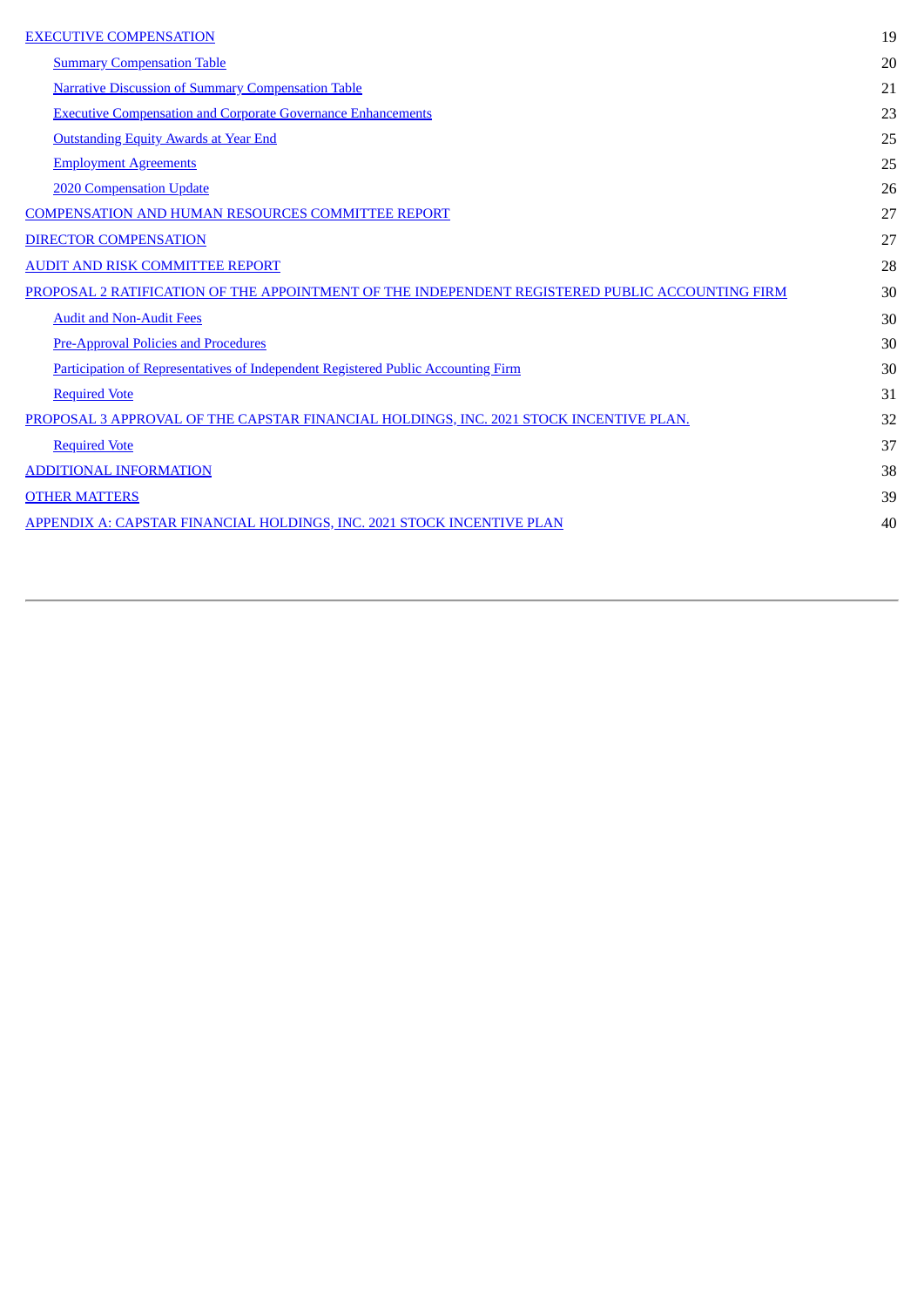

1201 Demonbreun Street, Suite 700 Nashville, Tennessee 37203 (615) 732-6400

## **PROXY STATEMENT FOR THE 2021 ANNUAL MEETING OF SHAREHOLDERS**

This Proxy Statement (this "**Proxy Statement**") is furnished by CapStar Financial Holdings, Inc., a Tennessee corporation, on behalf of its Board of Directors (the "**Board**") for use at the 2021 Annual Meeting of Shareholders (the "**Annual Meeting**"), and at any adjournment or postponement thereof, for the purposes set forth herein and in the accompanying Notice of Annual Meeting of Shareholders. This Proxy Statement and the accompanying proxy card are first being mailed or made available to shareholders on or about March 26, 2021. When used in this Proxy Statement, the terms "we," "us," "our" or the "Company" refer to CapStar Financial Holdings, Inc., and the "Bank" refers to CapStar Bank.

## <span id="page-5-0"></span>**INFORMATION ABOUT THE ANNUAL MEETING**

#### **When is and how do I participate in the Annual Meeting?**

The Annual Meeting will be held at 9:00 A.M. Central Time on Friday, April 23, 2021. As a result of the coronavirus outbreak and to support the health and well-being of our partners, employees, and shareholders, the Annual Meeting will be held in a virtual-only meeting format, via live video webcast that will provide stockholders with the ability to participate in the Annual Meeting, vote their shares and ask questions. In order to attend the Annual Meeting, you must register at www.proxydocs.com/CSTR. Upon completing your registration, you will receive further instructions via email, including a unique link that will allow you access to the Annual Meeting and to vote and submit questions during the Annual Meeting. Certain presentation materials that will be used at the Annual Meeting will be available on our website the day of the Annual Meeting under "News and Events."

#### **What proposals will be voted upon at the Annual Meeting?**

There are three proposals scheduled for a vote at the Annual Meeting:

- (1) To elect the following twelve (12) directors to serve until the 2021 Annual Meeting of Shareholders and until their successors have been duly elected and qualified: Dennis C. Bottorff, L. Earl Bentz, Sam B. DeVane, Thomas R. Flynn, Louis A. Green III, Valora S. Gurganious, Myra NanDora Jenne, Joelle J. Phillips, Timothy K. Schools, Stephen B. Smith, James S. Turner, Jr., and Toby S. Wilt (Proposal 1);
- (2) To ratify the appointment of Elliott Davis, LLC as our independent registered public accounting firm for the fiscal year ending December 31, 2021 (Proposal 2);
- (3) To approve the CapStar Financial Holdings, Inc. 2021 Stock Incentive Plan (Proposal 3); and
- (4) To conduct such other business as may properly come before the meeting or any adjournment or postponement thereof.

As of the date of this Proxy Statement, we are not aware of any additional matters that will be presented for consideration at the Annual Meeting.

## **What are the recommendations of the Board of Directors?**

Our Board recommends that you vote:

- "**FOR**" the election of each of the twelve (12) nominees named herein to serve on the Board;
- "**FOR**" the ratification of the appointment of Elliott Davis, LLC as our independent registered public accounting firm for the fiscal year ending December 31, 2021; and

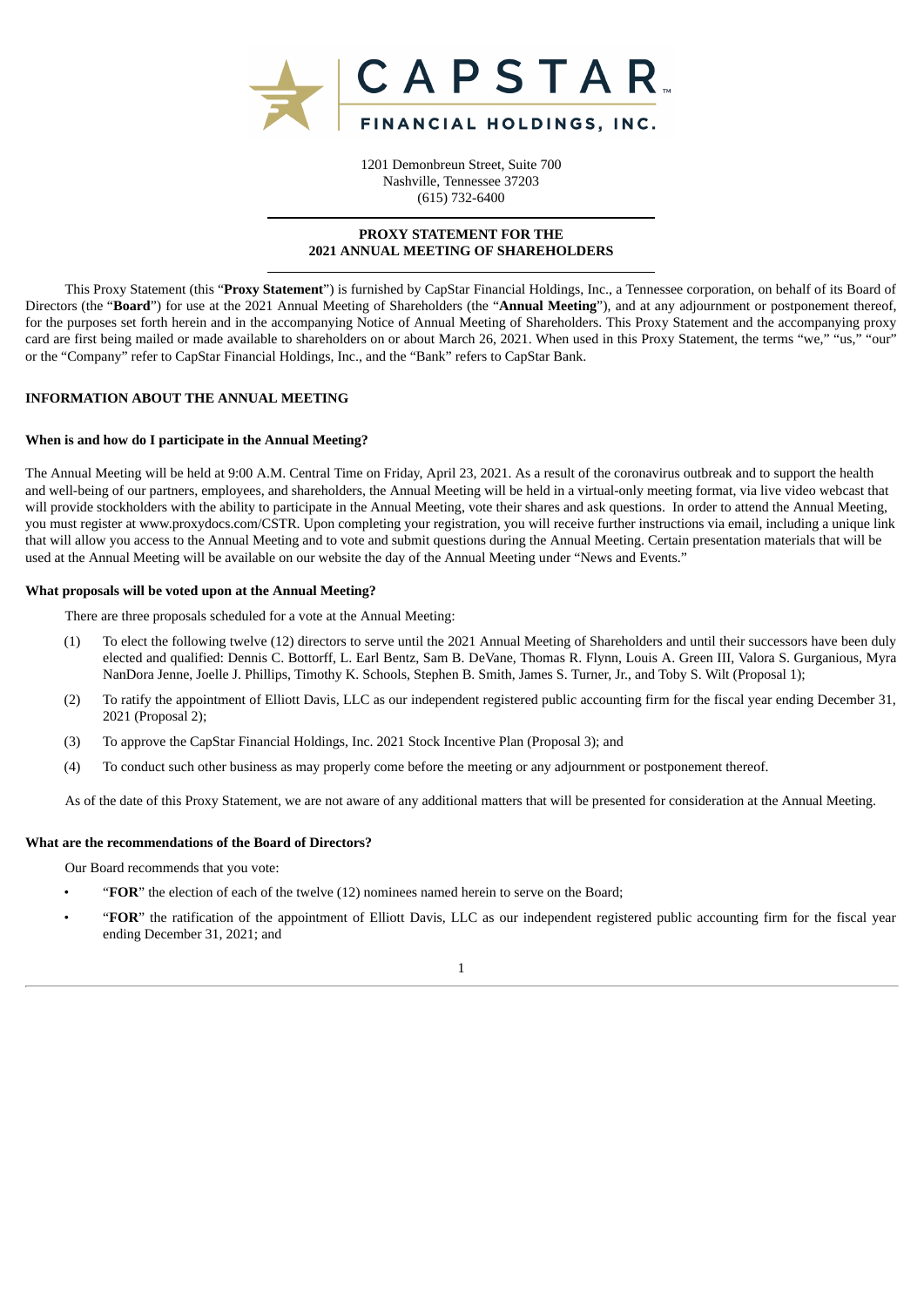• "**FOR**" the approval of the CapStar Financial Holdings, Inc. 2021 Stock Incentive Plan.

#### **Will our directors participate at the Annual Meeting?**

We expect that all of our directors will be participating in the Annual Meeting.

## <span id="page-6-0"></span>**INFORMATION ABOUT VOTING**

#### **Who is entitled to vote at the Annual Meeting?**

Only shareholders of record at the close of business on the record date, March 16, 2021 (the "**Record Date**"), are entitled to receive notice of and to vote at the Annual Meeting or any adjournment or postponement thereof. As of the close of business on the Record Date, the Company had 22,078,293 shares of common stock outstanding.

#### **How do I vote?**

For Proposal 1 (election of directors), you may either vote "**FOR**" any of the nominees named herein to the Board or you may "**WITHHOLD**" your vote for any nominee that you specify. For Proposal 2 (ratification of the appointment of Elliott Davis, LLC) and Proposal 3 (approval of the CapStar Financial Holdings, Inc. 2021 Stock Incentive Plan), you may vote "**FOR**" or "**AGAINST**" such proposal or "**ABSTAIN**" from voting. The procedures for voting are set forth below:

*Shareholder of Record: Shares Registered Directly in Your Name*. You may vote by completing, signing and dating the proxy card where indicated and mailing the proxy card in the postage paid envelope provided. You may also vote by giving your proxy authorization over the Internet or by telephone using the toll-free number on the proxy card until 9:05 A.M. Central Time on April 23, 2021, the time at which the polls are closed at the telephonic Annual Meeting. Whether or not you plan to participate in the telephonic Annual Meeting, we encourage you to vote by proxy or to give **your proxy authorization to ensure that your votes are counted**. If you have already voted by proxy or given your proxy authorization, you may still participate in the telephonic Annual Meeting and vote using the Internet or by calling the toll-free number on the proxy card until the time the polls are closed at the Annual Meeting.

- To vote by mail, complete, sign and date the proxy card and return it promptly in the postage paid envelope provided.
- To vote by the Internet, go to the website address set forth on the enclosed proxy card and follow the instructions provided on the website.
- To vote by telephone, dial the toll-free phone number set forth on the enclosed proxy card using a touch-tone phone. Have your proxy card available and follow the recorded instructions when voting by telephone.

Beneficial Owner: Shares Registered in the Name of Broker, Bank or Other Agent. If you are a beneficial owner of shares registered in the name of your broker, bank or other agent, you should have received the proxy materials from that organization rather than from the Company. As a beneficial owner, you have the right to direct your broker, bank, or other agent how to vote the shares in your account. You should follow the instructions provided by your broker, bank or other agent regarding how to vote your shares.

#### **How many votes do I have?**

For each proposal to be voted upon, you have one vote for each share of common stock that you own as of the close of business on the Record Date.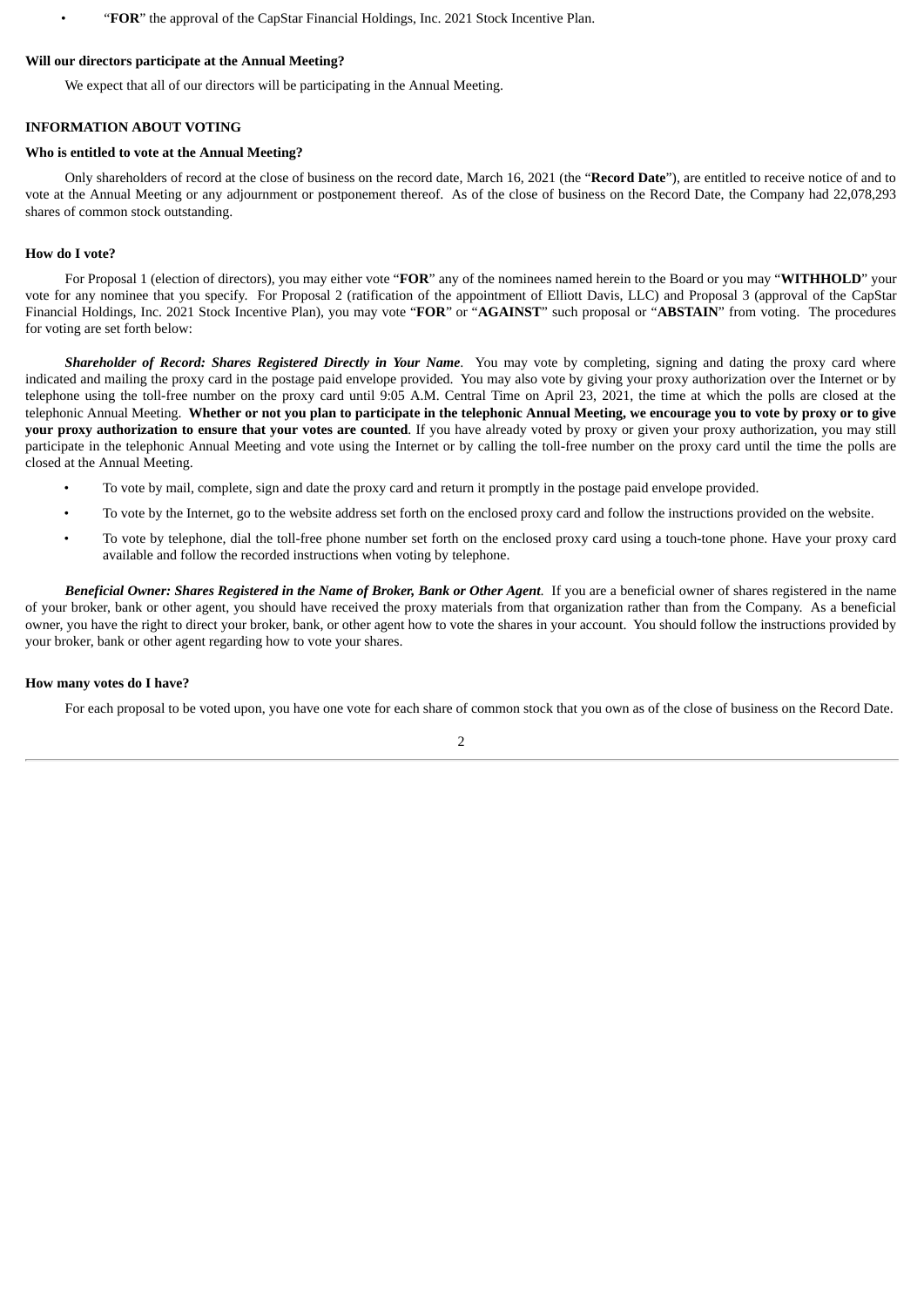#### **What if I return a proxy card but do not make specific choices?**

Properly completed and returned proxies will be voted as instructed on the proxy card. If you are a shareholder of record and you return the signed and dated proxy card without marking any voting selections, your shares will be voted "**FOR**" the election of all twelve (12) director nominees named herein, "FOR" the ratification of the appointment of Elliott Davis, LLC as our independent registered public accounting firm for the fiscal year ending December 31, 2021, and "**FOR**" the approval of the CapStar Financial Holdings, Inc. 2021 Stock Incentive Plan. If any other matter is properly presented at the Annual Meeting, your proxy (one of the individuals named on your proxy card) will vote your shares as recommended by the Board or, if no recommendation is given, will vote your shares using his or her discretion. If any director nominee named herein becomes unavailable for election for any reason prior to the vote at the Annual Meeting, the Board may reduce the number of directors to be elected or substitute another person as nominee, in which case the proxy holders will vote for the substitute nominee.

If your shares are held by your broker, bank or other agent as your nominee, you will need to obtain a proxy card from the organization that holds your shares and follow the instructions included on that form regarding how to instruct your broker, bank or other agent to vote your shares. Brokers, banks or other agents that have not received voting instructions from their clients cannot vote on their clients' behalf with respect to proposals that are not "routine" but may vote their clients' shares on "routine" proposals. Under applicable state laws and the rules of the Nasdaq Global Select Market ("**NASDAQ**"), Proposals 1 (election of directors) and 3 (approval of the CapStar Financial Holdings, Inc. 2021 Stock Incentive Plan) are "non-routine" proposals. Conversely, Proposal 2 (ratification of the appointment of Elliott Davis, LLC) is a "routine" proposal. If a broker, bank, or other agent indicates on a proxy card that it does not have discretionary authority to vote certain shares on Proposals 1 or 3, which are non-routine proposals, then those shares will be treated as broker non-votes for purposes of Proposals 1 and 3, and such shares will not be counted as a "**FOR**" or "**WITHHOLD**" vote for purposes of Proposal 1. Conversely, brokers will have the discretionary authority to vote "**FOR**", "**AGAINST**" or "**ABSTAIN**" on Proposal 2, if you do not instruct your broker otherwise. Although broker non-votes are counted as shares that are present at the Annual Meeting and entitled to vote for purposes of determining the presence of a quorum, they will not be counted as votes cast and will not have any effect on voting for the non-routine proposals presented in this Proxy Statement.

#### **Can I change my vote?**

Yes. If you are the record holder of your shares, you may revoke your proxy in any of the following ways:

- You may change your vote at any time before the proxy is exercised by re-submitting your vote via the Internet or by telephone;
- You may submit another properly completed proxy card bearing a later date which is received prior to the meeting date; or
- You may send a written notice that you are revoking your proxy. The notice must be sent to 1201 Demonbreun Street, Suite 700, Nashville, Tennessee 37203, Attention: Corporate Secretary, and must be received by 11:59 P.M., Eastern Time on April 22, 2021.

If your shares are held by your broker, bank or other agent as your nominee, you should follow the instructions provided by your broker, bank or other agent.

## **How many shares must be present to constitute a quorum for the Annual Meeting?**

A quorum of shareholders is necessary to hold a valid meeting. A quorum will be present if at least a majority of the outstanding shares entitled to vote are represented (via proxy or telephonic participation) at the Annual Meeting. As of the close of business on the Record Date, there were 22,078,293 shares of common stock outstanding and entitled to vote. Thus, 11,259,929 shares of common stock must be represented (via proxy or virtual participation) at the Annual Meeting to have a quorum.

Your shares will be counted towards the quorum if you vote by submitting the enclosed proxy card by mail, or by submitting your vote via the Internet address or toll-free telephone number included on your proxy card prior to the time the polls are closed at the telephonic Annual Meeting, submit a valid proxy (or one is submitted on your behalf by your broker, bank or other agent) or give your proxy authorization over the Internet or by telephone. Additionally, "**WITHHOLD**" votes, abstentions and broker non-votes will also be counted towards the quorum requirement. If there is no quorum, the Chairman of the Annual Meeting may adjourn or postpone the meeting until a later date.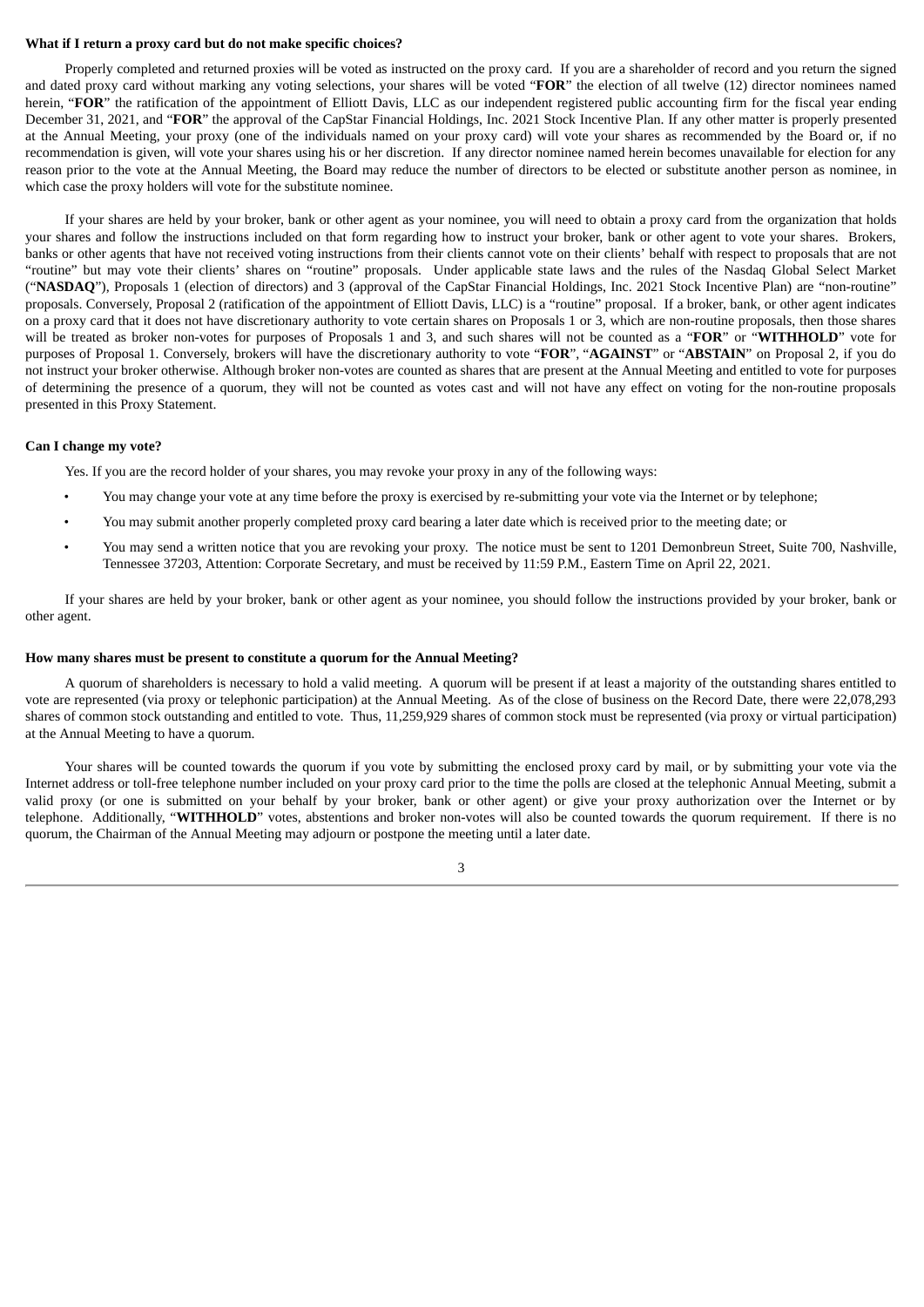#### **How are votes counted?**

Votes will be counted by the inspector of election appointed for the Annual Meeting who will separately count (i) "**FOR**" and "**WITHHOLD**" votes and broker non-votes, if any, with respect to each of Proposal 1 (election of directors) and Proposal 3 (approval of the CapStar Financial Holdings, Inc. 2021 Stock Incentive Plan) and (ii) "**FOR**", "**AGAINST**" and "**ABSTAIN**" votes with respect to Proposal 2 (ratification of the appointment of Elliott Davis, LLC).

#### **How many votes are needed to approve each proposal?**

For Proposal 1 (election of directors), if a quorum is present, the director nominees will be elected by a plurality of the votes cast by the shares entitled to vote in the election at the Annual Meeting. Shareholders are not entitled to cumulative voting in the election of our directors. For purposes of the election of directors, "**WITHHOLD**" votes and broker non-votes, if any, will not be counted as votes cast and will have no effect on the result of the vote.

For each of Proposal 2 (ratification of the appointment of Elliott Davis, LLC) and Proposal 3 (approval of the CapStar Financial Holdings, Inc. 2021 Stock Incentive Plan), if a quorum is present, the Proposals will be approved if the votes cast for the proposal exceed the votes cast against the proposal. Abstentions and broker non-votes, if any, will not be counted as votes cast and will have no effect on the result of the vote.

#### **How can I determine the results of the voting at the Annual Meeting?**

Preliminary voting results will be announced at the Annual Meeting. Within four business days after the conclusion of the Annual Meeting, the Company will file a Current Report on Form 8-K with the Securities and Exchange Commission ("**SEC**") that announces the final voting results.

#### **Who can help answer any questions I may have?**

Shareholders who have questions about the matters to be voted on at the Annual Meeting or how to submit a proxy or who desire additional copies of this Proxy Statement or additional proxy cards should contact our Investor Relations department via (i) mail at CapStar Financial Holdings, Inc., 1201 Demonbreun Street, Suite 700, Nashville, Tennessee 37203, Attention: Investor Relations, (ii) email at ir@capstarbank.com or (iii) telephone at (615) 732- 6455.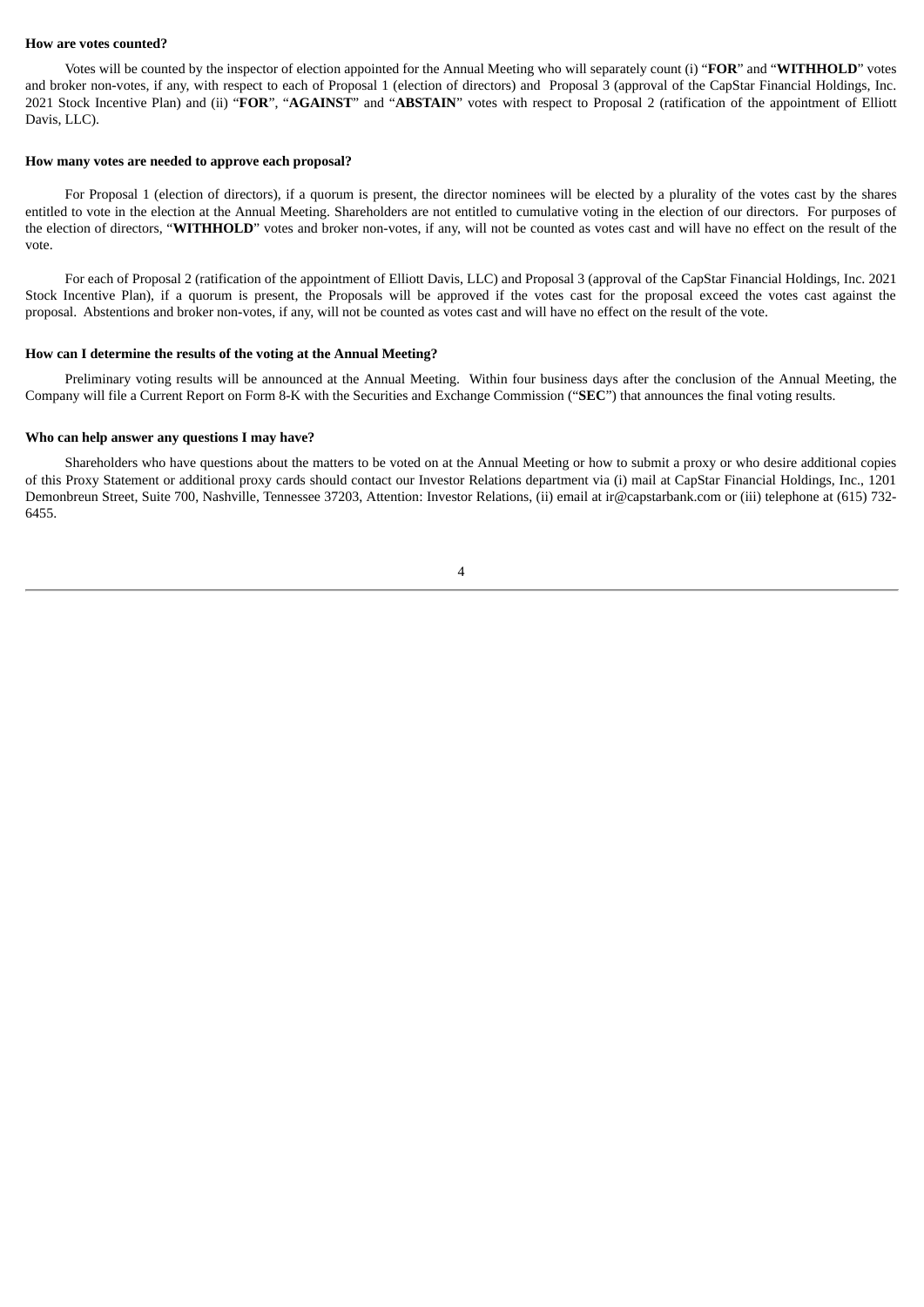## **PROPOSAL 1 ELECTION OF DIRECTORS**

#### <span id="page-9-1"></span><span id="page-9-0"></span>**Introduction**

Our Charter and Amended and Restated Bylaws ("**Bylaws**") provide that our Board will consist of between five and 25 directors, with the precise number being determined by our Board from time to time. The size of our current Board is fourteen (14).

In accordance with our Bylaws and Tennessee law, our Board oversees the management of the business and affairs of the Company. Our directors are elected annually by our shareholders at our annual meetings of shareholders for one-year terms and serve until their successors are duly elected and qualified or until their earlier death, resignation, retirement or removal. Our Board also serves as the Board of our wholly-owned bank subsidiary, CapStar Bank.

At the Annual Meeting, twelve (12) Directors are being recommended for election to serve on our Board until the 2022 Annual Meeting of Shareholders and until their successors have been duly elected and qualified or until such director's earlier resignation or removal. Mr. Dale W. Polley and Mr. Jeffrey L. Cunningham have informed us that they are not standing for re-election to our Board at the Annual Meeting. Each person nominated for election has agreed to serve if elected, and management has no reason to believe that any nominee named herein will be unable to serve. There are no family relationships among any of the members of our Board.

Our Nominating and Corporate Governance Committee has nominated Sam B. DeVane and Valora S. Gurganious to stand for election at the Annual Meeting. Accordingly, upon the election of the recommended slate of Directors, the Company will have twelve (12) Directors sitting on its Board of Directors.

Set forth below is the background and qualifications of each director nominee.

#### <span id="page-9-2"></span>**Director Nominees**

## **Dennis C. Bottorff—Chairman of the Board of Directors**

Mr. Bottorff, age 76, was one of the founders of CapStar Bank and currently serves as Chairman of our Board and as a member of the Nominating and Corporate Governance Committee and the Compensation and Human Resources Committee. Mr. Bottorff has served on our Board since 2008. He is also the Founding General Partner of Council Capital Management, a private equity firm located in Nashville, where he was previously a Managing Partner from 2001 to 2016. Mr. Bottorff began his career in banking in 1968 at the former Commerce Union Bank in Nashville. After serving in numerous positions, he was named President in 1981 and Chief Executive Officer shortly thereafter. When Commerce Union Bank merged with Sovran Financial Corporation, or Sovran, in 1987, Mr. Bottorff became Chief Operating Officer of Sovran and moved to Norfolk, Virginia. He continued in this position when Sovran merged with Citizens and Southern Bank in Atlanta to form C&S/Sovran. In 1991 C&S/Sovran merged with NCNB Corporation to form NationsBank. Mr. Bottorff returned to Nashville in 1991 to become Chief Executive Officer of First American Corporation. Following AmSouth's acquisition of First American Corporation in 1999, Mr. Bottorff served as AmSouth's Chairman of the board until his retirement in January 2001. He has served on over twelve corporate boards, including all of the banks at which he was an officer, Dollar General, Shoney's, Ingram Industries and Tennessee Valley Authority, where he served as Chairman. Presently, he is Trustee Emeritus at Vanderbilt University. His leadership in the community has included serving as Chairman of the Tennessee Education Lottery Corporation, the United Way, the Nashville Symphony, the Nashville Area Chamber of Commerce, the Titans Advisory Board, and the Tennessee Performing Arts Center. He received a B.E. degree in electrical engineering from Vanderbilt University and an M.B.A. from Northwestern University. We believe Mr. Bottorff's extensive leadership and governance experience at regional banks, in private equity and on corporate and non-profit boards gives him valuable insight and enables him to make significant contributions as a member of our Board.

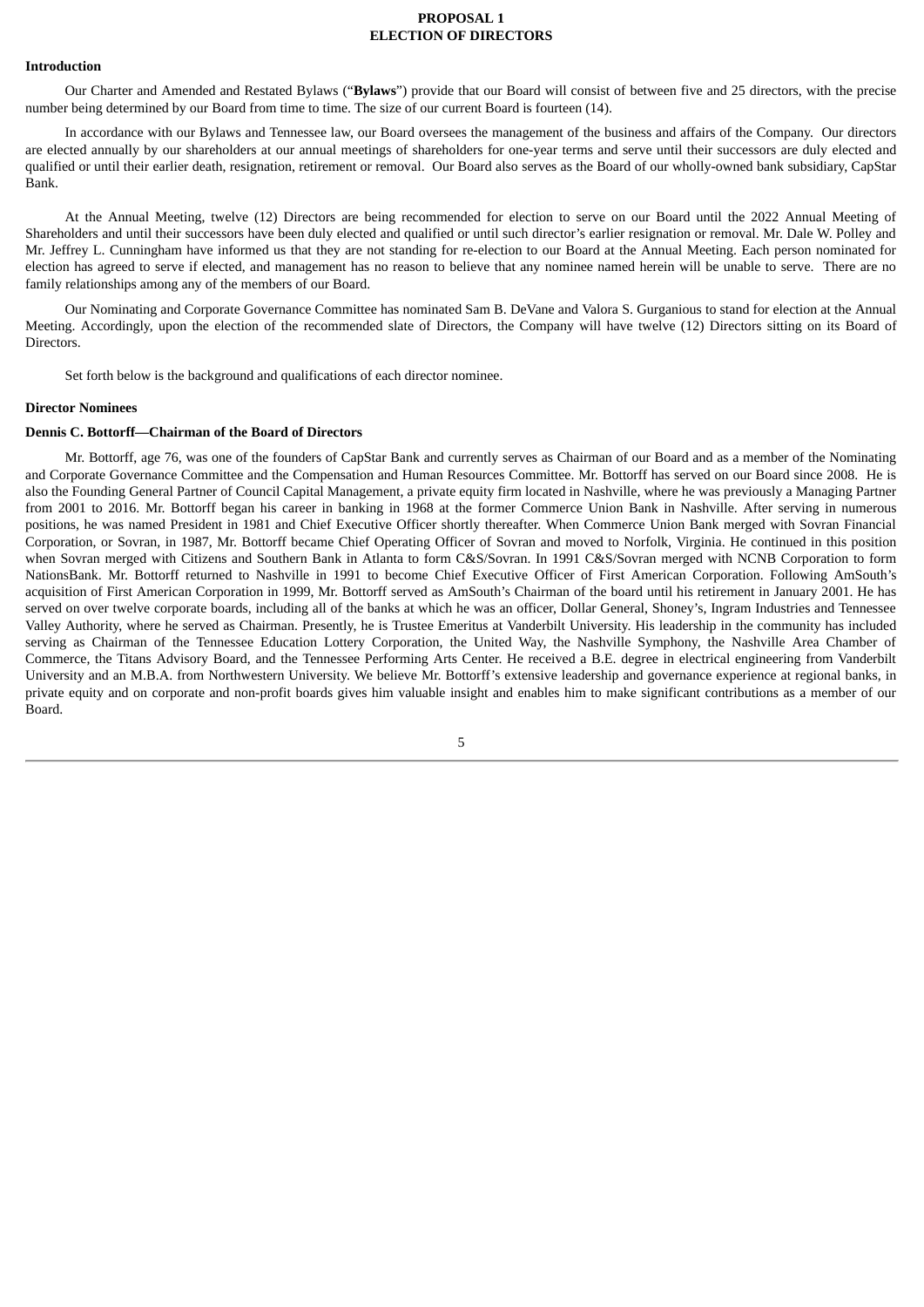#### **L. Earl Bentz—Director**

Mr. Bentz, age 69, was one of the founders of CapStar Bank and currently serves on the Audit and Risk Committee and the Credit Committee. Mr. Bentz has served on our Board since 2008. Since 1996, he has been President and Chief Executive Officer of Triton Boats, a company he sold to Brunswick Corporation in 2005. Mr. Bentz serves on the board of directors of the Country Music Hall of Fame, and he has formerly served on the boards of the Middle Tennessee Council, Boy Scouts of America, the Tennessee Wildlife Resources Foundation, the National Association of Boat Manufacturers, the National Marine Manufacturers' Association, the Recreational Boating and Fishing Foundation and the Congressional Sportsman's Foundation. Mr. Bentz attended Clemson University and participated in continuing education programs in business finance at Vanderbilt University; he has also completed the Dale Carnegie Human Relations courses and training. Mr. Bentz's business background, which also includes extensive experience in commercial real estate development and start-up companies, gives him valuable insight and enables him to make significant contributions as a member of our Board.

#### **Sam B. DeVane—Director**

Mr. DeVane, age 61, serves on the Audit and Risk Committee and the Compensation and Human Resources Committee. Mr. DeVane has served on our Board since his appointment on January 14, 2021. With more than three decades of public accounting experience serving clients throughout the southeast, Mr. DeVane retired as Nashville Office Managing Partner of Ernst & Young LLP. He previously served as EY's Tennessee Markets Leader, and as a coordinating partner and lead audit partner for over twenty years. The majority of Mr. DeVane's career involved service to clients in the retail and consumer products sector along with numerous manufacturers, distributors, and retailers, including Dollar General Corporation, Tractor Supply Company and Ryman Hospitality Corporation. He brings extensive technical accounting, corporate governance, major transactions, strategy, process automation, financial reporting, and risk management experience. A licensed CPA in Tennessee, Mr. DeVane is a member of the American Institute of Certified Public Accountants and Tennessee Society of Certified Public Accountants. He earned a Bachelor of Science degree from the University of Alabama. Mr. DeVane has served on several distinguished professional boards, including United Way of Middle Tennessee (Chair of the Nashville Campaign), Junior Achievement (Centennial Leadership Award recipient), Harding Academy (Treasurer), and the University of Alabama President's Cabinet and Accounting Advisory Board. We believe Mr. DeVane's business experience and involvement in the community give him valuable insight and enable him to make significant contributions as a member of our Board.

#### **Thomas R. Flynn—Director**

Mr. Flynn, age 48, serves as Chair of the Compensation and Human Resources Committee and also serves on the Audit and Risk Committee. Mr. Flynn has served on our Board since 2008. Mr. Flynn is a director of Flynn Enterprises, LLC, a family owned, multi-national garment manufacturing, sales and distribution company headquartered in Hopkinsville, Kentucky, and serves on the boards of Planters Bank, Hopkinsville, for which he is also a member of the Audit and Risk Committee, and Jennie Stuart Medical Center, a regional hospital that serves Western Kentucky. Mr. Flynn attended Vanderbilt University as a National Merit Scholar, graduating with a bachelor's degree in English, and subsequently received a law degree from Vanderbilt University Law School. We believe Mr. Flynn's leadership in manufacturing and experience as a director in banking, healthcare and manufacturing and legal knowledge give him valuable insight and enables him to make significant contributions as a member of our Board.

#### **Louis A. Green III—Director**

Mr. Green, age 67, serves on the Audit and Risk Committee and the Credit Committee and chairs our Advisory Board for Sumner County, which provides guidance to our management regarding that portion of our market. Mr. Green has served on our Board since 2012. He was an incorporator of American Security, which merged with CapStar in July 2012. Mr. Green is General Partner of Green & Little, a real estate investment company, and President of Green-Little Corporation, a real estate management company. He holds partnership interests in several companies investing in industrial, commercial and retail real estate. Mr. Green has served as director of Commerce Union Bank of Sumner County and as an advisory director of NationsBank. He attended the University of Tennessee. We believe Mr. Green's extensive experience in banking and real estate gives him valuable insight and enables him to make significant contributions as a member of our Board.

#### **Valora S. Gurganious—Director**

Ms. Gurganious, age 57, serves on the Community Affairs Committee and the Nominating and Corporate Governance Committee. Ms. Gurganious has served on our Board since her appointment on January 14, 2021. Ms. Gurganious serves as Partner and Senior Management Consultant for Knoxvillebased DoctorsManagement, LLC, assisting clients in all medical specialties and providing services related to operational efficiency, workflow optimization, compliance, IT, accounting, marketing, and strategic planning. She also advises physicians and hospitals across the country on practice valuation, startup, contract negotiation and transition of ownership. Prior to joining DoctorsManagement, Ms. Gurganious served as Chief Operating Officer for Central Florida Sports Medicine and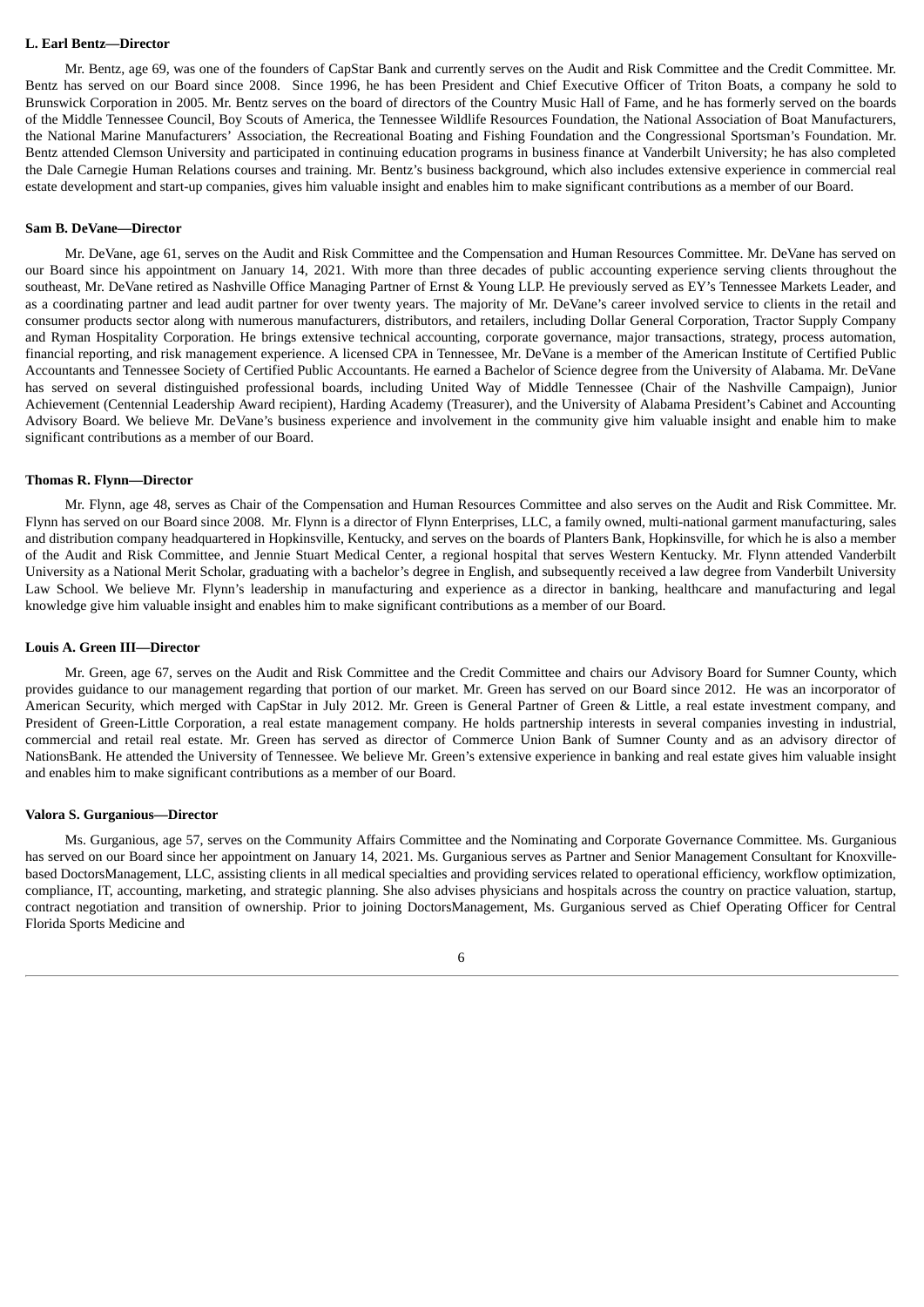Orthopedic Center in Melbourne, and as Director and Vice Chair – Finance for Wuesthoff Foundation, a \$10 million Florida health system foundation. She also held the position of senior vice president with Fleet Investment Advisors and Putnam Investments in Boston for seven years and is a licensed Business Broker in the state of Florida. Ms. Gurganious earned a Bachelor of Arts degree in economics and business administration from Vanderbilt University and MBA from Harvard Business School. She is a Certified Healthcare Business Consultant and a member of the National Society of Certified Healthcare Business Consultants (NSCHBC) as well as Executive Women International (EWI). A dynamic and accomplished speaker, Ms. Gurganious uses her expertise to deliver strategic healthcare and financial lectures at medical conferences across the country. We believe Ms. Gurganious's business experience and involvement in the community give her valuable insight and enable her to make significant contributions as a member of our Board.

#### **Myra NanDora Jenne—Director**

Ms. Jenne, age 52, serves as Chair of the Community Affairs Committee and also serves on the Compensation and Human Resources Committee. Ms. Jenne has served on our Board since her appointment on October 24, 2018. She graduated with Honors with a B.S. from the University of Tennessee at Knoxville, where she served as captain of the Tennessee Dance Team. She went on to attend Samford University's Cumberland School of Law and graduated with a J.D. in 1994. Ms. Jenne began practicing law with Carter, Harrod & Cunningham in Athens, Tennessee, and later practiced in Knoxville with Leitner, Williams, Dooley & Napolitan. She currently practices at The Jenne Law Firm in Cleveland, Tennessee, and also serves as the firm's office manager. Ms. Jenne has served on the board of directors of Athens Federal Community Bank and on the Nalls Sherbakoff Group financial advisory board in Knoxville, Tennessee. She has been involved in various civic and charitable organizations in Cleveland, Tennessee over the past twenty years including serving on the boards at the Museum Center at Five Points and the Cleveland Athens Cotillion. She has also served on the Board of Trustees at Broad Street United Methodist Church and serves on several committees at The Baylor School in Chattanooga, Tennessee. We believe Ms. Jenne's extensive leadership experience and professional experience give her valuable insight and enables her to make significant contributions as a member of our Board.

#### **Joelle J. Phillips—Director**

Ms. Phillips, age 54, serves on the Nominating and Corporate Governance Committee and the Community Affairs Committee. Ms. Phillips graduated magna cum laude with a B.F.A. from Birmingham-Southern College in 1989 and went on to attend Washington & Lee University, School of Law where she graduated summa cum laude with a J.D. in 1995. Ms. Phillips began practicing law as law clerk for Hon. Rhesa H. Barksdale of the U.S. Court of Appeals for the Fifth Circuit, and later practiced in Atlanta, Georgia with Long, Aldridge & Norman LLP and in Nashville with Waller Lansden Dortch & Davis, LLP. After serving as General Attorney for both BellSouth and AT&T Tennessee, she now serves as the President of AT&T Tennessee, a position she has held since 2013. Ms. Phillips is involved in several civic and charitable organizations in Nashville, Tennessee, including serving as the Chair for the Drive to 55 Coalition and serving on the boards of Birmingham-Southern College, Tennessee Business Leadership Coalition and Nashville Repertory Theatre. Furthermore, Ms. Phillips was recognized as the Nashville Business Journal Newsmaker of the Year for 2015, Nashville's Power 100 list, Nashville's Women Business Leaders of the Year 2014, Tennessee Board of Regents' Award for Philanthropy and was named one of Nashville's Outstanding CEOs for 2017. We believe that Ms. Phillips' professional experience combined with her long history of involvement in the Nashville community will allow her to make significant contributions as a member of our Board.

## Timothy K. Schools-Director, President and Chief Executive Officer of CapStar Financial Holdings, Inc. and CapStar Bank

Mr. Schools, age 51, has served as a Director and the President and Chief Executive Officer of the Company since July 2019 and is a member of the Tennessee Business Roundtable. Mr. Schools most recently served as a Director and the President and Chief Executive Officer at Highlands Bankshares, Inc. At Highlands, he led the Board of Directors and Executive Committee in establishing and executing a strategic plan, following a private equity recapitalization, which led to "Best Bank" designations in each of their markets, remediation of a long-standing and preexisting regulatory Written Agreement, and materially improved financial performance. Prior to his tenure with Highlands, Mr. Schools served as Chief Strategy Officer of United Community Bank and President of American Savings Bank. He joined United Community Bank following a private equity recapitalization and as part of the Executive Committee led the company to national customer service recognition, remediated a preexisting regulatory Memorandum of Understanding, and restored financial health. At American Savings Bank, Mr. Schools served as President and led the Board of Directors and Executive Committee in developing and executing a strategic plan which resulted in increased market competitiveness, the creation of a market and industry leading culture, remediation of a preexisting regulatory Cease and Desist order, and substantial improvement in financial performance. Mr. Schools previously served as Chief Financial Officer of The South Financial Group where he was recognized nationally by Institutional Investor and has served as a board member of APCO Employees Credit Union, First Market Bank, CRA Partners, Nasdaq Issuer Advisory Council, and OTC Markets Group Issuer Advisory Council. Mr. Schools graduated magna cum laude from James Madison University with a Bachelor's degree in business administration and received his M.B.A from Emory University. We believe Mr. Schools' extensive experience in the banking industry coupled with leadership roles on private and non-profit boards give him valuable insight and enable him to make significant contributions as a member of our Board.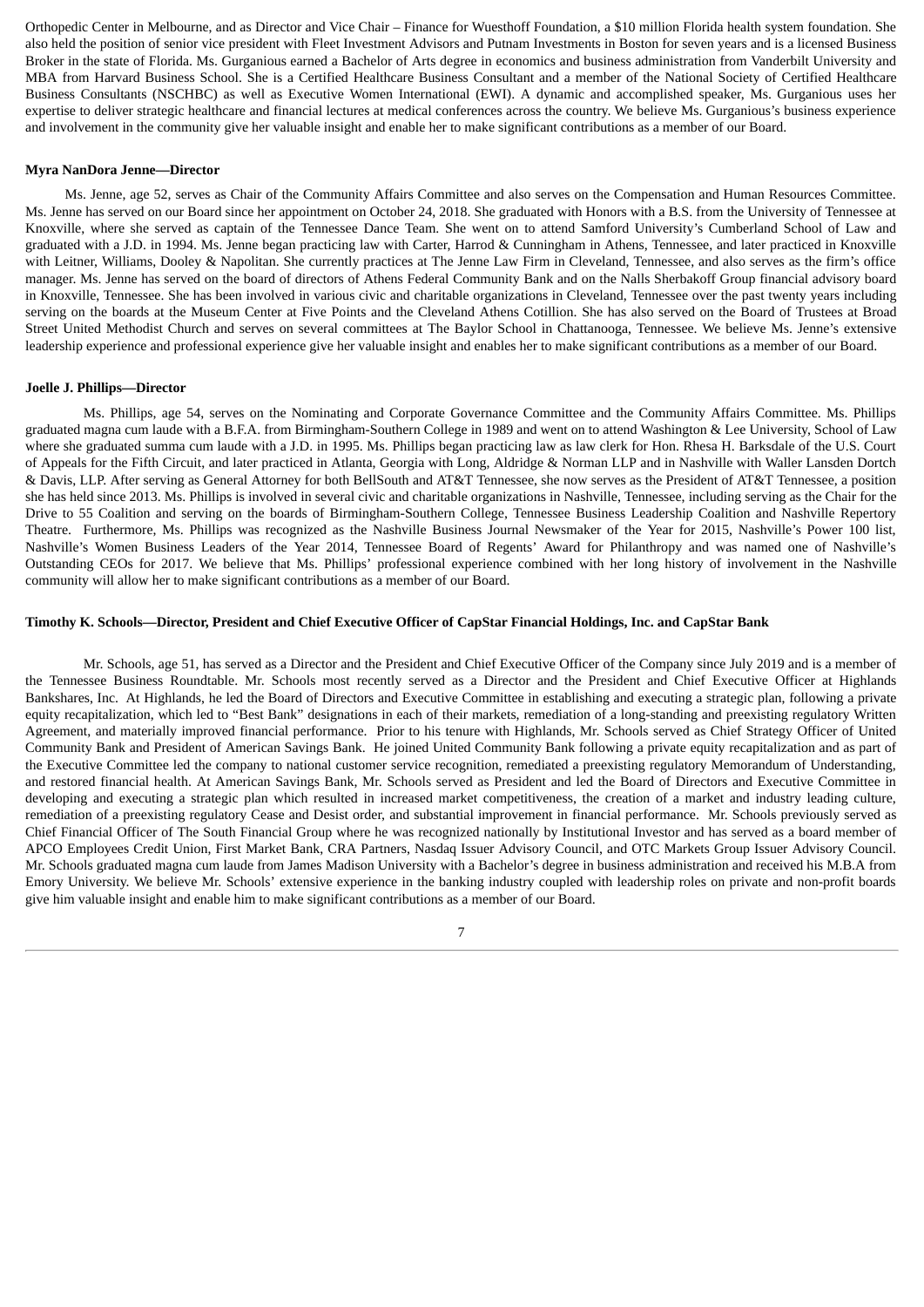#### **Stephen B. Smith—Director**

Mr. Smith, age 67, serves on the Credit Committee and the Community Affairs Committee. Mr. Smith has served on our Board since 2008. He is Chairman of Haury & Smith Contractors, Inc., a building and development company. He is active in the community, having served on the Metropolitan Nashville Planning Commission and the Regional Transit Authority and as Chairman of the Metropolitan Nashville Parks and Recreation board of directors. Mr. Smith served as National Finance Co-Chair for Senator Lamar Alexander's presidential campaigns in 1996 and 2000, and he achieved Super Ranger status in President George W. Bush's 2004 campaign. He was National Finance Chairman for Senate Majority Leader Bill Frist's leadership political action committee, VOLPAC, served as Finance Chairman for Senator Lamar Alexander's 2008 and 2014 re-election campaigns, and is currently the Finance Chairman for Senator Alexander's leadership political action committee, TENNPAC. In addition he has served on the boards of the FHLB and Franklin Road Academy, and as director of the First Union National Bank community board. He holds a bachelor's degree from Middle Tennessee State University. He serves as Chairman of the Board of Trustees of Middle Tennessee State University, where he received his bachelor's degree. We believe Mr. Smith's business experience, banking board service and involvement in the community give him valuable insight and enable him to make significant contributions as a member of our Board.

#### **James S. Turner, Jr.—Director**

Mr. Turner, age 50, was one of the founders of CapStar Bank and serves as Chair of the Credit Committee and also serves on the Community Affairs Committee. Mr. Turner has served on our Board since 2008. He joined Marketstreet Enterprises in 1999 and has served as the Managing Director since 2007. He serves on the boards of the Country Music Hall of Fame and the Nashville Downtown Partnership. He also had previously been a member of the board of directors of the Farmers National Bank Financial Corporation in Scottsville, Kentucky, for more than 15 years. He received his bachelor's degree from Vanderbilt University and his law degree from Vanderbilt University Law School. We believe Mr. Turner's experience in and knowledge of the commercial real estate industry, his community banking board service, as well as his investment and legal knowledge, give him significant insight and enable him to make significant contributions as a member of our Board.

#### **Toby S. Wilt—Director**

Mr. Wilt, age 76, was one of the founders of CapStar Bank and serves as Chair of the Nominating and Corporate Governance Committee and also serves on the Compensation and Human Resources Committee. He has served on our Board since 2008. Mr. Wilt has nearly four decades of experience in the banking industry. Mr. Wilt is a retired, non-practicing certified public accountant, who is no longer affiliated with the Tennessee Association of Accountants or the AICPA. He practiced accountancy with Ernst & Ernst in the 1970s. He has previously served on the boards of directors of banks and public companies including C&S/Sovran Corporation, Commerce Union Bank, Outback Steakhouse and Genesco Inc. Mr. Wilt currently serves as President of TSW Investment Company, Founding President of Golf Club of Tennessee, and Chairman of the board of Christie Cookie Company. Mr. Wilt is also a former board member of First American Corporation. He earned a B.E. in civil engineering from Vanderbilt University and is a former pilot in the United States Air Force. We believe Mr. Wilt's significant experience in banking and as a director of banks and public companies, including his service on audit and human resource committees, gives him valuable insight and enables him to make significant contributions as a member of our Board.

#### <span id="page-12-0"></span>**Required Vote**

If a quorum is present, the director nominees will be elected by a plurality of the votes cast by the shares entitled to vote in the election at the Annual Meeting.

## **THE BOARD RECOMMENDS A VOTE "FOR" EACH NOMINEE NAMED ABOVE.**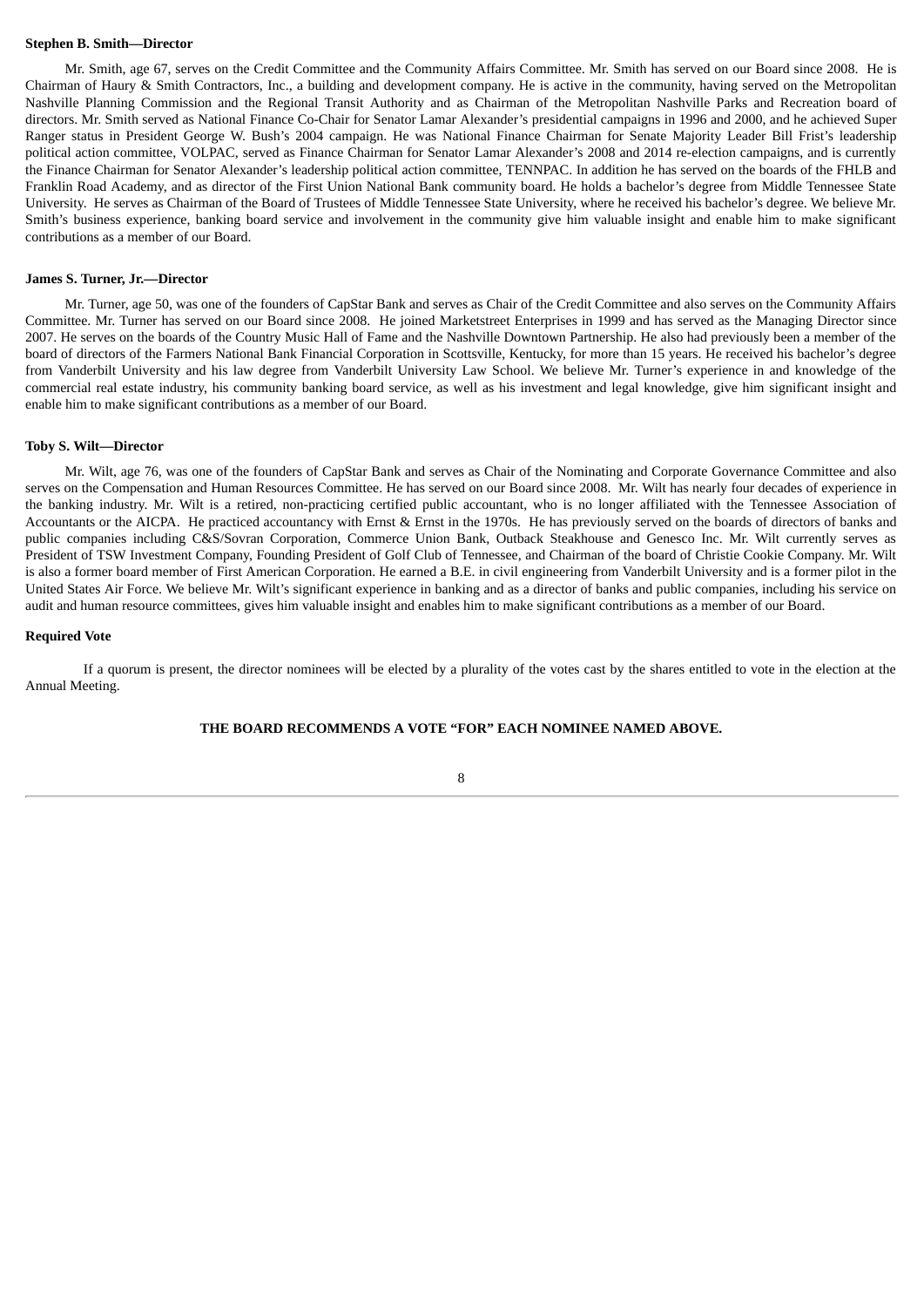#### **CORPORATE GOVERNANCE**

#### <span id="page-13-1"></span><span id="page-13-0"></span>**Overview**

We are committed to having sound corporate governance principles, which are essential to running our business efficiently and maintaining our integrity in the marketplace. We understand that corporate governance practices change and evolve over time, and we seek to adopt and use practices that we believe will be of value to our shareholders and will positively aid in the governance of the Company. To that end, we regularly review our corporate governance policies and practices and compare them to the practices of other peer public companies. We will continue to monitor emerging developments in corporate governance and enhance our policies and procedures when required or when our Board determines that it would benefit us and our shareholders.

In this section, we describe the roles and responsibilities of our Board and its committees and describe our corporate governance policies, procedures and related-documents. All of our Board' committees have written charters, which can be found on our Investor Relations webpage under the tab entitled "Corporate Governance - Documents & Charters" at www.ir.capstarbank.com. We will also provide a copy of any committee charter, our Corporate Governance Guidelines and our Code of Ethics and Conflicts of Interest Policy without charge upon written request sent to 1201 Demonbreun Street, Suite 700, Nashville, Tennessee 37203, Attention: Investor Relations. Information that is presented or hyperlinked on our website is not incorporated by reference into this Proxy Statement.

#### <span id="page-13-2"></span>**Director Independence**

NASDAQ rules require that independent directors comprise a majority of our Board. In addition, NASDAQ rules, as well as those of the SEC, impose several other requirements with respect to the independence of our directors. Accordingly, our Board has evaluated the independence of its members based upon the rules of NASDAQ and the SEC. Applying these standards, our Board has affirmatively determined that, with the exception of Mr. Schools, each of our current directors is an independent director, as defined under the applicable rules. Our Board determined that Mr. Schools does not qualify as an independent director because he is an executive officer of the Company.

#### <span id="page-13-3"></span>**Board Meetings and Attendance**

The Board meets at least quarterly at regularly scheduled meetings. Directors are expected to attend and participate in all meetings, including the Company's annual meeting of shareholders, and must be willing to devote sufficient time, energy and attention to properly discharging their duties and responsibilities to the Company and the Board effectively. All of our directors then serving on the Board attended the 2020 Annual Meeting of Shareholders. When considering nominees for re-election to the Board, the Nominating and Corporate Governance Committee may consider exceptions to our attendance policy for excusable absences.

Independent directors meet in executive session at each Board meeting, with no members of management and only independent directors being present. Mr. Bottorff, the Chairman of the Board, presides at all executive sessions of independent directors.

During 2020, the Board met on thirteen (13) occasions, including five (5) specially called meetings of the Board. In 2020, each director attended at least 75% of the total of all meetings of the Board and the committees on which he or she served during the period in which he or she served on our Board or the respective committee of our Board.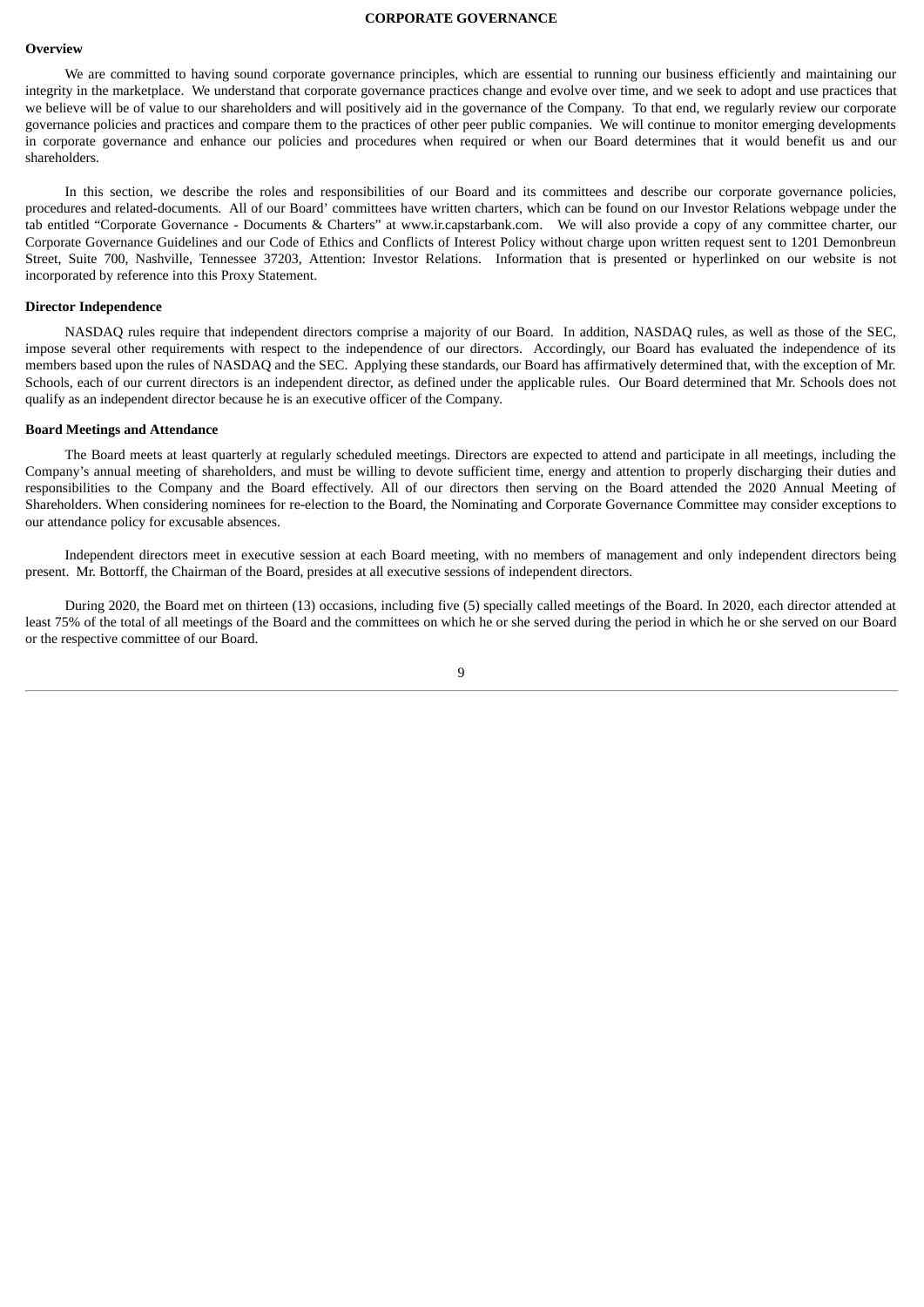#### <span id="page-14-0"></span>**Committees of our Board**

Our Board has the authority to appoint committees to perform certain management and administrative functions. During 2020, our Board had five committees: the Audit and Risk Committee, the Nominating and Corporate Governance Committee, the Community Affairs Committee, the Compensation and Human Resources Committee and the Credit Committee. These committees of our Board also performed the same functions for the Bank. Our Board adopted written charters for each of these committees. As necessary, from time to time, special committees may be established by our Board to address certain issues. The following table shows the composition of each of the committees of our Board during 2020 and the number of times each committee met during 2020:

| Name<br>Dennis C. Bottorff        | <b>Audit</b><br>(1) | Risk<br>(1)  | Audit<br>and<br><b>Risk</b><br>(1) | Nominating,<br>Governance<br>and<br>Community<br>Affairs<br>(2)<br>X | <b>Nominating</b><br>and<br>Corporate<br>Governance<br>(2)<br>X | Community<br><b>Affairs</b><br>(2) | Compensation<br>and Human<br><b>Resources</b><br>X | Credit<br>X |
|-----------------------------------|---------------------|--------------|------------------------------------|----------------------------------------------------------------------|-----------------------------------------------------------------|------------------------------------|----------------------------------------------------|-------------|
| L. Earl Bentz                     | X                   | X            | X                                  |                                                                      |                                                                 |                                    |                                                    | X           |
| Jeffrey L. Cunningham             |                     | $\mathbf{X}$ | X                                  |                                                                      |                                                                 | X                                  |                                                    |             |
| Thomas R. Flynn                   | $X^*$               |              | X                                  |                                                                      |                                                                 |                                    | $X^*$                                              | X           |
| Julie D. Frist (3)                |                     |              |                                    | $X^*$                                                                |                                                                 |                                    | X                                                  |             |
| Louis A. Green III                | X                   |              | X                                  | X                                                                    |                                                                 |                                    |                                                    | X           |
| Myra NanDora Jenne                |                     |              |                                    | X                                                                    | X                                                               | $X^*$                              | X                                                  |             |
| Joelle J. Phillips                |                     |              |                                    |                                                                      | X                                                               | X                                  |                                                    |             |
| Dale W. Polley                    | X                   | $X^*$        | $X^*$                              | X                                                                    | X                                                               |                                    |                                                    |             |
| Timothy K. Schools (4)            |                     |              |                                    |                                                                      |                                                                 |                                    |                                                    |             |
| Stephen B. Smith                  |                     |              |                                    | X                                                                    |                                                                 | X                                  |                                                    | X           |
| James S. Turner, Jr.              |                     | X            |                                    |                                                                      |                                                                 | X                                  |                                                    | $X^*$       |
| Toby S. Wilt                      | X                   |              |                                    |                                                                      | $X^*$                                                           |                                    | X                                                  |             |
| <b>Number of Meetings in 2020</b> | 5                   | 3            | 6                                  | 3                                                                    | 5                                                               | 2                                  | 5                                                  | 8           |

Committee Chair

(1) Effective April 24, 2020, the Audit Committee and Risk Committee were combined to create one committee – the Audit and Risk Committee.

(2) Effective April 24, 2020, the Nominating, Governance and Community Affairs Committee was split into two committees – the Nominating and Corporate Governance Committee and the Community Affairs Committee.

(3) Although Mrs. Frist served during 2020, and served as the Chair of our Nominating, Governance and Community Affairs Committee and as a member of our Compensation and Human Resources Committee, she did not stand for re-election at the 2020 Annual Meeting.

(4) Mr. Schools became a member of our Board effective July 31, 2019. Mr. Schools does not currently serve on any of the committees of our Board.

The table above and the following disclosure provides detail regarding the composition and responsibilities of each of the Board's committees during the year ended December 31, 2020. On March 5, 2020, our Board approved the consolidation of our Audit Committee with our Risk Committee and certain committee reassignments, which was effective upon the election of director nominees at the 2020 Annual Meeting. For more information regarding these changes, please see "Corporate Governance — 2020 Committee Reassignments and Combining of Audit and Risk Committees."

#### <span id="page-14-1"></span>**Audit and Risk Committee**

Our Audit and Risk Committee consists of Messrs. Polley (Committee Chair), Bentz, Flynn and Green. Mr. DeVane began serving on the Audit and Risk Committee upon being appointed to the Board on January 14, 2021. Our Audit and Risk Committee charter requires that our Audit and Risk Committee be comprised entirely of independent directors. The committee is responsible for, among other things: monitoring the integrity of, and assessing the adequacy of, our financial statements, the financial reporting process and our system of internal accounting and financial controls; assisting our Board in ensuring compliance with laws, regulations, policies and procedures; selecting our independent registered public accounting firm and assessing its qualifications, independence and performance; monitoring the internal audit function; reviewing and, if appropriate, pre-approving all auditing and permissible non-audit services performed by the independent registered public accounting firm; and reviewing and, if appropriate, approving related-party transactions other than those subject to Regulation O. At least once per year, our Audit and Risk Committee meets privately with each of our independent registered public accounting firm, management and our internal auditors.

Furthermore, this committee is responsible for, among other things, assisting our Board in its oversight of our enterprise risk management governance and processes and for reviewing and approving the risk parameters to be used by management in the operation

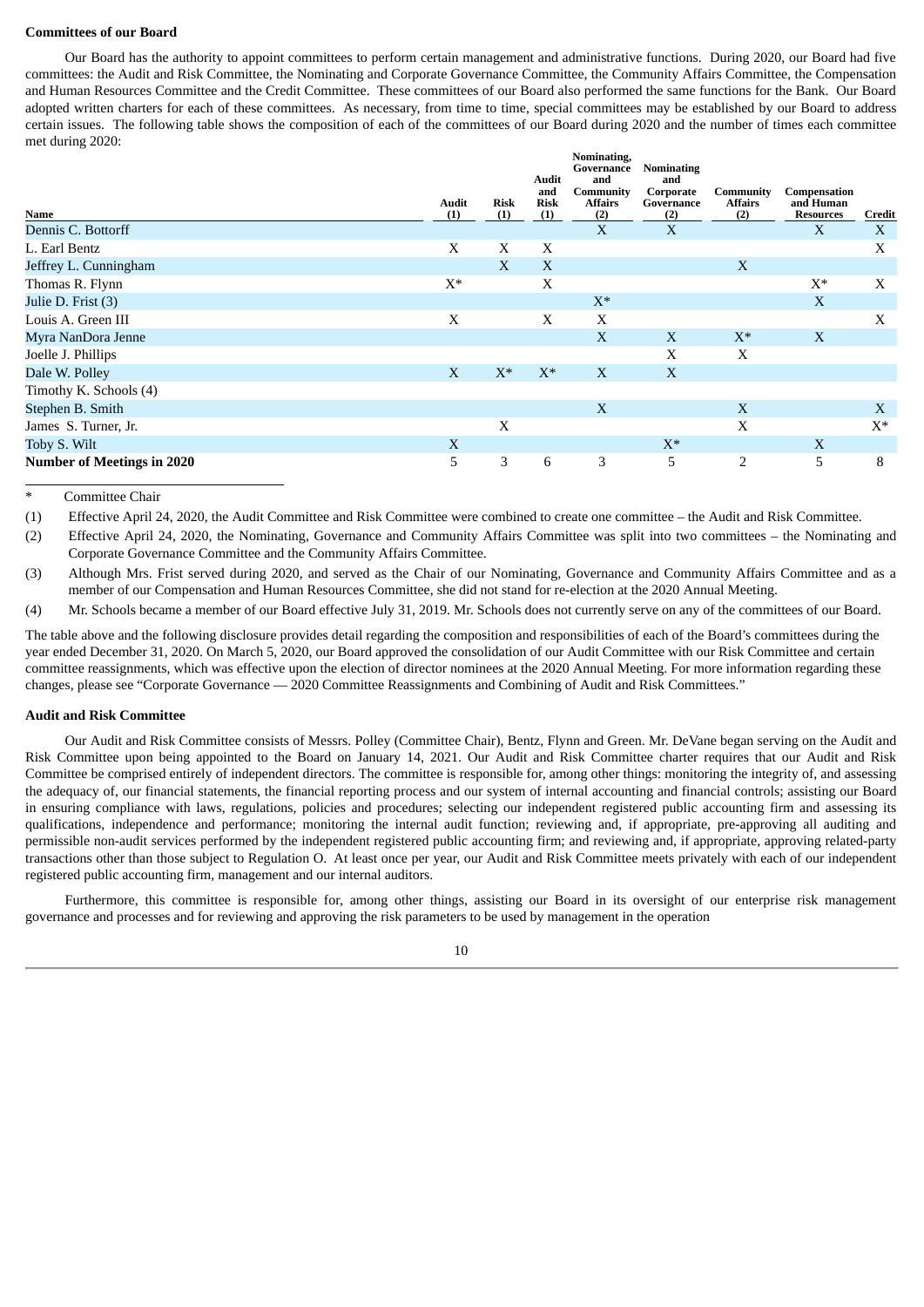of the Company. Additionally, its roles include capital management oversight; providing oversight of asset liability management processes; reviewing our insurance risk management program; ensuring that our internal policies, procedures and guidelines are appropriate to manage risk; monitoring interest rate risk management; and approving our asset/liability and investment policies.

Our Board has affirmatively determined that each of Messrs. Polley, Bentz, DeVane, Flynn and Green satisfies the requirements for independence as an audit committee member under the Sarbanes-Oxley Act ("**SOX**") and the rules and regulations of NASDAQ and the SEC. Further, the Board has determined that each of Messrs. Polley, Bentz, DeVane, Flynn and Green satisfies the requirements for financial literacy under the rules and regulations of NASDAQ and the SEC, and that each of Messrs. Polley, Bentz, DeVane, Flynn and Green qualify as an "audit committee financial expert" as defined in the SEC rules and satisfies the financial sophistication requirements of NASDAQ.

#### <span id="page-15-0"></span>**Compensation and Human Resources Committee**

Our Compensation and Human Resources Committee consists of Mr. Flynn (Committee Chair), Mr. Bottorff, Ms. Jenne and Mr. Wilt. Mr. DeVane began serving on the Compensation and Human Resources Committee upon being appointed to the Board on January 14, 2021. Our Compensation and Human Resources Committee charter requires that our Compensation and Human Resources Committee be comprised entirely of independent directors. The committee is responsible for, among other things, reviewing and approving compensation arrangements with our Chief Executive Officer and other executive officers; advising management with respect to compensation, including equity and non-equity incentives; making recommendations to the Board regarding our overall equity-based incentive programs; administering a performance review process for, and, in collaboration with the Nominating and Corporate Governance Committee; and, in collaboration with the Nominating and Corporate Governance Committee, periodically reviewing the succession plan for the Chief Executive Officer and other executive officers. In addition, the committee annually reviews corporate goals and objectives relevant to the compensation of our Chief Executive Officer and other executive officers and recommends compensation levels to the Board based on this evaluation. See "Executive Compensation – Narrative Discussion of Summary Compensation Table – Compensation Philosophy" for more information.

Our Board has determined that each member of our Compensation and Human Resources Committee meets the requirements for independence under the rules and regulations of NASDAQ and the SEC, qualifies as an "outside director" for purposes of Section 162(m) of the Internal Revenue Code of 1986, as amended, (the "**Code**"), and as a "non-employee director" for purposes of Rule 16b‑3 of the Exchange Act. Our board has determined that each of Mr. Flynn, Mr. Bottorff, Mr. DeVane, Ms. Jenne and Mr. Wilt are independent; thus, a majority of the directors serving on our Compensation and Human Resources Committee are independent as required by the Compensation and Human Resources Committee charter.

#### <span id="page-15-1"></span>**Nominating and Corporate Governance Committee**

Our Nominating and Corporate Governance Committee consists of Mr. Wilt (Committee Chair), Mr. Bottorff, Ms. Phillips and Mr. Polley. Ms. Gurganious began serving on the Nominating and Corporate Governance Committee upon being appointed to the Board on January 14, 2021. Our Nominating and Corporate Governance Committee charter requires that our Nominating and Corporate Governance Committee be comprised entirely of independent directors. The committee is responsible for, among other things, identifying and recommending to our Board qualified individuals to become directors; nominating candidates for election to our Board to fill vacancies that occur between annual meetings of shareholders; in collaboration with the Compensation and Human Resources Committee, periodically reviewing the succession plan for the Chief Executive Officer and other executive officers; advising our Board with respect to the roles and composition of committees; overseeing the evaluation of our Board; assisting our Board in establishing and maintaining effective corporate governance practices; annually evaluating our Board and committees and providing recommendations to help them function more effectively; and establishing and overseeing a compliance risk program that enables the Company to manage compliance risks related to regulatory and internal and external oversight.

Our Board has determined that each member of our Nominating and Corporate Governance Committee meets the requirements for independence under the rules and regulations of NASDAQ and the SEC.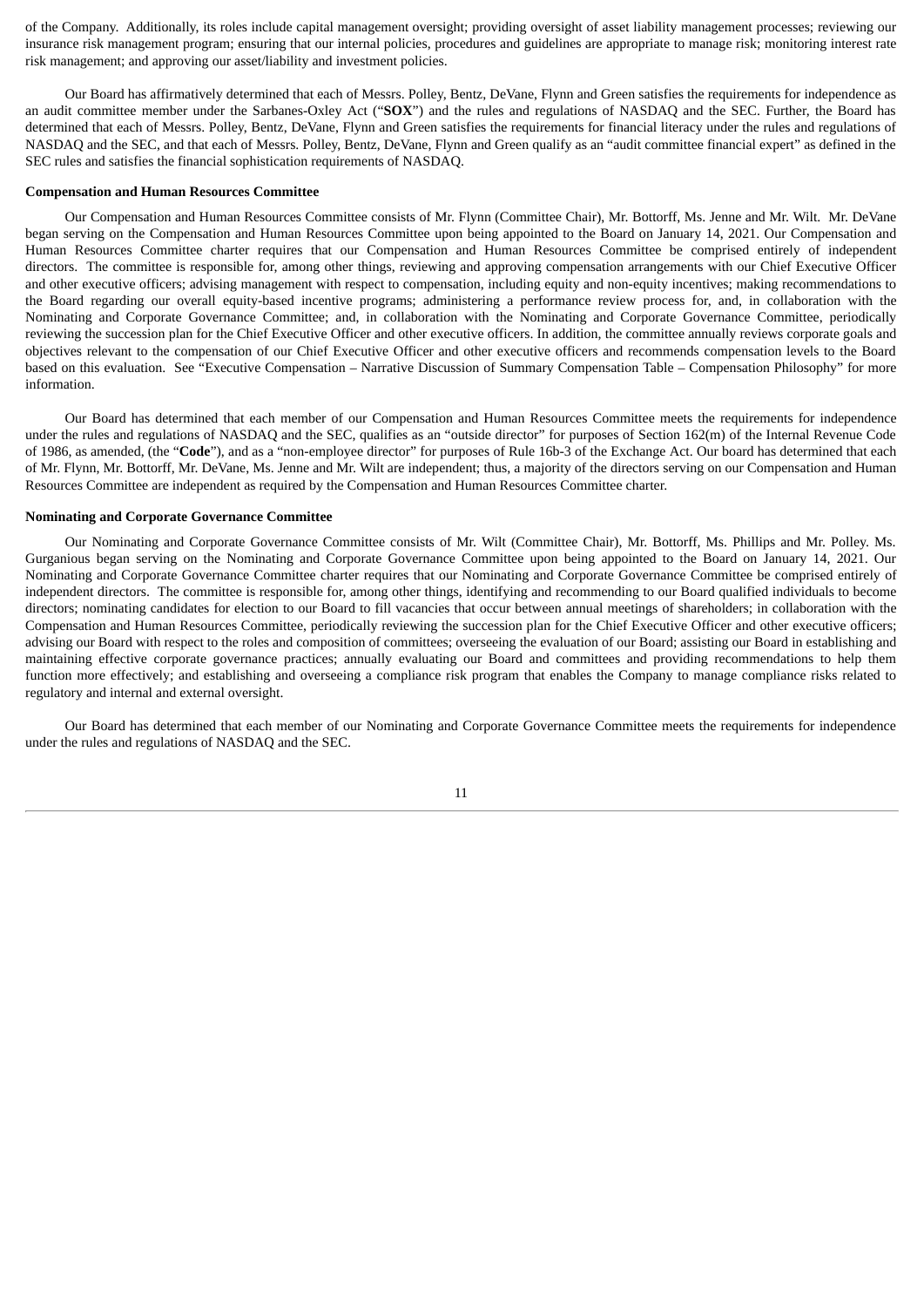#### <span id="page-16-0"></span>**Community Affairs Committee**

Our Community Affairs Committee consists of Ms. Jenne (Committee Chair), Mr. Cunningham, Mr. Smith, Mr. Turner and Ms. Phillips, all of whom are independent directors. Ms. Gurganious began serving on the Community Affairs Committee upon being appointed to the Board on January 14, 2021. The purposes of the Community Affairs Committee are to ensure that the Company embraces its Mission, Vision and Values, to oversee the Company's local involvement and leadership in the communities where the Company operates, including matters related to employee engagement, community development, philanthropy, government affairs, reputation management, and diversity and inclusion, and to oversee the Company's Community Reinvestment Act ("CRA") Program and Fair Lending Compliance Program.

#### <span id="page-16-1"></span>**Credit Committee**

Our Credit Committee consists of Messrs. Turner (Committee Chair), Bentz, Cunningham, Green and Smith. The charter of our Credit Committee provides that a majority of the members of the committee must be independent. The Credit Committee is responsible for, among other things, monitoring the management of our assets, with a primary focus on loans, other real estate owned, and other customer-related assets; reviewing and monitoring compliance with our Loan and Credit Administration Policy; ensuring review of each criticized and classified loan; reviewing charge-offs and recoveries; monitoring exceptions to loan policies, collateral and financial statements; ensuring that extensions of credit to directors, executive officers and their affiliates are in compliance with law and reviewing loans subject to Regulation O, and, to the extent required by Regulation O and where appropriate, recommending approval of such loans by the full Board; and reviewing progress with respect to management's goals for improvements in credit quality.

#### **2020 Committee Reassignments and Combining of Audit and Risk Committees**

Upon the election of the director nominees at the 2020 Annual Meeting, our Board approved the consolidation of our Audit Committee with our Risk Committee. The newly consolidated Audit and Risk Committee has all of the same responsibilities as were previously assigned to each of the respective committees. Further, all members of the newly consolidated Audit and Risk Committee were required to be independent pursuant to the new Audit and Risk Committee charter, SOX and the rules and regulations of NASDAQ and the SEC. The Board appointed Mr. Polley to chair our Audit and Risk Committee and Messrs. Bentz, Flynn and Green served as members of the Audit and Risk Committee.

Additionally, the Nominating, Governance and Community Affairs Committee was split into two committees – the Nominating and Corporate Governance Committee and the Community Affairs Committee. The Board appointed Mr. Wilt to chair our Nominating and Corporate Governance Committee and Mr. Bottorff, Ms. Phillips and Mr. Polley served as members of the Nominating and Corporate Governance Committee. The Board appointed Ms. Jenne to chair our newly created Community Affairs Committee and Mr. Cunningham, Ms. Phillips, Mr. Smith and Mr. Turner served as members of the Community Affairs Committee.

Further, the Board appointed Mr. Wilt to serve as the chair of our Nominating and Corporate Governance Committee and Mr. Flynn to serve as the chair of our Compensation and Human Resources Committee. The Board also approved the following committee reassignments: Mr. Bottorff was reassigned from the Credit Committee to serve on the Compensation and Human Resources Committee; Mr. Green was reassigned from the Nominating, Governance and Community Affairs Committee to serve on the Credit Committee.

#### <span id="page-16-2"></span>**Board and Committee Self-Evaluations**

The Board conducts annual self-evaluations and completes questionnaires to assess the qualifications, attributes, skills and experience represented on the Board and to determine whether the Board and its committees are functioning effectively. The Nominating and Corporate Governance Committee oversees this annual review process and, through its Chair, discusses the input with the full Board. In addition, each committee reviews annually the qualifications and effectiveness of that committee and its members. Each year the Board also reviews the Company's governance documents and modifies them as appropriate. These documents include the charters for each Board committee, our Corporate Governance Guidelines, our Code of Ethics and Conflicts of Interest Policy and other key policies and practices.

The Board and each of the Board committees will continue to monitor corporate governance developments and will continue to evaluate committee charters, duties and responsibilities under our Corporate Governance Guidelines and Code of Ethics and Conflicts of Interest Policy with the intention of maintaining full compliance with all applicable corporate governance requirements.

#### <span id="page-16-3"></span>**Board Leadership Structure**

Our Corporate Governance Guidelines provide for separation of the roles of Chief Executive Officer and Chairman of our Board, a structure which our Board has determined is in the best interests of our shareholders at this time. Mr. Bottorff serves as Chairman of the Board, and Mr. Schools serves as our President and Chief Executive Officer. Mr. Schools also serves as Chief Executive Officer and President of CapStar Bank and as a member of the Bank's Board.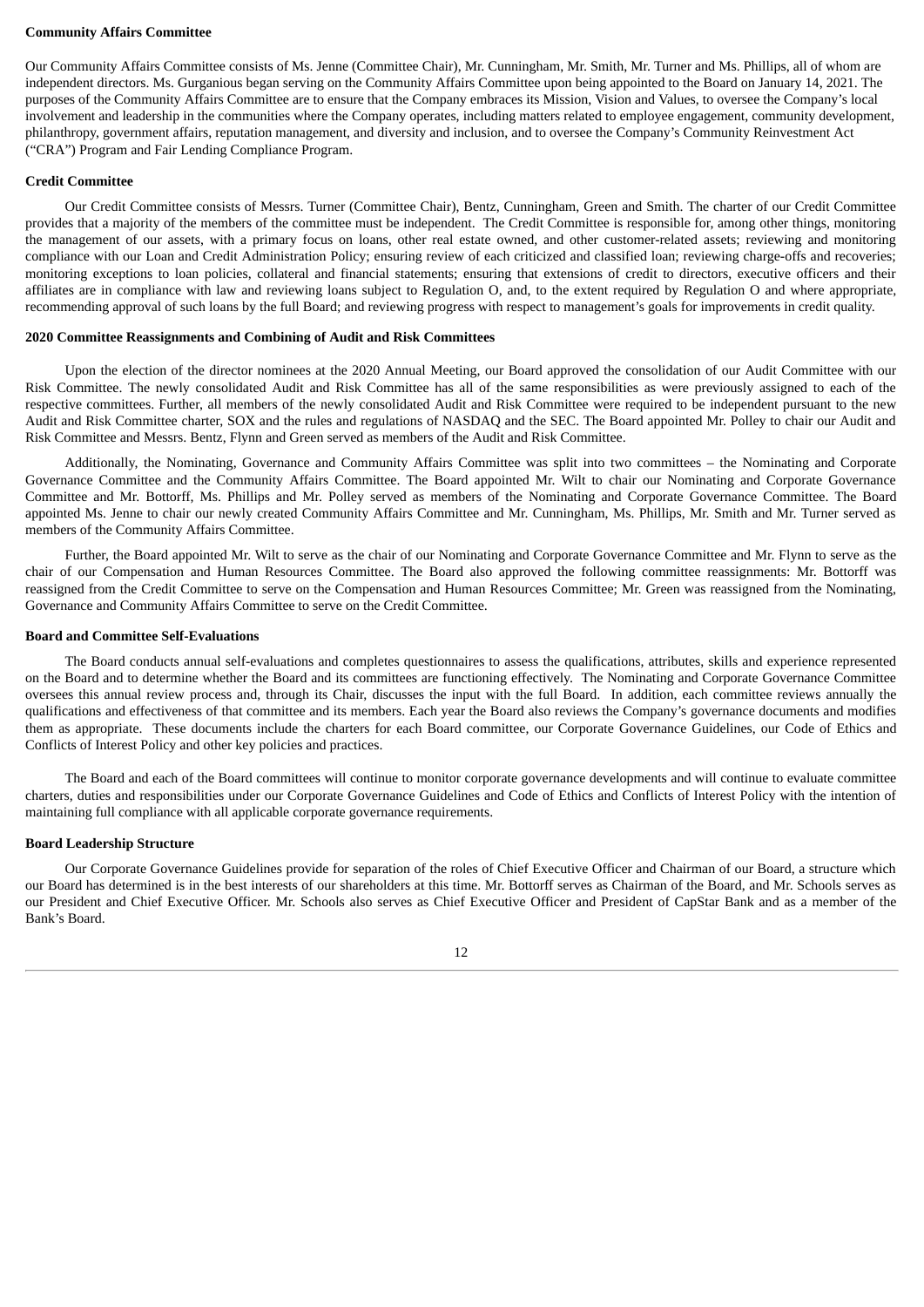The Board has determined that our bifurcated leadership structure is appropriate for the Company and our shareholders because it (i) enables Mr. Schools to focus directly upon identifying and developing corporate priorities, executing our business plan and providing daily leadership while concurrently ensuring that Mr. Schools and his intimate knowledge of our Company and of the banking industry generally remain as an invaluable resource to our Board and (ii) assists Mr. Bottorff in fulfilling his duties of overseeing the implementation of our strategic initiatives, facilitating the flow of information between the Board and management and fostering executive officer accountability.

#### <span id="page-17-0"></span>**Role of the Board in Risk Oversight**

The Board has an active role, as a whole and at the committee level, in the Company's risk oversight process. The Board and its committees receive regular reports from members of senior management on areas of material risk to the Company, including operational, financial, legal, regulatory, strategic and reputational risks. At the committee level, (i) the Audit and Risk Committee oversees the management of accounting, financial and legal risks as well as helping our Board execute its risk management objectives by overseeing an enterprise-wide approach to risk management; (ii) the Compensation and Human Resources Committee oversees the management of risks relating to the Company's executive compensation program as well as compensation matters involving all employees and the Company's directors; (iii) the Nominating and Corporate Governance Committee manages risks associated with the independence of the members of the Board and potential conflicts of interest and certain regulatory risks; (iv) the Credit Committee manages risks associated with the Company's credit risk management, which is structured to achieve our strategic objectives, improve our long-term performance and support growth in shareholder value; and (v) the Community Affairs Committee oversees the Company's risks associated with the Company's Community Reinvestment Act ("CRA") Program and the Fair Lending Compliance Program.

Although each committee is directly responsible for evaluating certain enumerated risks and overseeing the management of such risks, the entire Board is generally responsible for and is regularly informed through committee reports about such risks and any corresponding remediation efforts designed to mitigate such risks. In addition, appropriate committees of the Board receive reports from senior management within the organization to enable the committees to understand risk identification, risk management and risk mitigation strategies. When a committee receives such a report, the Chair of the relevant committee reports on the discussion to the full Board during the committee reports portion of the next Board meeting. This enables the Board and its committees to coordinate the risk oversight role.

#### <span id="page-17-1"></span>**Service Limitations on Other Boards of Directors**

Our Corporate Governance Guidelines require that directors should not serve on more than four other boards of public companies (or private, notfor-profit or service organization boards that are deemed by the Board to be equivalent) in addition to our Board. The Nominating and Corporate Governance Committee may, in its discretion, grant exceptions to this limit on a case-by-case basis. None of our directors serve on more than four other boards.

#### <span id="page-17-2"></span>**Director Nominations**

**Overview.** Pursuant to its charter, the Nominating and Corporate Governance Committee is responsible for the process relating to director nominations, including identifying, reviewing and selecting individuals who may be nominated for election to the Board. The Nominating and Corporate Governance Committee considers nominees to serve as directors of the Company and recommends such persons to the Board. The Nominating and Corporate Governance Committee also considers director candidates recommended by shareholders in accordance with the Company Bylaws and provides a process for receipt and consideration of any such recommendations. On October 24, 2019, our Board approved an amendment and restatement of the Company's Bylaws that, among other things, expanded the scope of disclosures required of a shareholder to bring a nomination to our Board before a shareholder meeting. This increased disclosure requirement allows our Nominating and Corporate Governance Committee to better assess the qualifications of director nominees and to ensure that nominees are and will remain in compliance with all laws applicable to the Company's directors. In approving candidates for election as director, the Nominating and Corporate Governance Committee also seeks to ensure that the Board and its committees will satisfy all applicable requirements of the federal securities laws and the corporate governance requirements for NASDAQ-listed issuers.

*Committee Selection Process.* The Nominating and Corporate Governance Committee regularly assesses the mix of experience, skills, diversity and industries currently represented on our Board, whether any vacancies on the Board are expected due to retirement or otherwise, the experience, skills and diversity represented by retiring directors, and additional skills highlighted during the self-assessment process that could improve the overall quality and ability of the Board to carry out its functions.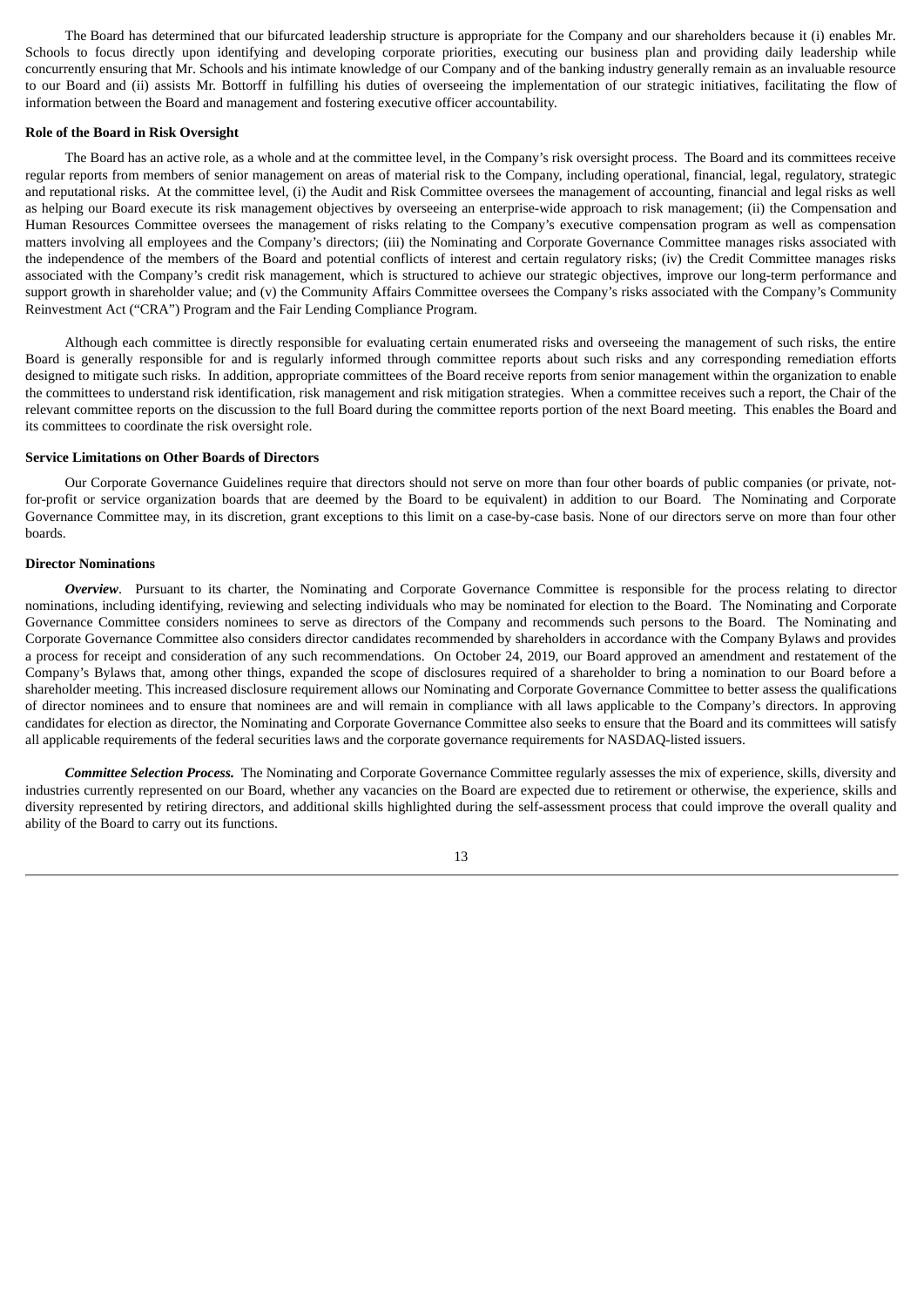The Nominating and Corporate Governance Committee and the Board do not believe the Company should establish term or age limits for its directors. Although such limits could help ensure that there are fresh ideas and viewpoints available to the Board, they hold the disadvantage of losing the knowledge and contributions of directors who have been able to develop, over a period of time, deep insight into the Company and its operations and, therefore, provide an increasing contribution to the Board as a whole. As an alternative to term or age limits, the Nominating and Corporate Governance Committee reviews each director's continuation on the Board every year. This review includes the analysis of the Nominating and Corporate Governance Committee regarding each director's independence and whether any director has had a significant change in his or her business or professional circumstances during the past year.

Prior to completing its recommendation to the Board of nominees for election, the Nominating and Corporate Governance Committee requires each potential candidate to complete a director's and executive officer's questionnaire and a report on all transactions between the candidate and the Company, its directors, officers and related parties. The Nominating, and Corporate Governance Committee will also consider such other relevant factors as it deems appropriate. After completing this evaluation, the Nominating and Corporate Governance Committee will make a recommendation to the Board of the persons who should be nominated, and the Board will then determine the nominees after considering the recommendations of the Committee.

*Criteria for Director Nominees.* In identifying, reviewing and selecting potential nominees for director, the Nominating and Corporate Governance Committee considers individuals from various disciplines and diverse backgrounds. The Nominating and Corporate Governance Committee and Board believe that diversity is an important attribute of the members who comprise our Board and that the members should represent an array of backgrounds and experiences and should be capable of articulating a variety of viewpoints. Accordingly, pursuant to its charter and our Corporate Governance Guidelines, the Nominating and Corporate Governance Committee considers in its identification, review and selection of potential director nominees various criteria, including individual integrity, education, business experience, accounting and financial expertise, age, diversity, reputation, civic and community relationships, knowledge and experience in matters impacting financial intuitions, and the ability of the individual to devote the necessary time to serving the board of directors of a public company. When re-nominating incumbent directors, the Nominating and Corporate Governance Committee considers among all relevant factors, the individuals contributions, including the value of his or her experience as a director of the Company, the availability of new director candidates who may offer unique contributions, and the Company's changing needs.

*Procedure to be Followed by Shareholders.* On an ongoing basis, the Nominating and Corporate Governance Committee considers potential director candidates identified on its own initiative as well as candidates referred or recommended to it by other directors, members of management, shareholders and other resources (including individuals seeking to join the Board). Shareholders who wish to recommend candidates may contact the Nominating and Corporate Governance Committee in the manner described below under "Communications with the Board and Committees." All candidates are required to meet the criteria outlined above, as well as the director independence and other standards set forth in our Corporate Governance Guidelines and other governing documents, as applicable, as determined by the Nominating and Corporate Governance Committee in its sole discretion.

Shareholder nominations must be made according to the procedures required under our Amended and Restated Bylaws and described in this Proxy Statement under the heading "Additional Information — How and when may I submit a shareholder proposal for the 2022 Annual Meeting of Shareholders?" The Nominating and Corporate Governance Committee strives to evaluate all prospective nominees to the Board in the same manner and in accordance with the same procedures, without regard to whether the prospective nominee is recommended by a shareholder, the Nominating and Corporate Governance Committee, another board member or members of management. However, the Nominating and Corporate Governance Committee may request additional information in connection with the evaluation of candidates submitted by shareholders due to the potential that the existing directors and members of management will not be as familiar with the proposed candidate as compared to candidates recommended by existing directors or members of management. The Nominating and Corporate Governance Committee will conduct the same analysis that it conducts with respect to its director nominees for any director nominations properly submitted by a shareholder and, as a result of that process, will decide whether to recommend a candidate for consideration by the full Board.

#### <span id="page-18-0"></span>**Independent Compensation Consultant**

To facilitate the fulfillment of its duties, the Compensation and Human Resources Committee has sole authority to retain, and to delegate the authority to retain, outside advisors, including compensation consultants, to assist the Compensation and Human Resources Committee with executive compensation matters. The Compensation and Human Resources Committee has sole authority to approve the fees and retention terms of any such advisors or consultants. During 2020, the Compensation and Human Resources Committee relied upon a compensation consultant (McLagan), retained by the Company, to review the Company's executive compensation program and establish specific levels of executive compensation. The decision to retain McLagan was recommended by management and approved by the Compensation and Human Resources Committee.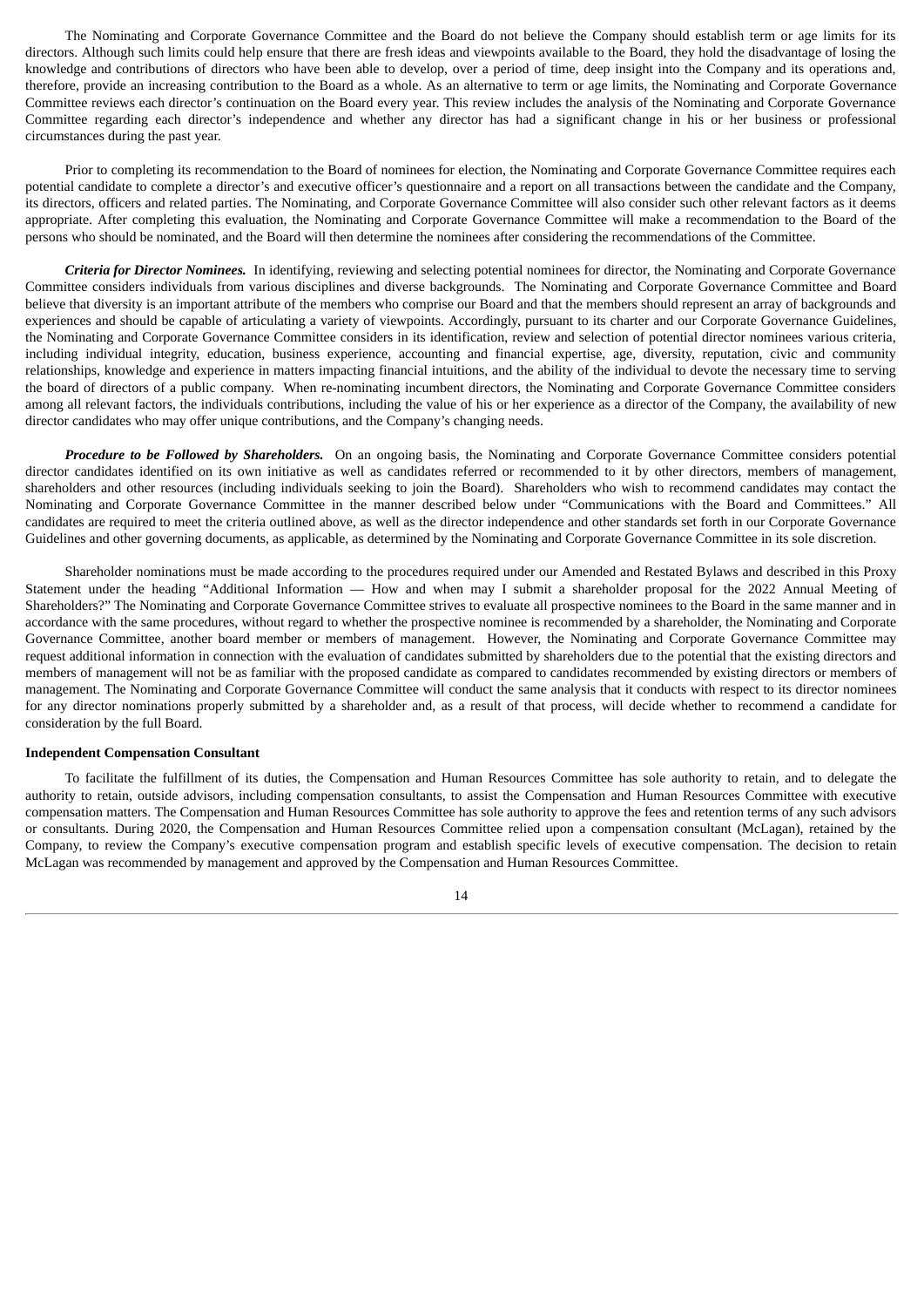#### <span id="page-19-0"></span>**Corporate Governance Guidelines**

Our Board has adopted Corporate Governance Guidelines, which, in conjunction with our committee charters and Board Supervision Policy, set forth the framework within which our Board, assisted by Board committees, direct the affairs of the Company. Our Corporate Governance Guidelines address, among other things, the composition and functions of our Board, director independence, compensation of directors, management succession and review, Board committees, Board and committee evaluation processes and selection of new directors. The Board believes such guidelines to be appropriate for the Company in its effort to maintain "best practices" regarding corporate governance.

#### <span id="page-19-1"></span>**Code of Ethics and Conflicts of Interest Policy**

Our Board has adopted a Code of Ethics and Conflicts of Interest Policy (the "**Code of Ethics**") governing all of our directors, officers, including our principal executive officer, principal financial officer and principal accounting officer, and other employees. The Code of Ethics covers compliance with law, fair and honest dealings with us, with competitors and with others, fair and honest disclosure to the public, conflicts of interest, and procedures for ensuring accountability and adherence to the Code of Ethics. We expect that any amendments to the Code of Ethics, or any waivers of its requirements, will be disclosed on our website, as well as any other means required by the SEC and NASDAQ.

#### <span id="page-19-2"></span>**Certain Relationships**

There are no family relationships between any of our directors, executive officers or persons nominated to become a director or executive officer.

#### <span id="page-19-3"></span>**Compensation Committee Interlocks and Insider Participation**

No member of our Compensation and Human Resources Committee (i) is or has ever been an employee of the Company or our Bank, (ii) was, during the last completed fiscal year, a participant in any related-party transaction requiring disclosure under "Certain Relationships and Related Transactions," except with respect to loans made to such committee members in the ordinary course of business on substantially the same terms as those prevailing at the time for comparable transactions with unrelated parties or (iii) had, during the last completed fiscal year, any other interlocking relationship requiring disclosure under applicable SEC rules.

#### <span id="page-19-4"></span>**Communications with the Board and Committees**

We have established procedures for shareholders or other interested parties to communicate directly with our Board or with a committee of the Board. Such parties can contact our Board, a committee or a specific director by sending written correspondence by mail to:

## **CapStar Financial Holdings, Inc.**

Attention: Corporate Secretary 1201 Demonbreun Street, Suite 700 Nashville, Tennessee 37203

The Corporate Secretary is responsible for reviewing all communications addressed to our Board, any committee or any specific director to determine whether such communications require Board, committee or personal review, response or action. Generally, the Corporate Secretary will not forward to the Board, any committee or any specific director any communications relating to Company products and services, solicitations, or otherwise improper or irrelevant topics. If, however, the Corporate Secretary determines that a communication relates to corporate governance or otherwise requires review, response or action by the Board, any committee or any specific director, then the Secretary will promptly send a copy of such communication to each director serving on the Board, the applicable committee or the applicable director.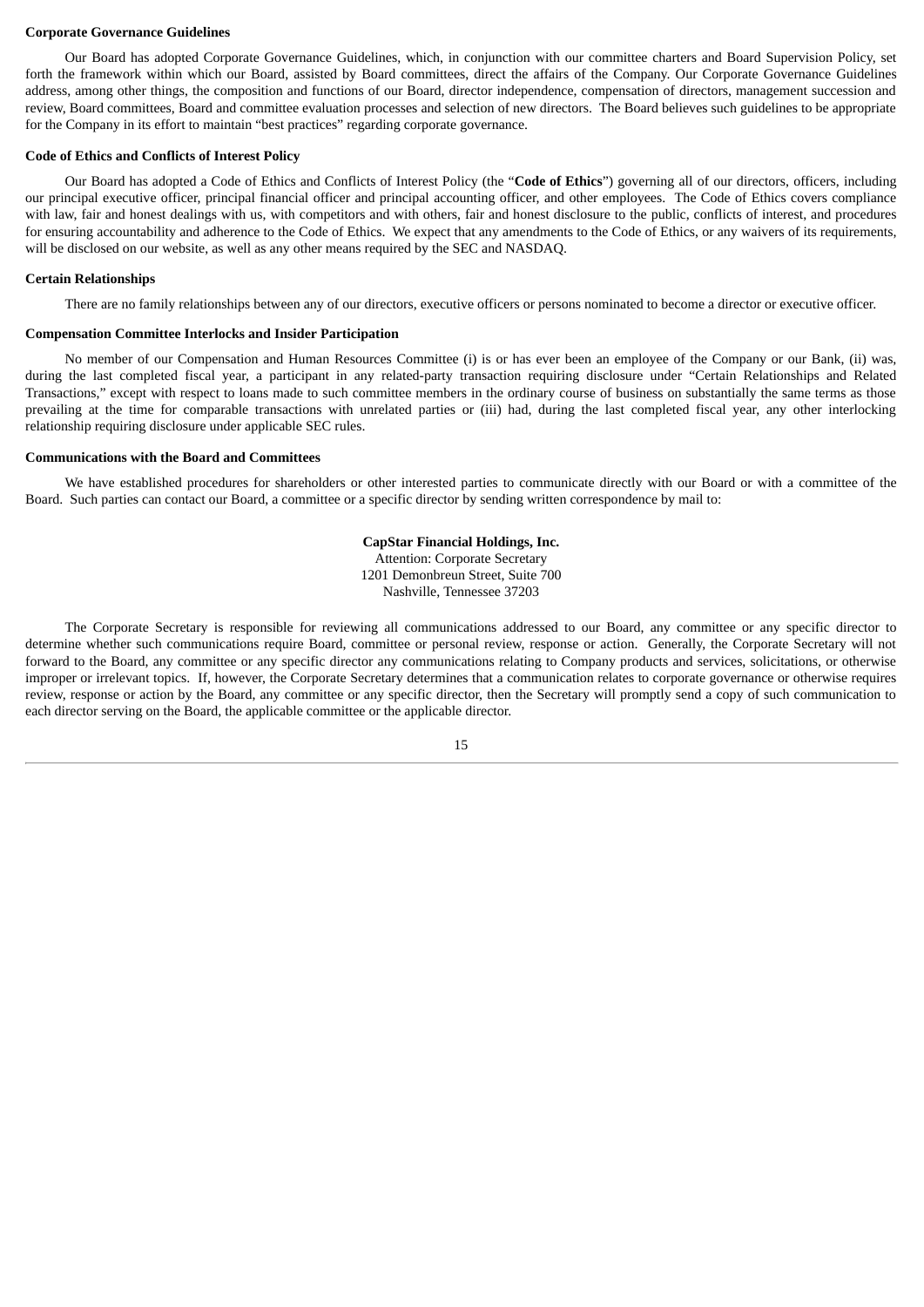#### <span id="page-20-0"></span>**Executive Officers**

Our Nominating and Corporate Governance Committee annually makes recommendations to our Board concerning the appointment or reappointment of certain officers of the Company and CapStar Bank, including the Chief Executive Officer and Chief Financial Officer. On May 4, 2020, the Company announced the hiring of Michael J. Fowler as CapStar's new Chief Financial Officer, replacing the Company's departing Chief Financial Officer, Robert B. Anderson. Mr. Fowler's appointment was effective July 1, 2020. On August 21, 2020, Mr. Fowler advised CapStar that due to an unexpected family health matter, he would not be able to continue in his role as Chief Financial Officer. On September 21, 2020, CapStar announced that Mr. Fowler would stay with CapStar and assume the role of Treasurer, and the Company announced that Denis J. Duncan would join the Company and serve as Chief Financial Officer.

Set forth below is background information regarding each of our executive officers, other than Mr. Schools whose biography is set forth above under the caption "Election of Directors —Director Nominees." There are no family relationships among any of our executive officers. Further, other than the employment agreements described in this Proxy Statement, there are no arrangements or understandings between the executive officers listed below and any other person(s) pursuant to which he or she was selected as an executive officer.

#### **John A. Davis - Chief Operations and Technology Officer, CapStar Financial Holdings, Inc.**

Mr. Davis, age 57, has served as the Chief Operations and Technology Officer for CapStar Bank since November 2019. Mr. Davis leads the deposit and loan operations, information technology and project management office of the Bank. Mr. Davis has over 29 years of banking experience, serving most recently as the Executive Vice President and Chief Operating Officer of MidSouth Bank, NA in Louisiana from 2018 to 2019. At MidSouth Bank, Mr. Davis was responsible for overseeing and revamping the infrastructure of a bank with over \$2 billion in assets. Prior to joining MidSouth Bank, Mr. Davis served as a Project Manager at Southern Bank and Trust Company from June 2017 to May 2018. Mr. Davis was previously with Yadkin Bank in Raleigh, North Carolina for approximately 11 years where he served as Senior Vice President and Director of Operations from October 2014 to May 2017. At Yadkin Bank, Mr. Davis oversaw operations and led the integrations of four bank mergers during his tenure. Mr. Davis holds a bachelor's degree from Elon University and obtained a BAI certificate from Vanderbilt University.

#### **Denis J. Duncan - Chief Financial Officer, CapStar Financial Holdings, Inc.**

Mr. Duncan, age 62, is the Chief Financial Officer for CapStar Financial Holdings, Inc. and CapStar Bank and has served in this capacity since September 21, 2020. He recently retired from PricewaterhouseCoopers, LLP (PwC) where he was a senior banking and capital markets partner and previously served as the Partner-in-Charge of the firm's southeast banking practice where he was lead partner for numerous PwC financial services clients including Union Planters, SunTrust, Edward Jones and Legg Mason. He brings extensive experience advising major money-center banks, regional and community banks, broker-dealers, asset managers, and insurance and real estate companies. He also serves as the Treasurer and a Board Member of the Atlanta Downtown Rotary, and as a Trustee of Oglethorpe University. He has been a previous director of YMCA of Metro Atlanta, Atlanta Opera, Grady Hospital Board of Visitors, and Tennessee Golf Association. He graduated summa cum laude with a bachelor's degree from Lipscomb University in Nashville.

#### **Steven E. Groom - Chief Risk Officer, General Counsel and Corporate Secretary, CapStar Financial Holdings, Inc.**

Mr. Groom, 69, has been Chief Risk Officer, General Counsel and Corporate Secretary of CapStar Financial Holdings, Inc. and CapStar Bank since April 1, 2020. He has served in executive and general counsel roles with four publicly-traded companies, and has practiced law with three prominent law firms. Mr. Groom received a bachelor's degree from Lipscomb University and a doctor of jurisprudence degree from the University of Memphis, where he was a member, editor and author of the Law Review. Mr. Groom has also received extensive training in negotiation, leadership and strategic planning from the Executive Education programs of Harvard University, the Wharton School of the University of Pennsylvania, and the Kellogg School of Management, Northwestern University. He is also a graduate of the Stanford Director's College, the nation's premier board leadership program.

#### **Christopher G. Tietz - Chief Credit Officer, CapStar Financial Holdings, Inc.**

Mr. Tietz, age 58, is the Chief Credit Officer of CapStar Bank. Mr. Tietz joined the Bank in March 2016 and has over 32 years of banking experience starting as a trainee of First American National Bank in Nashville in 1985 and rising to the position of Executive Vice President and Regional Senior Credit Officer for First American's West Tennessee Region including oversight of credit functions for private banking, business banking, middlemarket, and corporate banking functions. Subsequent to his positions at First American, Mr. Tietz held various Chief Credit Officer roles at banks in the Midwest including at First Place Bank in Ohio from 2011 to 2012. From 2012 to 2016 he was Chief Credit Officer of FSG Bank in Chattanooga, Tennessee. His experience includes capital raising activities, asset quality resolution, development of lending initiatives to achieve quality asset growth, and management and resolution of regulatory actions. Mr. Tietz holds a bachelor's degree from the University of Alabama.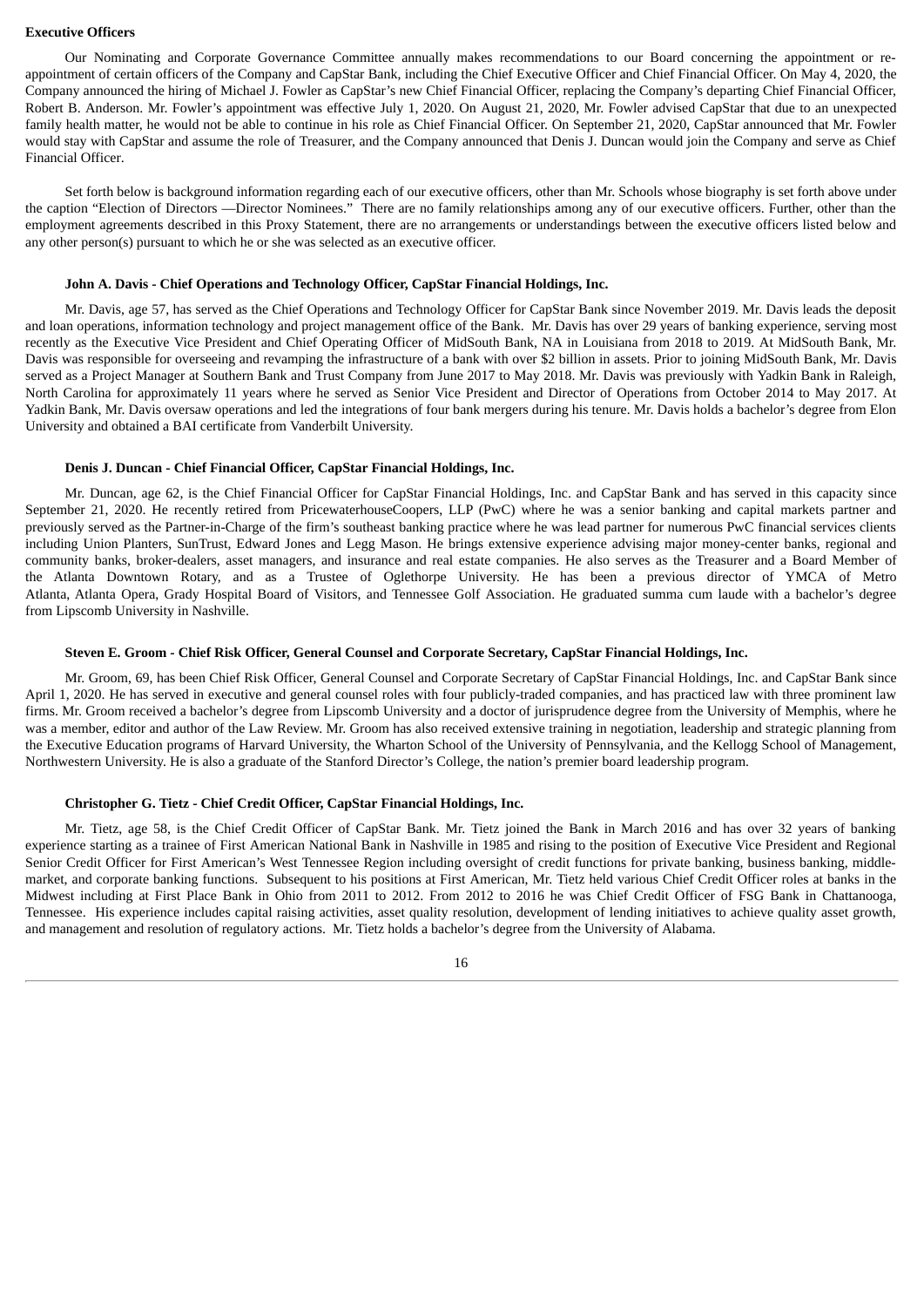#### **CERTAIN RELATIONSHIPS AND RELATED TRANSACTIONS**

#### <span id="page-21-1"></span><span id="page-21-0"></span>**Banking Transactions with Related Parties**

Our Bank has made in the past and, assuming continued satisfaction of generally applicable credit standards, expects to continue to make loans to directors, executive officers, principal shareholders and their affiliates including corporations or organizations for which they serve as officers or directors or in which they have beneficial ownership interests of 10% percent or more. These loans have all been made in the ordinary course of our business on substantially the same terms, including interest rates and collateral, as those prevailing at the time for comparable transactions with persons not related to us. Further, such loans are and will be subject to the policies and procedures regarding related-party transactions discussed below, and they do not present us with more than the normal risk of uncollectibility or other unfavorable characteristics.

#### <span id="page-21-2"></span>**Lease of Corporate Headquarters**

As of the date of this Proxy Statement, we understand that one of our principal shareholders, Mr. Gaylon Lawrence or his affiliates, who acquired a greater than 5% interest in the Company in August 2017, has an economic interest in the lease of our corporate headquarters located at 1201 Demonbreun Street, Suite 700, Nashville, Tennessee via a direct or indirect ownership in the landlord entity. However, as of the date of this Proxy Statement, we have been unable to ascertain the extent of the ownership of Mr. Lawrence or his affiliates in the landlord entity, and, therefore, we are unable to approximate the dollar value of the interest of Mr. Lawrence or his affiliates in the lease and whether such amount is material. Mr. Lawrence or his affiliates were not 5% or greater shareholders at the commencement of our lease in March 2017. During the fiscal year ended December 31, 2020, the Company paid the landlord entity approximately \$1,308,417 in the aggregate in rent pursuant to the terms of the lease.

#### <span id="page-21-3"></span>**Policies and Procedures Regarding Related-Party Transactions**

Transactions involving the Company and/or the Bank and their respective affiliates and insiders are subject to regulatory requirements and restrictions as well as our own policies and procedures. These requirements and restrictions include Sections 23A and 23B of the Federal Reserve Act (which govern certain transactions by our Bank with its affiliates) and the Federal Reserve's Regulation O (which governs certain loans by our Bank to its executive officers, directors, and principal shareholders). We have adopted policies to comply with these regulatory requirements and restrictions, including provisions in our Loan and Credit Administration Policy that place restrictions on the Bank with respect to loans to our executive officers, directors and principal shareholders. Pursuant to its charter, our Credit Committee is responsible for ensuring that extensions of credit to directors, executive officers and their affiliates comply with all applicable law, reviewing loans that are subject to Regulation O and, if required by Regulation O and where appropriate, recommending such loans to the full Board for approval. Our Audit and Risk Committee approves all related-party transactions that are not subject to Regulation O.

In addition, our Board has adopted a written policy governing the approval of related-party transactions that complies with all applicable requirements of the SEC and NASDAQ concerning related-party transactions. Related-party transactions, for purposes of the requirements of the SEC and NASDAQ, are transactions in which we are a participant, the amount involved exceeds \$120,000 and a related-party has or will have a direct or indirect material interest. Our related parties include our directors (including nominees for election as directors), executive officers, 5% or greater shareholders and the immediate family members of these persons. Our Chief Financial Officer, in consultation with management and outside counsel, as appropriate, will review potential related-party transactions to determine if they are subject to the policy. If so, the transaction will be referred to our Audit and Risk Committee or, if such transaction is a loan subject to Regulation O, our Credit Committee. In determining whether to approve a related-party transaction, our Audit and Risk Committee or Credit Committee, as applicable, will consider, among other factors, the fairness of the proposed transaction, the direct or indirect nature of the related-party's interest in the transaction, the appearance of an improper conflict of interests for any director, executive officer or 5% or greater shareholder, taking into account the size of the transaction and the financial position of the related-party, whether the transaction would impair a director's independence, the acceptability of the transaction to our regulators and the potential violations of other company policies. Our Related-Party Transactions Policy is available on our website at www.ir.capstarbank.com, as an annex to our Corporate Governance Guidelines.

#### **SECURITY OWNERSHIP OF CERTAIN BENEFICIAL OWNERS AND MANAGEMENT**

<span id="page-21-4"></span>The following table sets forth the beneficial ownership of our common stock as of March 16, 2021 by:

- each shareholder known by us to beneficially own more than 5% of our outstanding common stock;
- each of our directors;
- each of our named executive officers; and
- all of our directors and executive officers as a group.

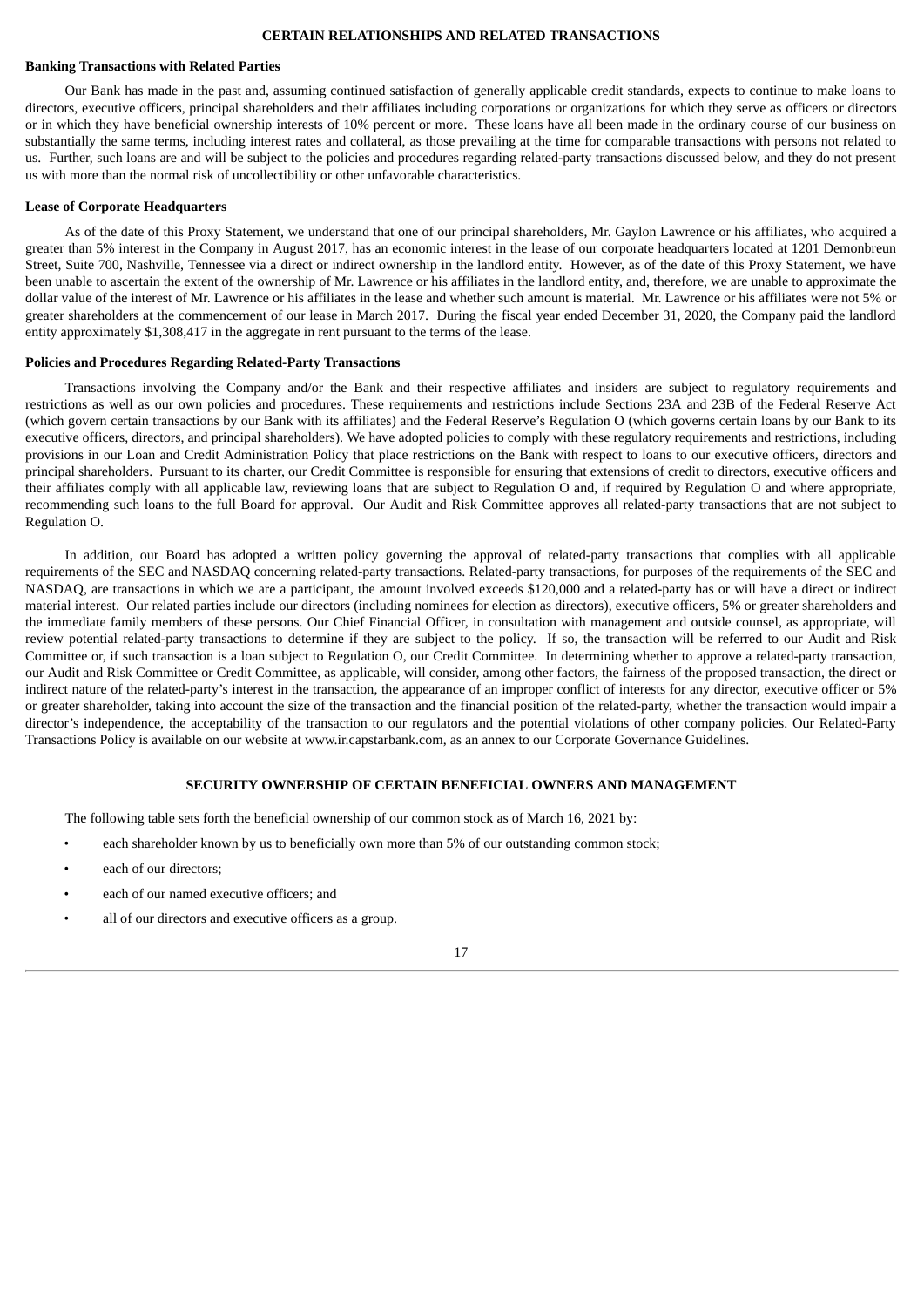| Name of Beneficial Owner(1)                     | Amount and Nature<br>of Beneficial<br>Ownership(2) | Percent of Class (3) |
|-------------------------------------------------|----------------------------------------------------|----------------------|
| 5% Shareholders Who Are Not Directors           |                                                    |                      |
| Blackrock, Inc. (4)                             | 1,269,816                                          | 5.8                  |
| Gaylon M. Lawrence, Jr. (5)                     | 1,156,675                                          | 5.2                  |
| <b>Directors</b>                                |                                                    |                      |
| L. Earl Bentz (6)                               | 240,333                                            | 1.1                  |
| Dennis C. Bottorff (7)                          | 308,018                                            | 1.4                  |
| Jeffrey L. Cunningham                           | 339,840                                            | 1.5                  |
| Sam B. DeVane                                   |                                                    |                      |
| Thomas R. Flynn (8)                             | 169,046                                            | $\ast$               |
| Louis A. Green, III (9)                         | 114,743                                            | *                    |
| Valora S. Gurganious                            |                                                    |                      |
| Myra NanDora Jenne (10)                         | 82,855                                             | $\ast$               |
| Joelle J. Phillips                              |                                                    |                      |
| Dale W. Polley (11)                             | 47,538                                             | *                    |
| Timothy K. Schools (12)                         | 66,299                                             | $\ast$               |
| Stephen B. Smith (13)                           | 52,295                                             | *                    |
| James S. Turner, Jr. (14)                       | 259,492                                            | 1.2                  |
| Toby S. Wilt $(15)$                             | 406,177                                            | 1.8                  |
| <b>Executive Officers Who Are Not Directors</b> |                                                    |                      |
| John A. Davis (16)                              | 3,868                                              | $\ast$               |
| Denis J. Duncan (17)                            | 28,862                                             | $*$                  |
| Steven E. Groom (18)                            | 2,886                                              | $\ast$               |
| Christopher G. Tietz (19)                       | 70,591                                             | $\ast$               |
|                                                 |                                                    |                      |

**Amount and Nature**

**Directors and Executive Officers as a Group (18 persons)**

Indicates one percent or less.

- (1) Unless otherwise noted, the address for each shareholder listed in the table above is: c/o CapStar Financial Holdings, Inc., 1201 Demonbreun Street, Suite 700, Nashville, Tennessee 37203.
- (2) We have determined beneficial ownership in accordance with the rules of the SEC. These rules generally provide that a person is the beneficial owner of securities if such person has or shares the power to vote or direct the voting of securities or to dispose or direct the disposition of securities. A security holder is also deemed to be, as of any date, the beneficial owner of all securities that such security holder has the right to acquire within 60 days after such date through (i) the exercise of any option or warrant, (ii) the conversion of a security, (iii) the power to revoke a trust, discretionary account or similar arrangement or (iv) the automatic termination of a trust, discretionary account or similar arrangement. Except as disclosed in the footnotes to this table and subject to applicable community property laws, to our knowledge, each person identified in the table has sole voting and investment power over all of the shares shown opposite such person's name.
- (3) As of March 16, 2021, there were 22,078,293 shares of CapStar common stock outstanding.
- (4) The indicated ownership is based solely upon a Schedule 13G filed with the SEC by the beneficial owner on January 28, 2021 reporting beneficial ownership as of December 31, 2020. BlackRock, Inc. reports sole voting power with respect to 1,246,298 shares and sole dispositive power over 1,269,816 shares. The address for BlackRock, Inc. is 55 East 52nd Street, New York, New York 10055.
- (5) The indicated ownership is based solely upon a Schedule 13D/A filed with the SEC by the beneficial owner on July 24, 2020 reporting beneficial ownership as of July 23, 2020. Mr. Lawrence reports sole voting and sole dispositive power over all the shares included in this table. The address for Mr. Lawrence is 1201 Demonbreun Street, Suite 1460, Nashville, Tennessee 37203.
- (6) Includes shares owned by Mr. Bentz and Bentz Properties LLC, an entity he controls, including 2,167 shares of restricted stock over which Mr. Bentz retains voting control.
- (7) Includes shares owned by Mr. Bottorff, including 4,893 shares of restricted stock over which Mr. Bottorff retains voting control.
- (8) Includes shares owned by Mr. Flynn and shares held in UTMA on behalf of his two minor children, over which Mr. Flynn has voting and investment control. Also includes 1,967 shares of restricted stock over which Mr. Flynn retains voting control.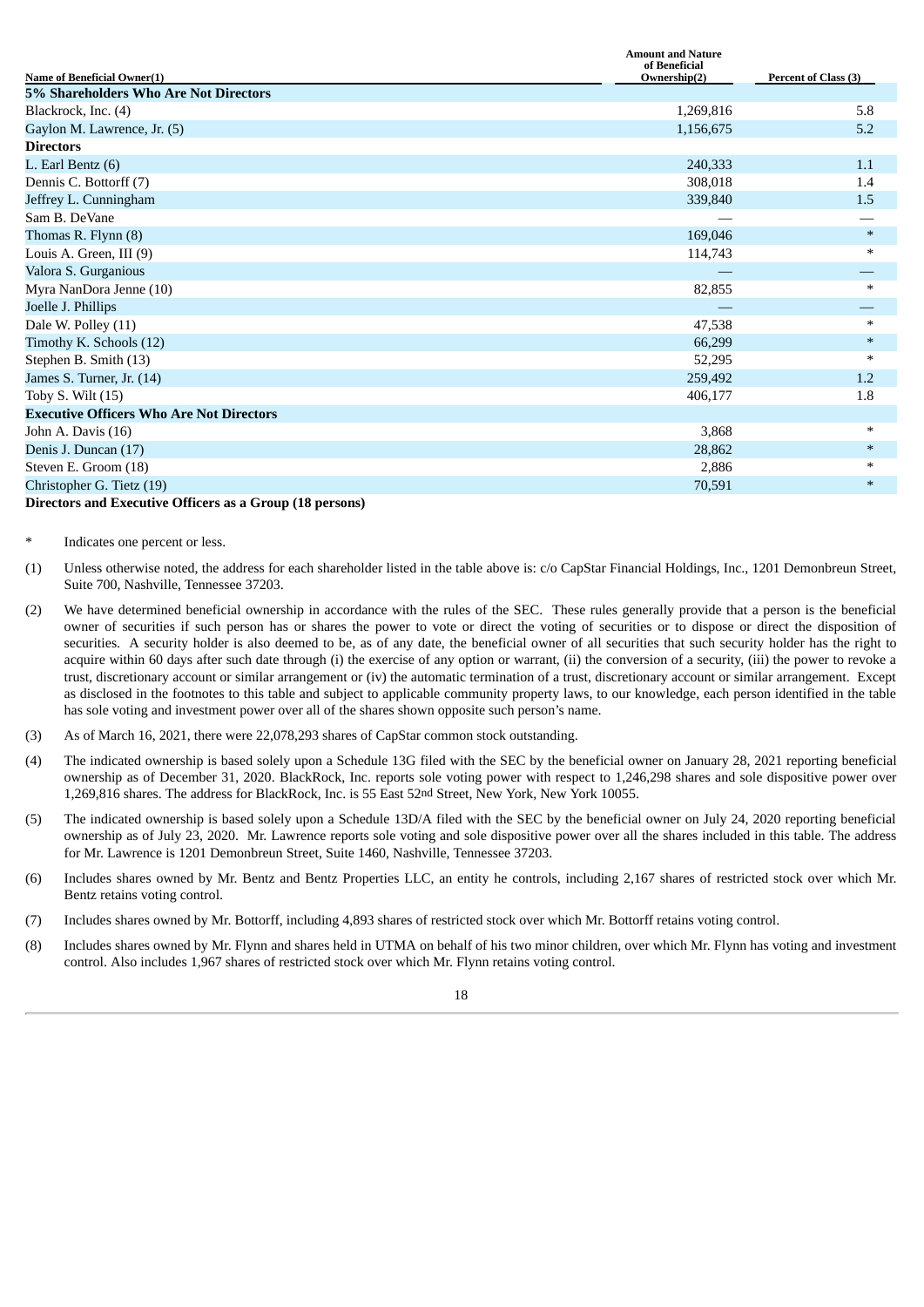- (9) Includes shares owned by Mr. Green and members of his family, of which he does not disclaim investment or voting control. Also includes 1,688 shares of restricted stock over which Mr. Green retains voting control. Mr. Green shares voting and investment power with respect to 11,976 of these shares.
- (10) Includes shares owned by Ms. Jenne, including 1,286 shares of restricted stock over which Ms. Jenne retains voting control.
- (11) Includes shares owned by Mr. Polley, including 3,509 shares of restricted stock over which Mr. Polley retains voting control.
- (12) Includes shares owned by Mr. Schools, including 14,360 shares of restricted stock over which Mr. Schools retains voting control. Does not include 33,333 shares of our common stock underlying options that will remain subject to vesting more than 60 days after March 16, 2021.
- (13) Includes shares owned by Mr. Smith, the Matthew Carlton Smith Family Trust and the Stephen B. Smith Jr. Family Trust. Also includes 1,870 shares of restricted stock over which Mr. Smith retains voting control.
- (14) Includes shares owned by Mr. Turner, including 2,194 shares of restricted stock over which Mr. Turner retains voting control.
- (15) Includes shares owned by Mr. Wilt, including 2,074 shares of restricted stock over which Mr. Wilt retains voting control. Also includes 70,786 shares owned by WF Partners. Mr. Wilt is the managing partner of WF Partners and has voting and investment power with respect to all such shares.
- (16) Includes shares owned by Mr. Davis, including (i) 3,675 shares of restricted stock over which Mr. Davis retains voting control and (ii) 193 equivalent shares held by unitized stock fund in the Company's 401(k) plan based on the \$17.08 closing price of the issuer's common stock on March 16, 2021.
- (17) Includes shares owned by Mr. Duncan, including (i) 3,985 shares of restricted stock over which Mr. Duncan retains voting control and (ii) 357 equivalent shares held by unitized stock fund in the Company's 401(k) plan based on the \$17.08 closing price of the issuer's common stock on March 16, 2021.
- (18) Includes shares owned by Mr. Groom, including 2,886 shares of restricted stock over which Mr. Groom retains voting control.
- (19) Includes shares owned by Mr. Tietz, including (i) 9,674 shares of restricted stock over which Mr. Tietz retains voting control, (ii) 1,421 equivalent shares held by unitized stock fund in the Company's 401(k) plan based on the \$17.08 closing price of the issuer's common stock on March 16, 2021 and (iii) 25,000 shares of our common stock underlying options that are currently exercisable.

#### **DELINQUENT SECTION 16(A) REPORTS**

<span id="page-23-0"></span>Section 16(a) of the Exchange Act requires our executive officers and directors and the holders of greater than 10% of our common stock to file initial reports of ownership and reports of changes in ownership with the SEC. Executive officers and directors are required by SEC regulations to furnish us with copies of these reports. Copies of Section 16(a) reports can be found on the Investor Relation's page of our corporate website at www.ir.capstarbank.com under the category "Financials and Filings." Based upon a review of these filings and written representations from our directors and executive officers, we believe that all reports required to be filed with the SEC pursuant to Section 16(a) with respect to the period from January 1, 2020 through December 31, 2020 were filed in a timely manner except: each of Timothy K. Schools, Denis J. Duncan and Christopher G. Tietz filed Forms 4 on January 22, 2021 for shares of restricted stock that were awarded on November 24, 2020; John A. Davis filed a Form 4 on January 25, 2021 for shares of restricted stock that were awarded on November 24, 2020; each of John A. Davis and Jennie O'Bryan filed forms 3 on March 13, 2020 upon being designated executive officers of the Company on March 5, 2020; Michael J. Fowler filed a form 3 on August 7, 2020 upon being designated an executive officer of the Company on May 4, 2020; Denis J. Duncan filed a form 3 on September 29, 2020 upon being designated an executive officer of the Company on September 21, 2020; Joelle J. Phillips filed a form 3 on May 11, 2020 upon being appointed a director of the Company on April 24, 2020.

#### **EXECUTIVE COMPENSATION**

<span id="page-23-1"></span>We are providing executive compensation disclosure that satisfies the requirements applicable to "emerging growth companies," as such term is defined in the Jumpstart Our Business Startups Act of 2012. Our named executive officers for 2020 include the following:

- Timothy K. Schools, Chief Executive Officer and President of CapStar Financial Holdings, Inc.;
- John A. Davis, Chief Operations and Technology Officer of CapStar Financial Holdings, Inc.
- Christopher G. Tietz, Chief Credit Officer of CapStar Financial Holdings, Inc.
- Robert B. Anderson, Former Chief Financial Officer and Chief Administrative Officer of CapStar Financial Holdings, Inc.

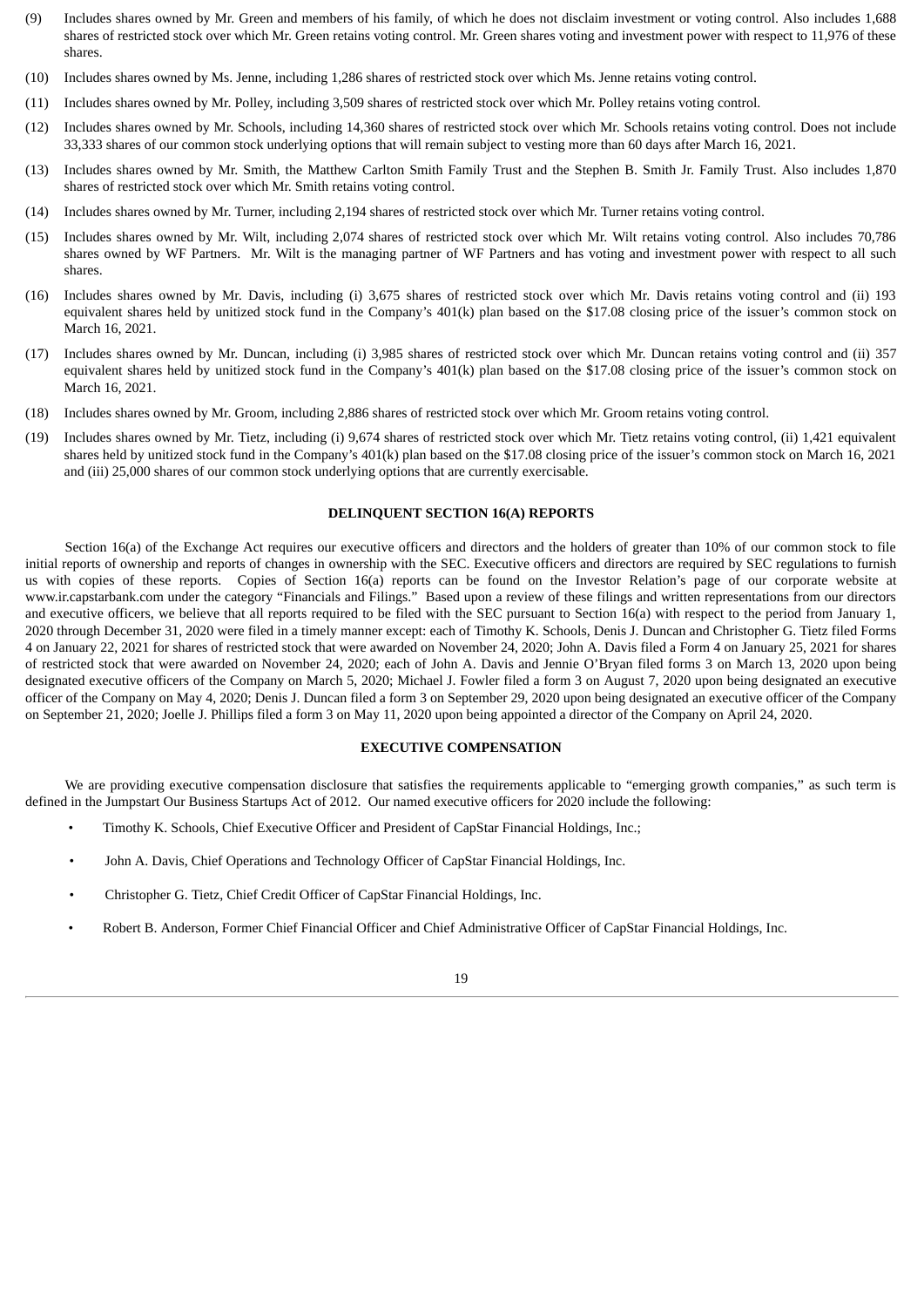## <span id="page-24-0"></span>**Summary Compensation Table**

The following table sets forth information regarding the compensation earned by or paid or awarded to each of our named executive officers during 2020 and 2019.

| <b>Name and Principal Position</b>              | Year | <b>Salary</b> | <b>Stock</b><br>Awards<br>(1) | Option<br>Awards (1) | <b>Nonequity</b><br>Incentive<br>Plan<br>Compensation<br>(2) |     | All Other<br>Compensation<br>(3) |     | Total       |
|-------------------------------------------------|------|---------------|-------------------------------|----------------------|--------------------------------------------------------------|-----|----------------------------------|-----|-------------|
| Timothy K. Schools (4)                          | 2020 | \$525,000     | 200,454<br>\$                 |                      | 116,736                                                      | \$  | 117,577                          | \$. | 959,767     |
| Chief Executive Officer and President - CapStar |      |               |                               |                      |                                                              |     |                                  |     |             |
| Financial Holdings, Inc.                        | 2019 | 311,266       | 91,264                        | 267,291              | 116,736                                                      |     | 9,005                            |     | 795,562     |
| John A. Davis (5)                               | 2020 | \$ 250,000    | \$.<br>59,650                 | \$                   |                                                              | \$  | 62,112                           | S   | 371,762     |
| Chief Operations & Technology Officer -         |      |               |                               |                      |                                                              |     |                                  |     |             |
| CapStar Financial Holdings, Inc.                |      |               |                               |                      |                                                              |     |                                  |     |             |
| Christopher G. Tietz                            | 2020 | \$ 315,000    | \$<br>90,213                  | \$                   | \$<br>87,031                                                 | \$. | 12,703                           | \$  | 504,947     |
| Chief Credit Officer - CapStar Financial        |      |               |                               |                      |                                                              |     |                                  |     |             |
| Holdings, Inc.                                  | 2019 | 315,000       | 85,041                        |                      | 87,031                                                       |     | 11,173                           |     | 498,245     |
| Robert B. Anderson (6)                          | 2020 | \$177,500     | \$                            | \$                   | 143,815                                                      |     | 756,843                          |     | \$1,078,158 |
| Former Chief Financial Officer and Chief        |      |               |                               |                      |                                                              |     |                                  |     |             |
| Administrative Officer - CapStar Financial      |      |               |                               |                      |                                                              |     |                                  |     |             |
| Holdings, Inc.                                  | 2019 | 355,000       | 95.836                        |                      | 142,981                                                      |     | 11,713                           |     | 605,530     |

- (1) The amounts represent the aggregate grant date fair value of restricted stock awards and stock option awards, determined in accordance with FASB ASC Topic 718, excluding the effect of estimated forfeitures during the applicable vesting periods. Refer to Note 18, "Stock Options and Restricted Shares," to the consolidated audited financial statements in our Annual Report on Form 10-K for the fiscal year ended December 31, 2020 for a discussion of the relevant assumptions used to determine the grant date fair value of these awards. These restricted stock awards and stock option awards were granted pursuant to the CapStar Bank 2008 Stock Incentive Plan and the CapStar Financial Holdings, Inc. Stock Incentive Plan. For more information regarding our long-term equity incentive plans and the grants of these awards, see the discussion under the caption "— Narrative Discussion of Summary Compensation Table — Long-Term Equity Compensation" below. These amounts do not necessarily reflect the actual amounts that were paid to, or that may be realized by, the named executive officers for any of the fiscal years reflected.
- (2) The amounts listed in this column reflect the dollar amounts of annual cash incentive awards paid to our named executive officers. For more information regarding annual cash incentive awards paid to our named executive officers, see the discussion under the caption "— Narrative Discussion of Summary Compensation Table — Components of Compensation — Annual Cash Incentive Awards" below.
- (3) The following table shows the specific details regarding all other compensation earned by our named executive officers during 2020:

| Name                 | 401(k)<br>Contribution | Relocation<br><b>Bonus</b> | Phone<br><b>Allowance</b> | Sign-On<br><b>Bonus</b>         | <b>Severance</b> | <b>Long-Term</b><br>Disability/Group<br>Term Life |
|----------------------|------------------------|----------------------------|---------------------------|---------------------------------|------------------|---------------------------------------------------|
| Timothy K. Schools   | 8.550                  | 108.060                    | $-$                       | $\hspace{0.1mm}-\hspace{0.1mm}$ |                  | 967                                               |
| John A. Davis        | 7,500                  |                            | $\overline{\phantom{a}}$  | 52,000                          | __               | 2,612                                             |
| Christopher G. Tietz | 8,550                  | __                         | 1,380                     |                                 |                  | 2,773                                             |
| Robert B. Anderson   | 5,325                  |                            | 690                       |                                 | 750.344          | 484                                               |

- (4) Mr. Schools was hired on May 13, 2019. The compensation shown for Mr. Schools in the Summary Compensation Table for 2019 is prorated and represents the amounts paid to or earned by Mr. Schools for the fiscal year 2019 since he began employment with the Company on May 13, 2019.
- (5) Mr. Davis was designated an Executive Officer of the Company on March 5, 2020 and, therefore, was not one of the Company's named executive officers in 2019.
- (6) Effective June 30, 2020, Mr. Anderson was separated from the company and his position as the Company's Chief Financial Officer and Chief Administrative Officer. The compensation shown for Mr. Anderson in the Summary Compensation Table represents the compensation paid to or earned by Mr. Anderson including separation pay.

#### <span id="page-24-1"></span>**Narrative Discussion of Summary Compensation Table**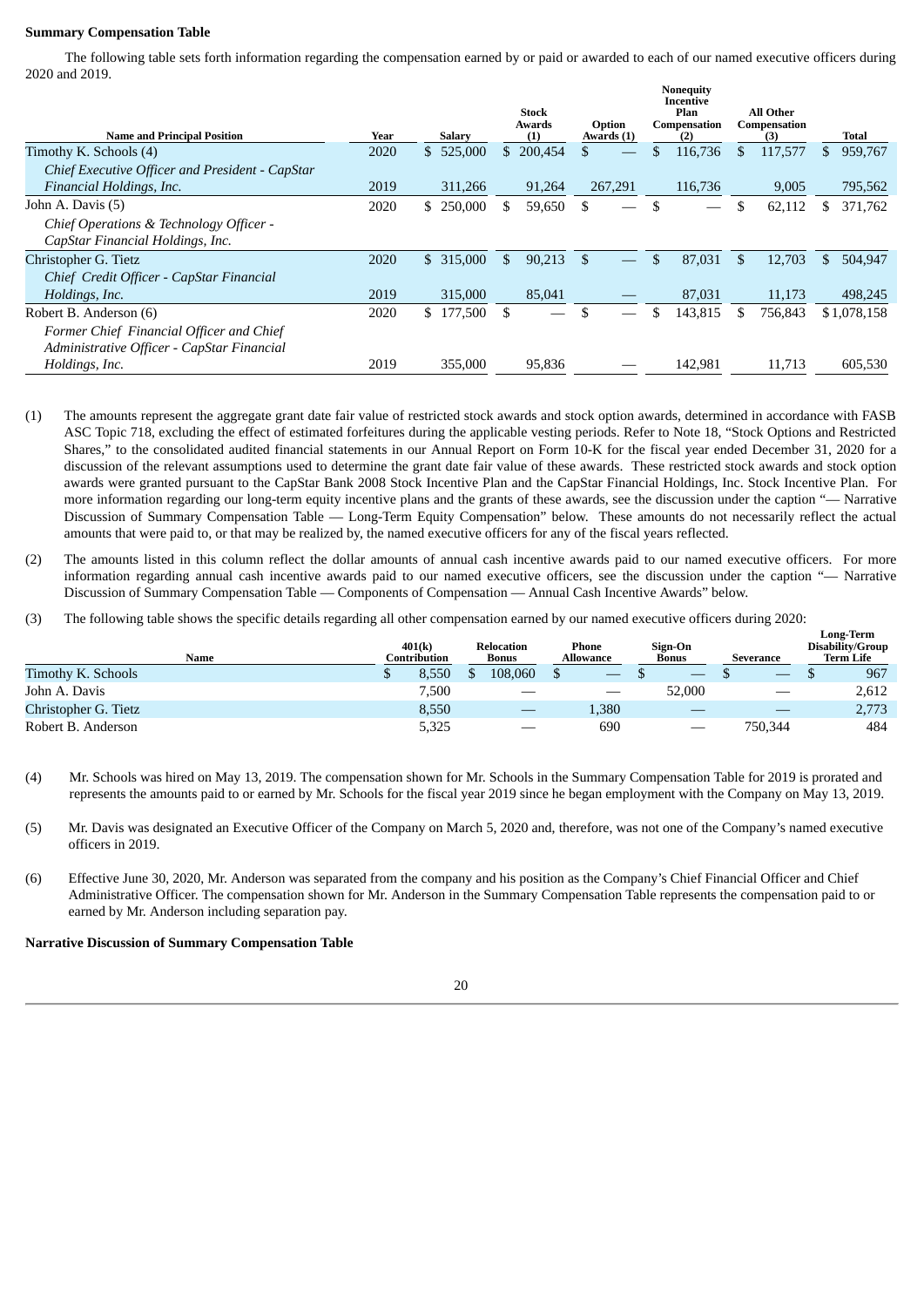*General***.** We have compensated our named executive officers through a combination of base salary, annual cash incentive awards, long-term equity incentive compensation and other benefits, including perquisites. Each of our named executive officers has substantial responsibilities in connection with the day-to-day operations of the Company and our Bank, and together function as a leadership team responsible for the success of the organization.

*Compensation Philosophy***.** As an organization, we focus on sound, profitable growth. We seek to address client needs, maintain critical quality standards and drive shareholder value, and our overall compensation philosophy is a direct reflection of those values. Our executive compensation program carries out these values by rewarding our named executive officers for the achievement of specific short- and long-term individual and corporate goals and the realization of increased value to our shareholders. Our goal is to provide compensation that is fair to our named executive officers, focused on performance, and aligned with the long-term best interests of our shareholders.

In regards to overall base compensation levels, we target levels that approximate the median of our peers, taking into consideration company and individual performance. We aim to provide performance based short-term incentive opportunities that are in line with those of our peers at the market median but allow for superior rewards for superior performance that will move cash compensation (base salary and annual cash incentive awards) to the upper quartile of market. In addition, we provide our named executive officers the opportunity to participate in the long-term success of the Company by granting equity incentive awards. We are also committed to helping maintain the health and welfare of our named executive officers and offer competitive benefits packages. Our philosophy is to maintain a total compensation package at the median of market if performance expectations are met and at the upper quartile of market if performance expectations are exceeded.

*Compensation Process***.** Our Compensation and Human Resources Committee regularly reviews our executive compensation program to ensure it achieves our desired goals and is responsible for approving compensation arrangements for each of our named executive officers. As part of this process, the committee annually reviews and approves corporate goals and objectives relevant to the compensation of our named executive officers and evaluates the performance of the named executive officers in light of these goals and objectives. The committee approves the compensation levels for the named executive officers based on such evaluation, with consideration for each individual's role and responsibilities within the leadership team. The committee annually reviews our incentive compensation arrangements to confirm they do not encourage unnecessary risk-taking. In determining the long-term incentive component of our executive compensation program, the Compensation and Human Resources Committee considers our performance and relative shareholder return, the value of similar incentive awards to the named executive officers of our peers and the awards given to our named executive officers in past years.

*Components of Compensation***.** Our executive compensation program consists primarily of the following elements:

- base salary:
- annual cash incentive awards;
- long-term equity compensation;
- participation in our  $401(k)$  Plan, to which we make annual contributions;
- health and welfare benefits; and
- perquisites.

Base Salary. The base salaries of our named executive officers have been historically reviewed and set annually by our Board through the review and recommendations of our Compensation and Human Resources Committee as part of our performance review process. Base salaries are also reviewed upon the promotion of an executive officer to a new position or another change in job responsibility. In establishing base salaries for our named executive officers, our Compensation and Human Resources Committee has relied on external market data and peer data obtained from outside sources, including independent compensation consultants. In addition to considering the information obtained from such sources, our Compensation and Human Resources Committee considers:

- each named executive officer's scope of responsibility;
- each named executive officer's years of experience;
- the types and amount of the elements of compensation to be paid to each named executive officer;
- our financial performance and performance with respect to other aspects of our operations, such as our growth, asset quality, profitability and other matters, including the status of our relationship with the banking regulatory agencies; and
- each named executive officer's individual performance and contributions to our performance, including leadership and team work.

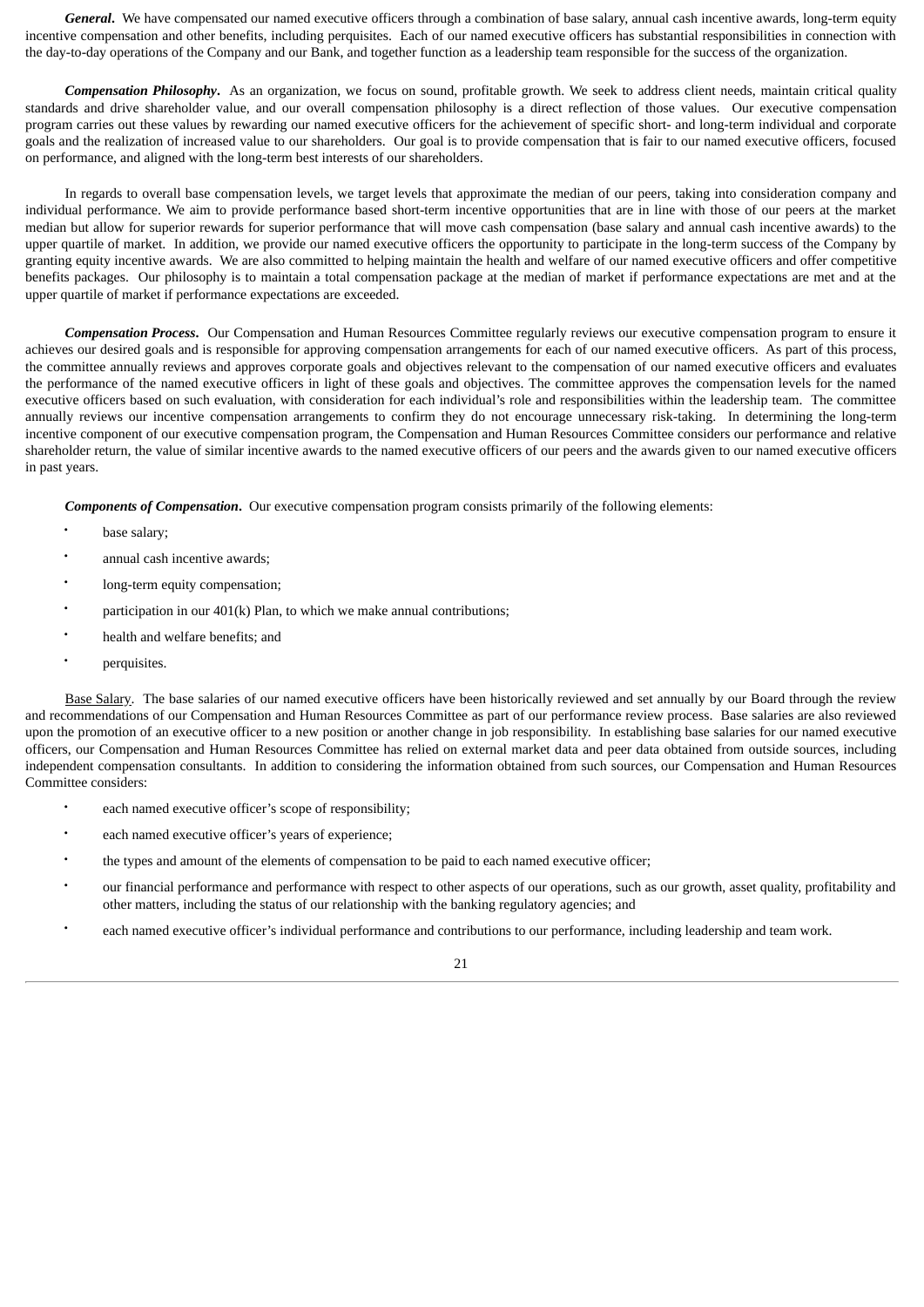Annual Cash Incentive Awards. Each year our named executive officers are eligible to receive an annual cash incentive award as determined by the Compensation and Human Resources Committee. These awards to our named executive officers are based on their achievement of individual performance goals and on our achievement of various organizational metrics to be determined by the Compensation and Human Resources Committee annually. Annual cash incentive awards are intended to recognize and reward those named executive officers who contribute meaningfully to our performance for the year. These annual cash incentive awards are recommended and approved by the Compensation and Human Resources Committee but are ultimately subject to the discretion of the Board each year as to whether and in what amounts they will be paid.

We believe that our cash-based Annual Incentive Plan for our Named Executive Officers is well designed to align our strategic objectives with short-term and long-term shareholder value and to not encourage risky employee behavior. The corporate performance metrics take into consideration income statement, credit quality and equity factors. Threshold goals under such measures were reasonably achievable with good performance and therefore were sufficiently challenging but not overly difficult. Specified performance metrics did not include steep cliffs for not achieving nor exponential upside to achieving them (prorating awards at various performance levels). In addition, based on peer group comparisons, the incentives payable to our executive officers were capped at reasonable levels and the maximum awards represent an appropriate portion of total pay.

We have adopted a compensation clawback policy which allows the Company to recoup awards under certain circumstances, such as a material misstatement of financial performance. For more information regarding our clawback policy, see "—Narrative Discussion of Summary Compensation Table — Executive Compensation Enhancements — Clawback Policy" below.

Long-Term Equity Compensation. Prior to the incorporation of CapStar Financial Holdings, Inc. and the completion of a share exchange with the shareholders of CapStar Bank (the "**Share Exchange**"), we issued long-term equity incentive awards under the CapStar Bank 2008 Stock Incentive Plan (the "**2008 Stock Incentive Plan**"). In 2016, in connection with the Share Exchange, the outstanding awards of restricted stock and stock options previously granted under the 2008 Stock Incentive Plan were exchanged for similar long-term equity incentive awards issued by CapStar Financial Holdings, Inc. under the CapStar Financial Holdings, Inc. Stock Incentive Plan (the **"2016 Stock Incentive Plan**").

The 2016 Stock Incentive Plan provides for the grant of stock-based incentives, including stock options, restricted stock units, performance awards and restricted stock, to employees, directors and service providers that are subject to forfeiture until vesting conditions have been satisfied by the award recipient under the terms of the award. We believe these awards help align the interests of our named executive officers and our shareholders and reward our named executive officers for improved Company performance. Specifically, the 2016 Stock Incentive Plan, like the 2008 Stock Incentive Plan, is intended to provide incentives to certain officers, employees, and directors to stimulate their efforts toward the continued success of the Company and to operate and manage the business in a manner that will provide for our long-term growth and profitability. Additionally, the 2016 Stock Incentive Plan is intended to encourage stock ownership as a means of rewarding and retaining officers, employees and directors. The Board initially reserved a total of 1,969,475 shares of common stock for issuance pursuant to the 2016 Stock Incentive Plan. In 2018, the Company's shareholders approved an amendment to the 2016 Stock Incentive Plan which added an additional 400,000 shares of common stock to the 2016 Stock Incentive Plan and, as of March 16, 2021, there were 144,454 shares of common stock remaining for issuance under the terms of the 2016 Stock Incentive Plan.

The 2016 Stock Incentive Plan is administered by our Compensation and Human Resources Committee. In order to be eligible for participation in the 2016 Stock Incentive Plan, an individual must be an officer, employee, director or other service provider of the Company or otherwise be an affiliate of the Company. In determining awards under the 2016 Stock Incentive Plan, the Compensation and Human Resources Committee takes into account the nature of the services rendered by the eligible individual, their present and potential contributions to our success, and such other factors as the Compensation and Human Resources Committee deems relevant.

On November 24, 2020, we granted 15,754 shares, 7,090 shares and 4,688 shares of restricted stock to each of Mr. Schools, Mr. Tietz and Mr. Davis, respectively, which are subject to the achievement of certain performance goals specified by the Performance-Based Incentive Program or timebased vesting periods. For more information regarding our Performance-Based Incentive Program, see "Performance-Based Incentive Program" explained in further detail below. On May 26, 2019, we granted 50,000 stock option awards to Mr. Schools in connection with his hiring that month. On January 23, 2019, we granted 2,734 shares of restricted stock to Mr. Anderson and 2,357 shares of restricted stock to Mr. Tietz, which were earned by the named executive officers in 2018. The awards granted in 2020 and 2019 were granted pursuant to the 2016 Stock Incentive Plan.

The stock option awards granted to Mr. Schools in May 2019 vest ratably over a three-year period, with one-third of the option subject to the award vesting on each of the first three anniversaries of the grant date. Stock awards that were granted in December 2018 were fully vested upon issuance. Stock awards that were granted in 2018 and 2019 vest ratably over a three-year period from the grant date, with one-third of the stock subject to the award vesting on each of the first three anniversaries of the grant date. Notwithstanding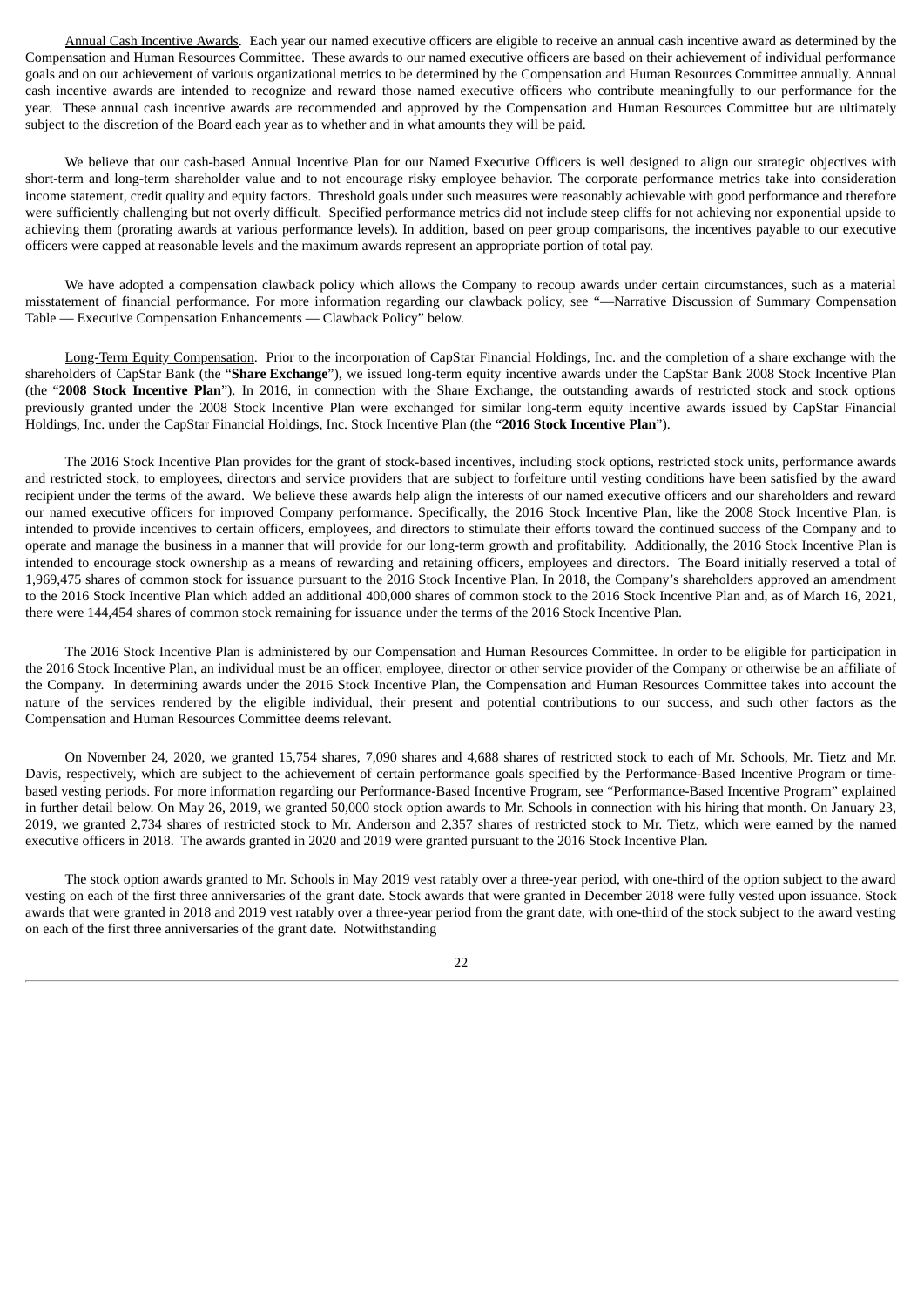such vesting schedules, the vesting of such awards will be accelerated in the event of the holder's death or disability while in the service of the Company or upon such other event as determined by the Compensation and Human Resources Committee in its sole discretion. Vesting may also be accelerated upon certain extraordinary events (such as a change in control). Unvested shares issued as restricted stock awards must be retained by the executive officer and therefore may not be sold, transferred or otherwise disposed of and shall not be pledged, assigned or otherwise hypothecated or encumbered during the vesting periods.

CapStar Bank 401(k) Plan. The CapStar Bank 401(k) Plan (the "401(k) Plan") is designed to provide retirement benefits to all eligible full-time and part-time employees. The 401(k) Plan provides employees with the opportunity to save for retirement on a tax-favored basis. Mr. Anderson and Mr. Tietz were eligible to participate in the 401(k) Plan during 2020, and 2019. Mr. Davis and Mr. Schools were eligible to participate in the 401(k) Plan in 2020 and beginning from their respective dates of hire in 2019. As participants, our named executive officers may elect to participate in the 401(k) Plan on the same basis as all other employees. We have elected a safe harbor 401(k) Plan and as such make an annual contribution of 3% of the employees' salaries annually. An employee does not have to contribute to receive the employer contribution.

Health and Welfare Benefits. Our named executive officers are eligible to participate in the same benefit plans designed for all of our full-time employees, including health, dental, vision, disability and basic group life insurance coverage. Messrs. Davis, Schools and Tietz are entitled to life insurance in an amount equal to two times their respective base salary, subject to a maximum amount of \$400,000. The purpose of our employee benefit plans is to help us attract and retain quality employees, including executives, by offering benefit plans similar to those typically offered by our competitors.

Perquisites. We provide our named executive officers with a limited number of perquisites that we believe are reasonable and consistent with our overall compensation program to better enable us to attract and retain superior employees for key positions. Our Compensation and Human Resources Committee periodically reviews the levels of perquisites and other personal benefits provided to our named executive officers. Based on these periodic reviews, perquisites are awarded or adjusted on an individual basis. The perquisites received by our named executive officers in 2020 and 2019 included automobile and phone allowances. For more information, see footnote 3 to the Summary Compensation Table above.

*Section 162(m) of the Code*. Section 162(m) of the Code generally limits the corporate tax deduction for compensation in excess of \$1 million that is paid to our named executive officers. Section 162(m) of the Code was amended by the Tax Cut and Jobs Act of 2017 so that the exceptions for payment of "performance based compensation" and commissions have been eliminated. In 2020, compensation paid to our named executive officers did not exceed \$1 million, with the exception of Mr. Anderson, whose total compensation was \$1,078,158. Therefore, the amount of compensation paid to Mr. Anderson in excess of \$1 million is not deductible for corporate tax purposes. The tax-deductibility of compensation paid to our other named executive officers was not limited by Section 162(m) of the Code.

#### <span id="page-27-0"></span>**Executive Compensation and Corporate Governance Enhancements**

We have implemented the following enhancements to our executive compensation program:

*Clawback Policy.* Incentive awards that are provided to our executive officers, including our named executive officers, and that are based on Company financial metrics are subject to our compensation clawback policy. This clawback policy allows us to recoup awards that have been previously paid or awarded under certain circumstances, such as a material misstatement of the Company's financial performance. Annual cash incentive awards paid and equity awards granted to our named executive officers are subject to our "clawback" policy.

*Insider Trading Policy with an Anti-Hedging Provision***.** We maintain an insider trading policy that seeks to prevent insider trading or allegations of insider trading, that seeks to protect the Company's reputation for adhering to the highest standards of conduct and that includes an anti-hedging provision. Additionally, the policy states that specific restrictions upon trading, such as specified trading windows and blackout periods, must be adhered to. We believe it is improper and inappropriate for of our personnel to engage in short-term or speculative transactions involving our stock, so those persons who are subject to the policy are prohibited from the following:

- Trading while in possession of material non-public information;
- Tipping information to others;
- Trading in our securities on a short-term basis (securities should be held for a minimum of six months);
- Selling our stock short:

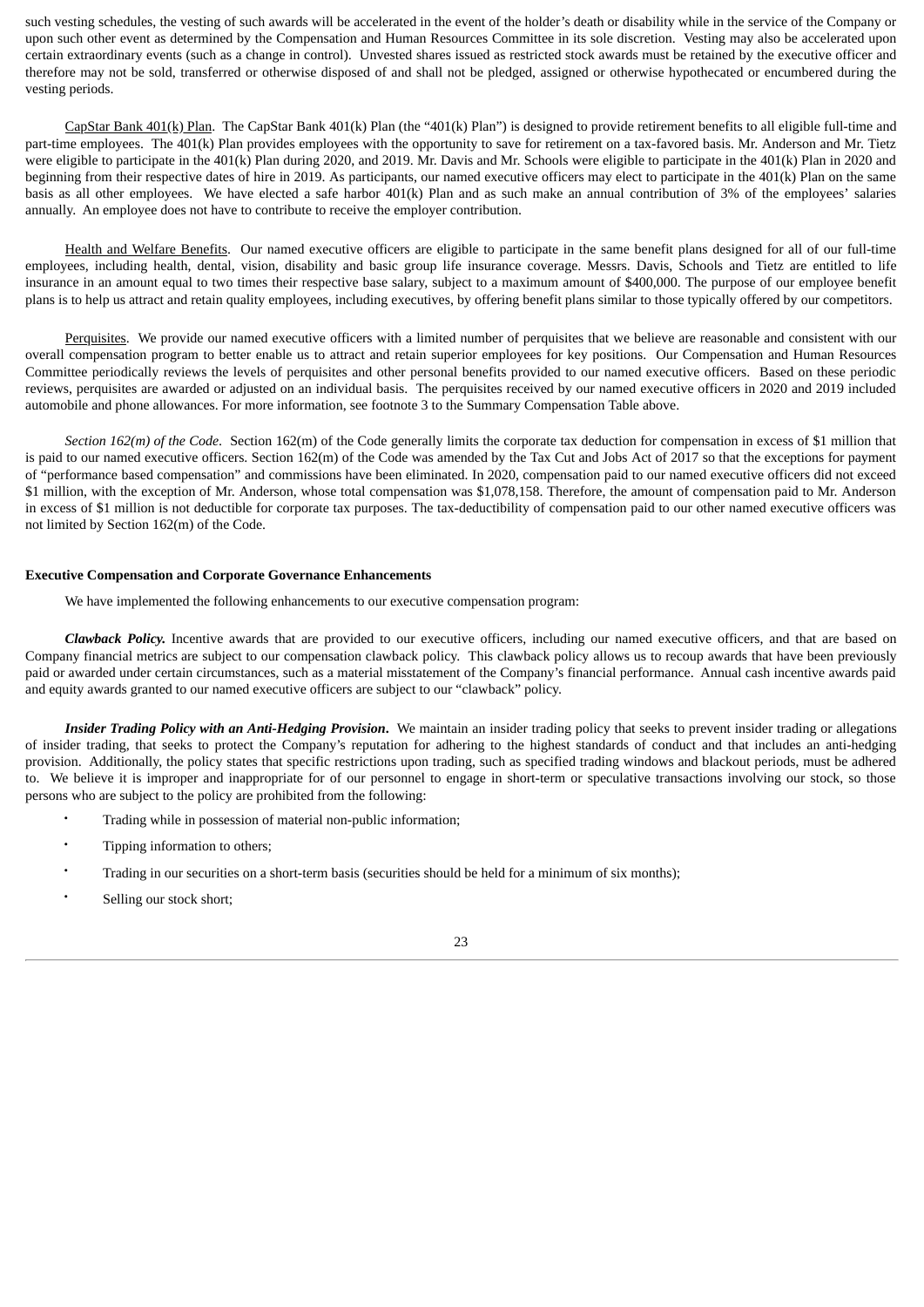- Buying or selling, on an exchange or in any other organized market, puts or calls or other derivative instruments that relate to the future value of our stock;
- Hedging their investment in our stock through covered calls, collars or other derivative transactions; and
- Holding our stock in a margin account or pledge a significant amount of our stock as collateral for a loan.

*Disclosure Committee***.** The Disclosure Committee is composed of members of management. This committee has established controls and procedures designed to ensure that information the Company may be required to disclose is gathered and communicated to the committee and that all required disclosures are made in a timely and accurate manner. The committee has implemented a financial review process that enables our Chief Executive Officer and Chief Financial Officer to certify our quarterly and annual reports, as well as procedures designed to ensure our compliance with SEC Regulation FD (Fair Disclosure).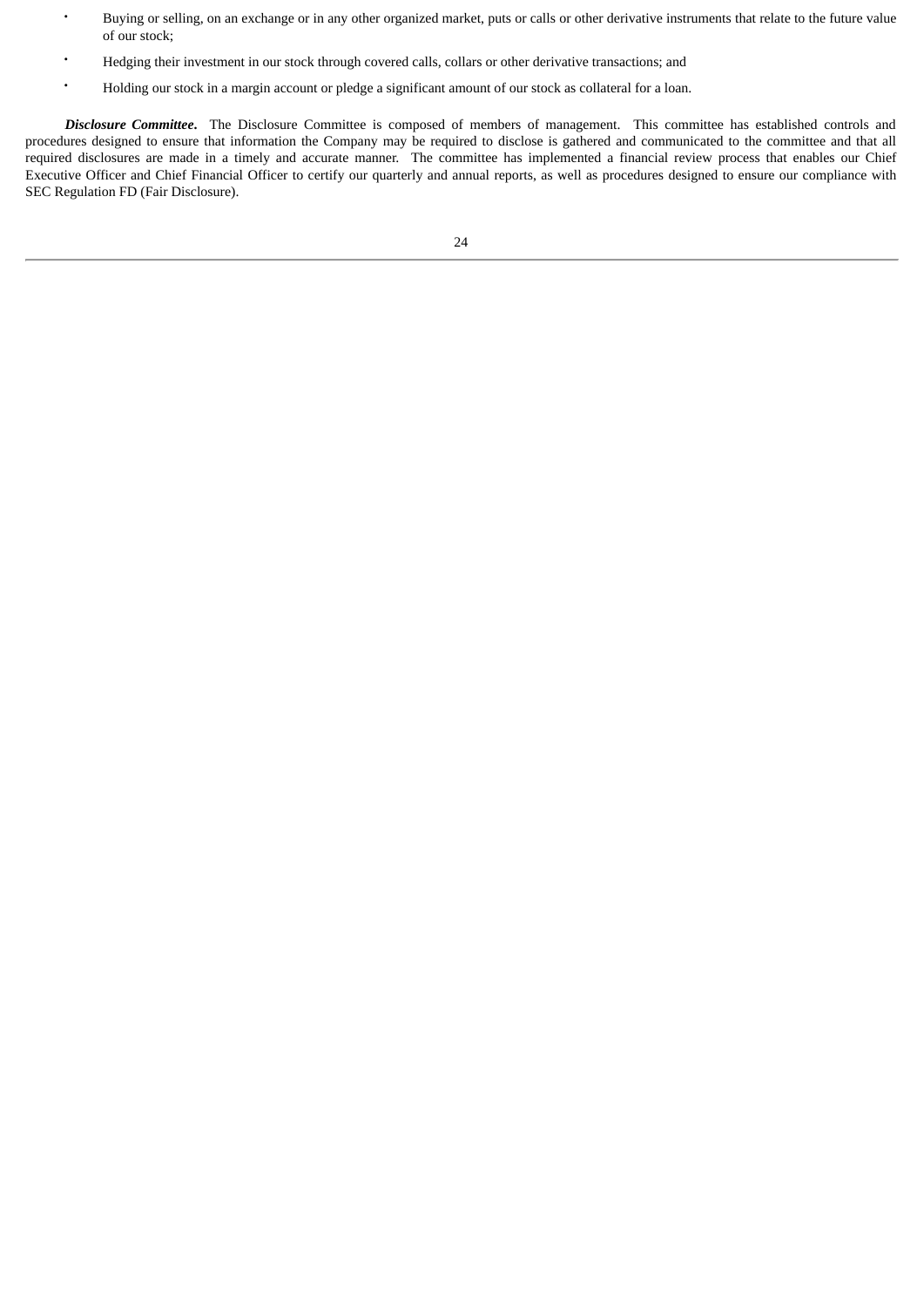#### <span id="page-29-0"></span>**Outstanding Equity Awards at Year End**

The following table provides information regarding outstanding equity awards held by the named executive officers as of December 31, 2020.

|                          |                   |                                                                                                     | <b>Option Awards</b>                                                                                                       |                                    |                                            |                   | <b>Stock Awards</b>                                                               |                                                                                                      |
|--------------------------|-------------------|-----------------------------------------------------------------------------------------------------|----------------------------------------------------------------------------------------------------------------------------|------------------------------------|--------------------------------------------|-------------------|-----------------------------------------------------------------------------------|------------------------------------------------------------------------------------------------------|
| <b>Name of Executive</b> | <b>Grant Date</b> | Number of<br><b>Securities</b><br><b>Underlying</b><br>Unexercised<br><b>Options</b><br>Exercisable | <b>Number of</b><br><b>Securities</b><br><b>Underlying</b><br><b>Unexercised</b><br><b>Options</b><br>Unexercisable<br>(1) | Option<br><b>Exercise</b><br>Price | <b>Option</b><br><b>Expiration</b><br>Date | <b>Grant Date</b> | <b>Number</b><br>of<br><b>Shares</b><br>that<br>have not<br>Vested<br>$(2)$ $(3)$ | Market<br><b>Value of</b><br><b>Shares</b> of<br><b>Stock that</b><br>have not<br>Vested (\$)<br>(4) |
| Timothy K. Schools       | 5/22/2019         | 16,666                                                                                              | 33,334                                                                                                                     | \$<br>14.84                        | 5/22/2029                                  |                   |                                                                                   |                                                                                                      |
|                          |                   |                                                                                                     |                                                                                                                            |                                    | $\overbrace{\phantom{12333}}$              | 1/31/2020         | 4,019                                                                             | \$59,280                                                                                             |
|                          |                   |                                                                                                     |                                                                                                                            |                                    |                                            | 11/24/2020        | 15,754                                                                            | \$232,372                                                                                            |
| John A. Davis            |                   |                                                                                                     |                                                                                                                            |                                    |                                            | 11/24/2020        | 4,688                                                                             | \$69,148                                                                                             |
| Christopher G. Tietz (5) | 3/2/2016          | 25,000                                                                                              |                                                                                                                            | \$<br>13.22                        | 3/2/2026                                   |                   |                                                                                   |                                                                                                      |
|                          |                   |                                                                                                     |                                                                                                                            |                                    | $\overbrace{\phantom{12333}}$              | 4/25/2018         | 550                                                                               | \$<br>8,113                                                                                          |
|                          |                   |                                                                                                     |                                                                                                                            |                                    | $\overline{\phantom{m}}$                   | 1/24/2019         | 1,572                                                                             | \$23,187                                                                                             |
|                          |                   |                                                                                                     |                                                                                                                            |                                    | $\overbrace{\phantom{12333}}$              | 1/31/2020         | 3,745                                                                             | \$55,239                                                                                             |
|                          |                   |                                                                                                     |                                                                                                                            |                                    |                                            | 11/24/2020        | 7,090                                                                             | \$104,578                                                                                            |
| Robert B. Anderson (5)   | 12/10/2012        | 50,000                                                                                              |                                                                                                                            | 12.27                              | 12/10/2022                                 |                   |                                                                                   |                                                                                                      |
|                          | 2/27/2015         | 30,000                                                                                              |                                                                                                                            | 11.41                              | 2/27/2025                                  |                   |                                                                                   |                                                                                                      |

- (1) The option awards to Mr. Schools vest over a three-year period from the grant date, with one-third of the options under the grant becoming exercisable on each of the first three anniversaries of the grant date. With the exception of the option awards to Mr. Schools, these option awards vest over a four-year period from the grant date, with one-fourth of the options under the grant becoming exercisable on each of the first four anniversaries of the grant date.
- (2) Stock awards that were granted in April 2018, January 2019 and January 2020 vest over a three-year period from the grant date with one-third of the stock subject to the award vesting on each of the first three anniversaries of the grant date.
- (3) Stock awards that were granted in November 2020 vest over a two-year period from the grant date with one-half of the stock subject to the award vesting on each of the first two anniversaries of the grant date, except for 9,452, 4,254 and 2,813 shares of restricted common stock that were granted to each of Messrs. Schools, Tietz and Davis which are performance awards subject to achievement of certain performance goals measured over a performance period from January 1, 2020 to December 31, 2022. These performance awards vest as soon as practicable after the end of the performance period.
- (4) Market value of restricted common stock is based on the closing price of \$14.75 of our common stock on December 31, 2020 (rounded to the nearest whole dollar).
- (5) Does not include 5,600 and 13,800 shares of common stock granted to Messrs. Anderson and Tietz, respectively, on December 28, 2018, because the shares were fully vested upon issuance. See "Executive Compensation — Narrative Discussion of Summary Compensation Table — Components of Compensation — Long-Term Equity Compensation."

#### <span id="page-29-1"></span>**Employment Agreements**

We have employment agreements with Mr. Schools and Mr. Tietz. Our other named executive officers do not have employment agreements. The employment agreement for Mr. Schools specifies a three-year period of employment that expires on May 13, 2022 with an option for annual renewal by mutual agreement of the parties. The employment agreement for Mr. Tietz specifies a two-year, six-month term of employment until May 31, 2021 and the option for annual renewal by mutual agreement. All parties have the right to terminate the employment agreements at any time, with or without cause, as defined in the employment agreements, subject to the potential for severance payments as discussed below. The employment agreements specify each executive's base salary and eligibility to participate in certain benefits programs.

*Potential Payments upon Termination or Change in Control***.** Our employment agreements with our named executive officers provide for certain severance payments to be made in connection with the termination of employment in certain circumstances.

• Specifically, these officers are entitled to a severance payment equal to continued payment of base salary and benefits in the event we terminate the employment agreements without cause or the executive resigns for good reason, as such terms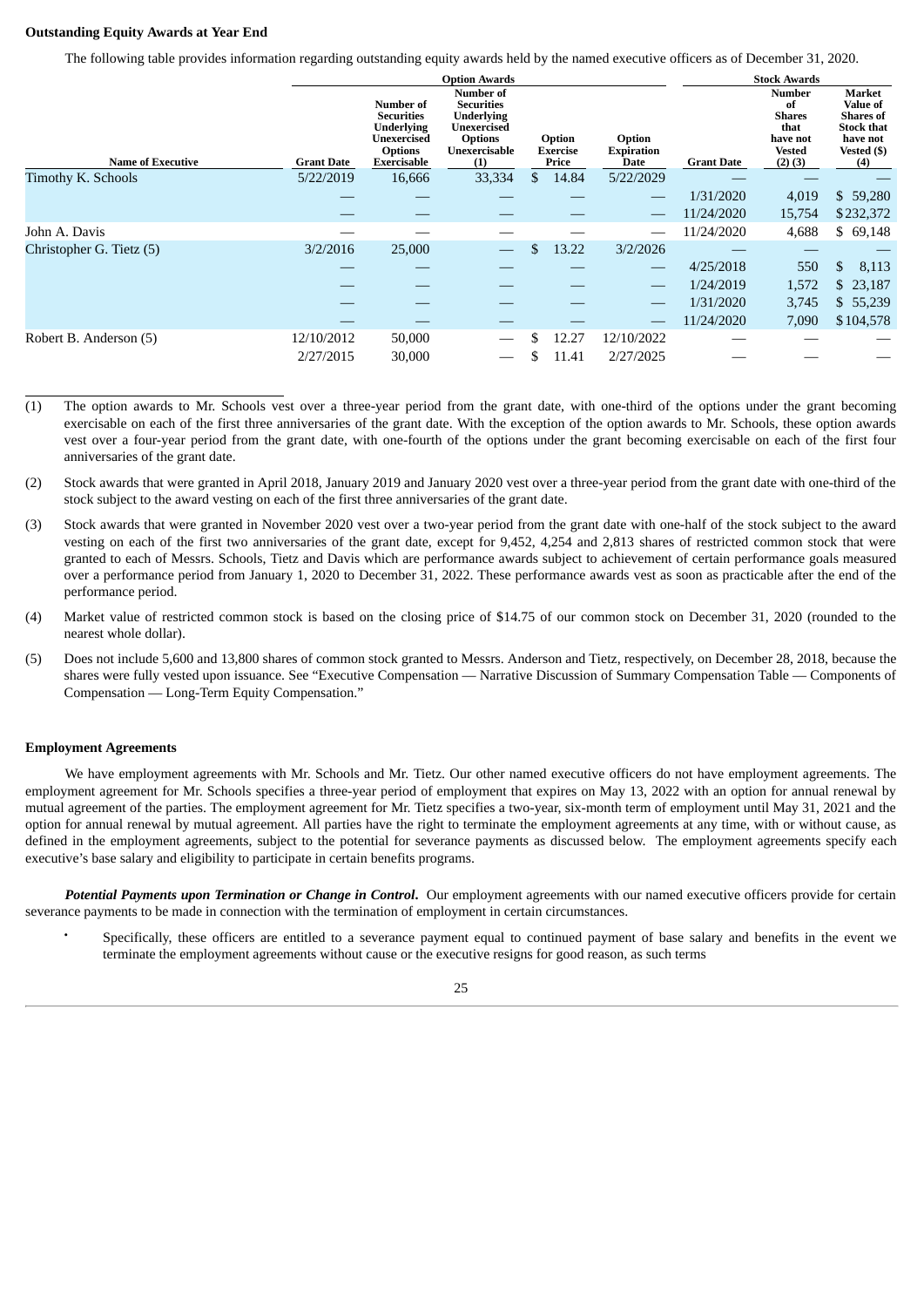are defined in the employment agreement. For Mr. Schools, base salary and benefits would continue for a period of 24 months following termination. For Mr. Tietz, base salary and benefits would be continued for 12 months from termination.

• For termination occurring within 12 months of a change in control, as defined in the employment agreement, Messrs. Schools and Tietz would receive payments equal to two times their respective base salary (payable in 24 equal monthly installments) and continuation of benefits for 24 months from termination, unless employment was terminated with cause or by reason of disability or the executive resigned without good reason, as defined in their employment agreements. For Mr. Davis, base salary and benefits would continue for a period of 18 months from termination.

*Confidentiality and Restrictive Covenants***.** Under the employment agreements, our named executive officers agree to maintain the confidentiality of non-public information and trade secrets learned during the course of employment and further agree that we maintain ownership over their work product. In addition, the executives are subject to restrictive covenants relating to their ability to (i) solicit our clients for or on behalf of a competing business, (ii) solicit employees of us or our Bank for another business, or (iii) engage in a competing business that operates in Davidson or Williamson Counties, Tennessee, or any other county inside or outside of Tennessee in which we operate. These restrictions apply for the duration of employment and following termination for a period of 24 months for Mr. Schools and for a period of 12 months for Messrs. Anderson and Tietz.

## <span id="page-30-0"></span>**2020 Compensation Update**

*Performance-Based Incentive Program*. In 2019, the Compensation and Human Resources Committee of the Board adopted an incentive award program (the "**LTIP**") under the existing Stock Incentive Plan pursuant to which awards having performance-based vesting restrictions were granted to our executive officers which will fully vest in 2022.

In 2020, the company amended the LTIP plan under the existing Stock Incentive Plan pursuant to which awards having performance and servicebased vesting restrictions were granted to our executive officers. The Compensation and Human Resources Committee adopted objective performance targets including the following three financial goals: Relative Return on Average Assets, Relative Earnings Per Share Growth, and Relative Tangible Book Value Per Share Growth. Once the number of earned PSUs is determined for each financial goal, the total number of earned PSUs is modified based upon the Relative Total Shareholder Return ("TSR") of CapStar's common stock compared to the TSRs of the components of a predetermined group of peer companies as listed in the award agreement ("Peer Group"). TSR for CapStar and each peer company will be calculated over the period from January 1, 2020 through December 31, 2022 ("Performance Period") that must have been satisfied before the Compensation and Human Resources Committee could make awards to our executive officers. On November 25, 2020, the Compensation and Human Resources Committee approved the 2020 LTIP stock awards for our executive officers. Under the plan the targeted performance-based shares awarded were 9,452, 2,813 and 4,254 shares of restricted stock to Mr. Schools, Mr. Davis, and Mr. Tietz, respectively, under the performance-based component of the LTIP. The performance-based shares earned by our named executive officers will vest as soon as administratively possible after the end of the performance period, conditioned upon the continued employment of the executive officer. On the same date, the Compensation and Human Resources Committee awarded 6,302, 1,875 and 2,836 shares of restricted stock to Mr. Schools, Mr. Davis, and Mr. Tietz, respectively, under the service-based component of the LTIP. The service-based shares earned by our named executive officers will vest annually over a two-year period, conditioned upon the continued employment of the executive officer.

On March 3, 2021, we granted restricted stock awards to our directors who are not executive officers consistent with our 2020 Director Compensation Program, as described in the section entitled "Director Compensation" below.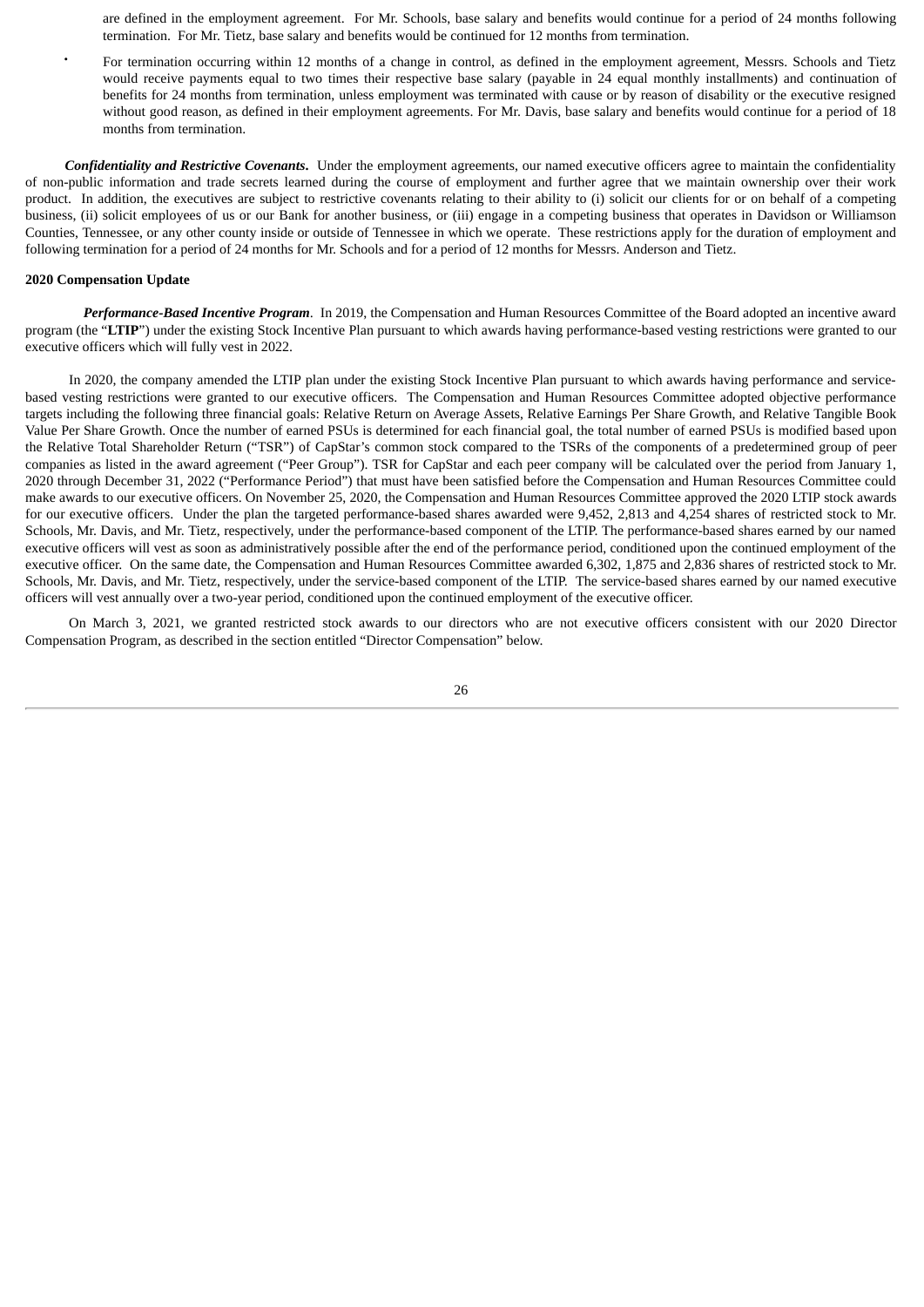#### **COMPENSATION AND HUMAN RESOURCES COMMITTEE REPORT**

<span id="page-31-0"></span>The Compensation and Human Resources Committee has reviewed and discussed with management the information contained in the Executive Compensation section of this Proxy Statement and recommended to the Board that the Executive Compensation be included in this Proxy Statement and the Company's Annual Report on Form 10-K for the fiscal year ended December 31, 2020.

> Submitted by the Compensation and Human Resources Committee of the Board:

Thomas R. Flynn (Chair) Dennis C. Bottorff Sam B. DeVane Myra NanDora Jenne Toby S. Wilt

The foregoing report shall not be deemed incorporated by reference by any general statement incorporating by reference this Proxy Statement into any filing under the Securities Act, or under the Exchange Act, except to the extent that we specifically incorporate this information by reference, and shall not otherwise be deemed filed under such Securities Act and/or Exchange Act.

## **DIRECTOR COMPENSATION**

<span id="page-31-1"></span>During 2020, our non-employee directors received compensation for service and attendance based upon the following compensation program guidelines ("**2020 Director Compensation Program**"):

- \$75,000 annual retainer for the Chairman of the Board;
- \$37,500 annual retainer for the Vice-Chairs of the Board;
- \$26,000 annual retainer for directors;
- \$10,000 annual retainer for director attendance at meetings of the Board;
- \$7,500 annual retainer for Audit and Risk Committee Chair, \$5,000 annual retainer for Nominating and Corporate Governance Committee Chair and \$6,000 annual retainer for all other committee Chairs;
- \$7,500 annual retainer for Audit and Risk Committee members; \$6,000 annual retainer for Compensation and Human Resources, Credit Committee and Community Affairs members; \$4,000 annual retainer for Nominating and Corporate Governance Committee members; and
- \$500 for each meeting of the Executive Loan Committee.

Mr. Schools did not receive fees or other compensation for his service as a director of our Company in 2020. Other than the retainers for our Chairman of the Board and the retainers for the Vice-Chairs of the Board, which are paid in one-third cash in equal monthly payments and two-thirds restricted stock awards, all director compensation is generally paid in equal parts cash and restricted stock awards that vest ratably over three years. The following table sets forth information regarding compensation paid to our directors for 2020 that were not named executive officers:

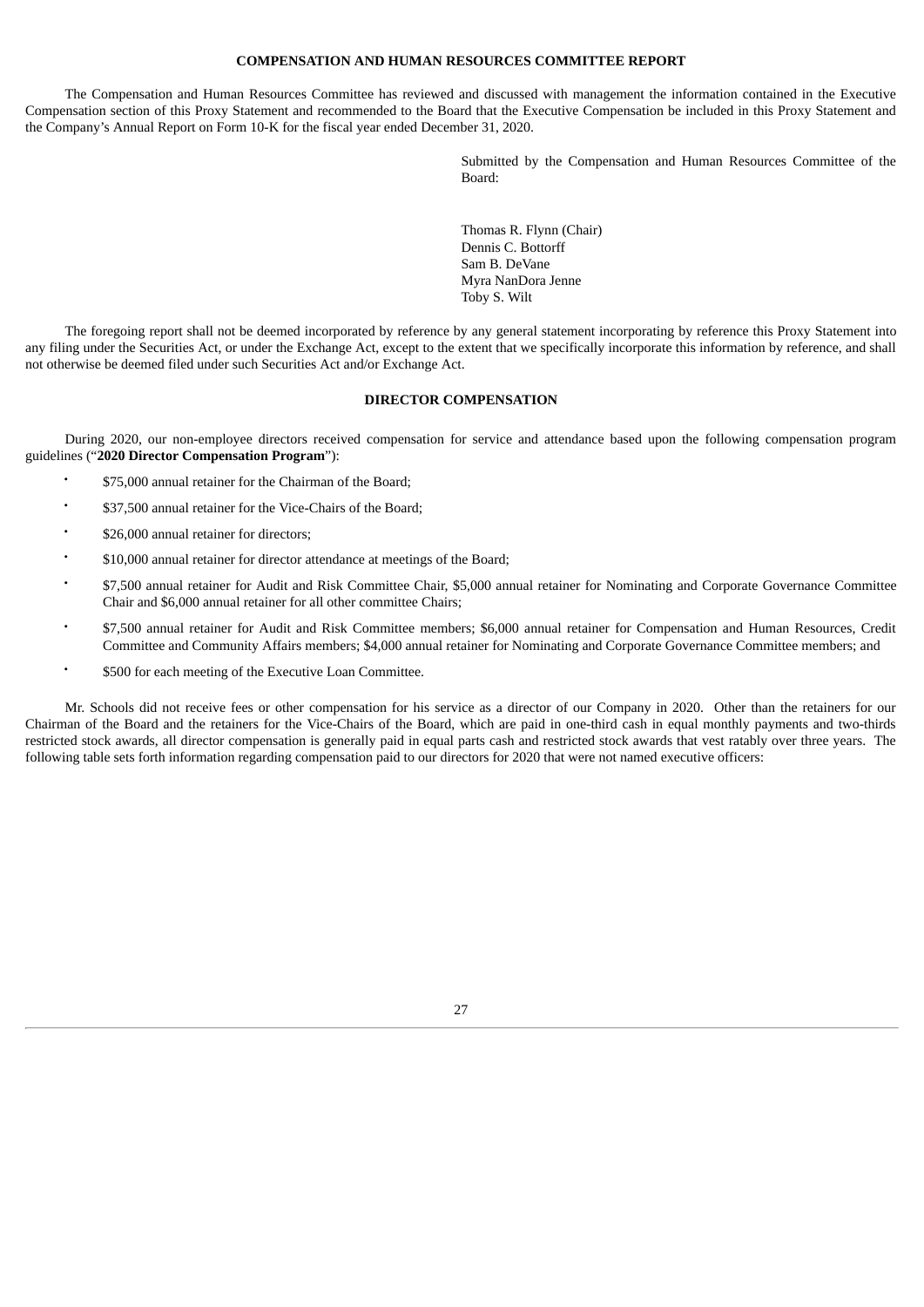|                        |                                       |                         | <b>Fees Earned or Paid in Restricted Stock</b>             |               |
|------------------------|---------------------------------------|-------------------------|------------------------------------------------------------|---------------|
| Name                   | <b>Fees Earned or</b><br>Paid in Cash | Amount $(\text{\$})(1)$ | <b>Actual Number of</b><br><b>Restricted Shares</b><br>(2) | Total         |
| Dennis C. Bottorff     | \$<br>48,000                          | \$<br>73,000            | 4,612                                                      | \$<br>121,000 |
| L. Earl Bentz          | 28,500                                | 28,500                  | 1,800                                                      | 57,000        |
| Jeffrey L. Cunningham  | 36,333                                | 44,667                  | 2,822                                                      | 81,000        |
| Thomas R. Flynn        | 28,000                                | 28,000                  | 1,769                                                      | 56,000        |
| Julie D. Frist         | 12,667                                | 16,833                  | 1,063                                                      | 29,500        |
| Louis A. Green III     | 24,417                                | 24,417                  | 1,542                                                      | 48,834        |
| Myra NanDora Jenne     | 25,667                                | 25,667                  | 1,621                                                      | 51,334        |
| Joelle J. Phillips     | 21,333                                | 21,333                  | 1,348                                                      | 42,666        |
| Dale W. Polley         | 40,083                                | 52,583                  | 3,321                                                      | 92,666        |
| Timothy K. Schools (3) |                                       |                         |                                                            |               |
| Stephen B. Smith       | 26,417                                | 26,417                  | 1,669                                                      | 52,834        |
| James S. Turner, Jr.   | 29,750                                | 29,750                  | 1,879                                                      | 59,500        |
| Toby S. Wilt           | 26,250                                | 26,250                  | 1,658                                                      | 52,500        |
|                        |                                       |                         |                                                            |               |

(1) The amounts set forth in this column represent the value of incentive awards approved by our Board pursuant to our 2020 Director Compensation Program, as described above. The aggregate grant date fair value of restricted stock awards for the year ended December 31, 2020 are computed in accordance with FASB ASC Topic 718 based on the closing price per share of \$15.83 on February 23, 2021, the closest practical date prior to the date of the awards.

(2) The amounts set forth in this column represent the actual number of shares of restricted stock awarded to our directors for the year ended December 31, 2020, determined by dividing the value of awards approved by the Board by the closing price of \$15.83 per share on February 23, 2021, the closest practical date prior to the date of the awards , and then rounding to the nearest whole share.

(3) Mr. Schools did not receive fees or other compensation for his service as a director of the Company in 2020, given his service as an employee of the Company.

#### **AUDIT AND RISK COMMITTEE REPORT**

<span id="page-32-0"></span>The Audit and Risk Committee consists of five non-employee directors all of whom have been determined by the Board to qualify as independent directors under SOX and the rules and regulations of NASDAQ and the SEC. The Audit and Risk Committee operates under a written charter adopted by the Board. The Audit and Risk Committee's Charter is evaluated annually to ensure compliance with SEC rules and regulations and NASDAQ listing standards and was last reviewed on March 4, 2021. A copy of the Audit and Risk Committee's Charter is available on the Company's Investor Relations webpage at www.ir.capstarbank.com under the caption "Corporate Governance – Documents & Charters."

The Audit & Risk Committee oversees the Company's auditing, accounting and financial reporting processes on behalf of the Board. In fulfilling its oversight responsibilities, the Audit and Risk Committee, among other things, reviewed and discussed with management the Company's audited consolidated financial statements for the year ended December 31, 2020, including a discussion of the quality, not just the acceptability, of the accounting principles, the reasonableness of significant judgments, and the clarity of disclosures in the financial statements.

The Audit and Risk Committee is responsible for approving and recommending to the Board the selection of the Company's independent auditors annually. The Audit and Risk Committee reviewed with the independent auditors, who are responsible for expressing an opinion on the conformity of the Company's audited financial statements with accounting principles generally accepted in the United States, their judgments as to the quality, not just the acceptability, of the Company's accounting principles and such other matters required to be discussed by Auditing Standard No. 1301 (Communications with Audit Committees). In addition, the Audit and Risk Committee has received from the independent auditors the written disclosures and the letter from the independent auditors required by applicable requirements of the Public Company Accounting Oversight Board regarding the independent auditors' communication with the Audit Committee concerning independence, and the Audit and Risk Committee has discussed with the independent auditors the independent auditors' independence from the Company and its management. The Audit and Risk Committee also considered whether the independent auditors' provision of non-audit services to the Company is compatible with the auditors' independence and has concluded that such provision is compatible with the auditors' independence.

The Audit and Risk Committee discussed with the Company's internal and independent auditors the overall scope and plans for their respective audits. The Audit and Risk Committee meets with the internal and independent auditors, with and without management

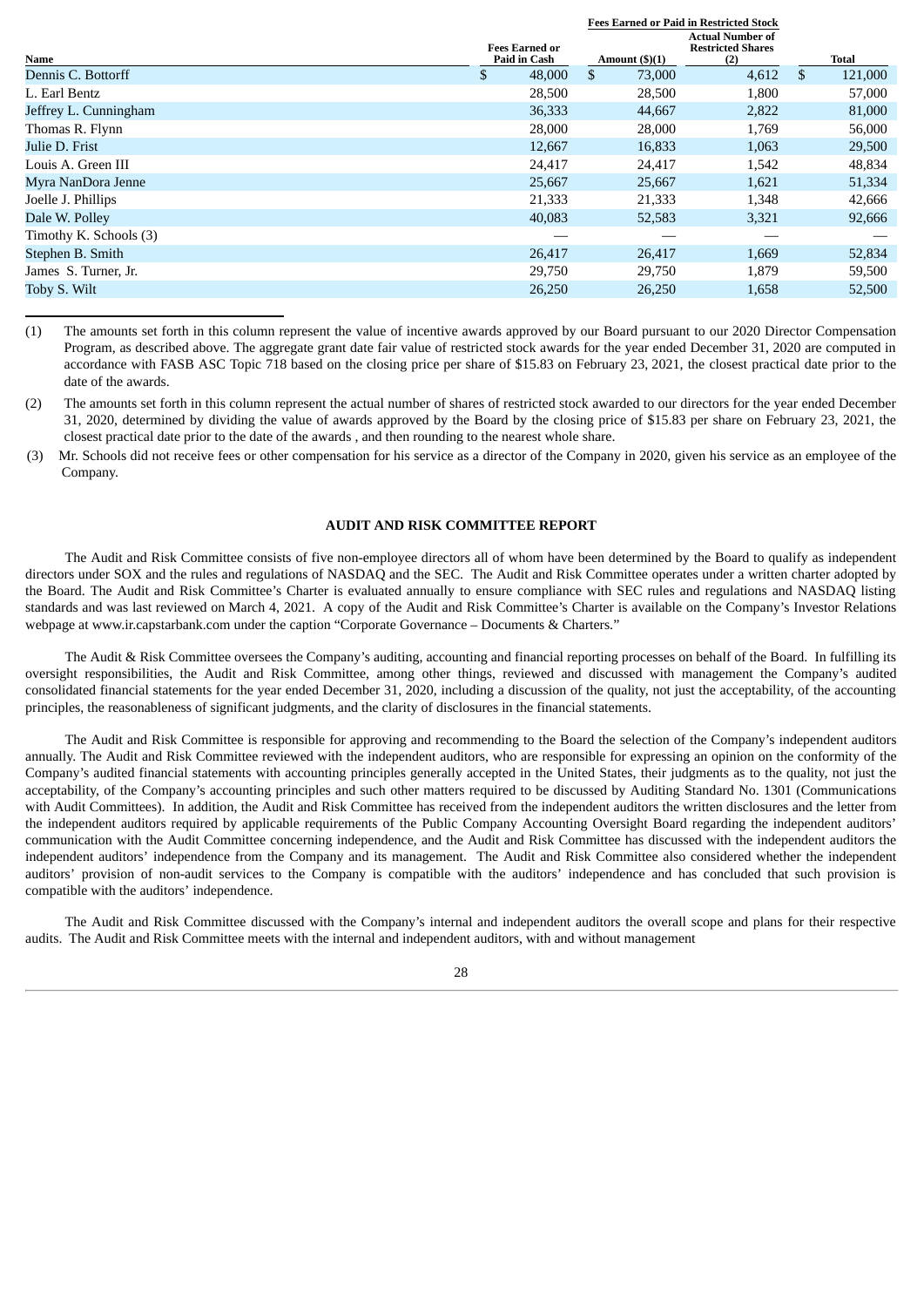present, to discuss the results of their examinations, their evaluations of the Company's internal controls, and the overall quality of the Company's financial reporting.

In reliance on the reviews and discussions referred to above, the Audit and Risk Committee recommended to the Board that our audited consolidated financial statements be included in our Annual Report on Form 10-K for the year ended December 31, 2020 for filing with the SEC.

> Submitted by the Audit and Risk Committee of the Board of Directors:

Dale W. Polley (Chair) L. Earl Bentz Sam B. DeVane Thomas R. Flynn Louis A. Green III

The foregoing report shall not be deemed incorporated by reference by any general statement incorporating by reference this Proxy Statement into any filing under the Securities Act or under the Exchange Act, except to the extent that we specifically incorporate this information by reference, and shall not otherwise be deemed filed under the Securities Act and/or the Exchange Act.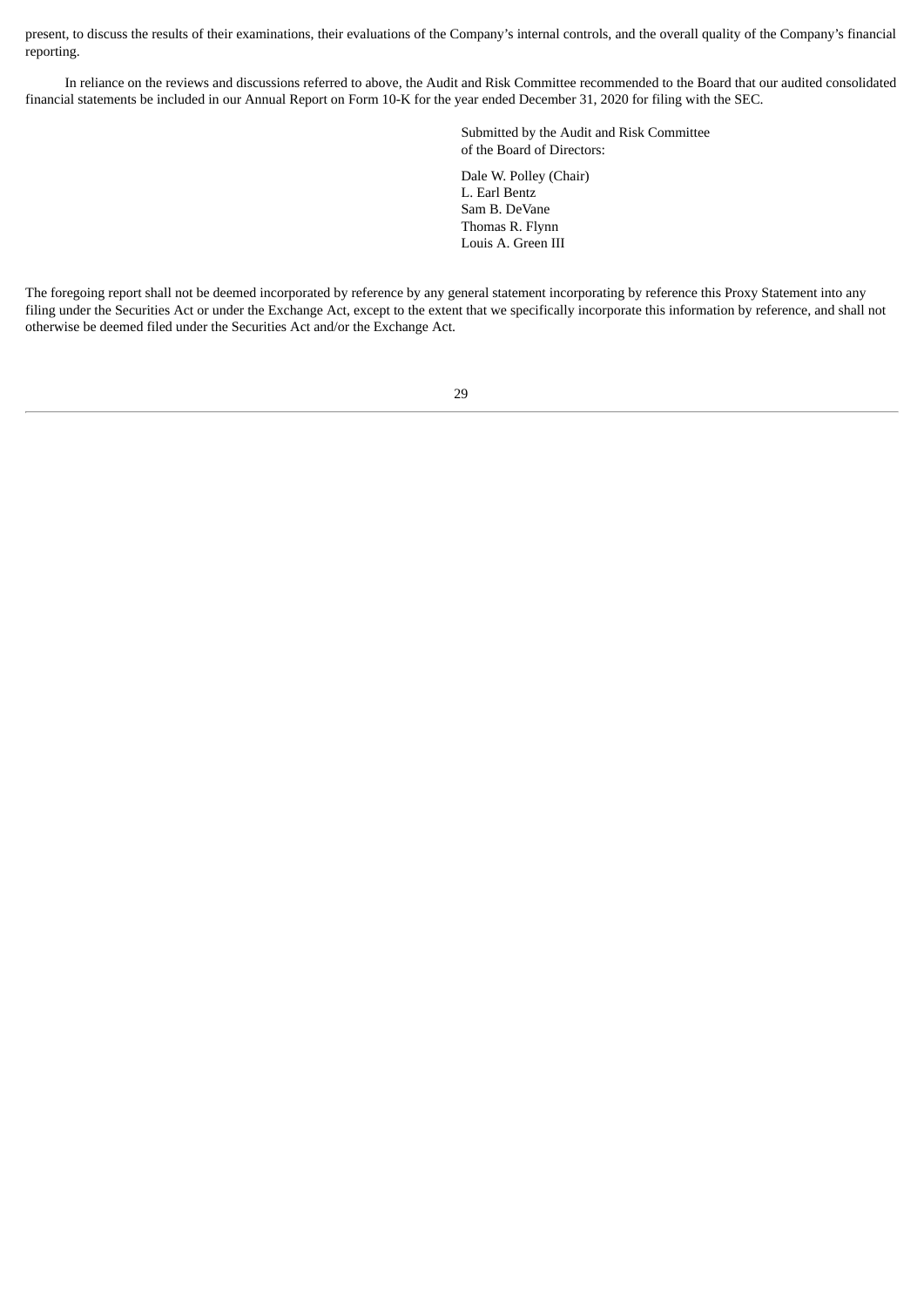## **PROPOSAL 2 RATIFICATION OF THE APPOINTMENT OF THE INDEPENDENT REGISTERED PUBLIC ACCOUNTING FIRM**

<span id="page-34-0"></span>The Company's Board, as recommended and approved by the Audit and Risk Committee, has appointed Elliott Davis, LLC as our independent registered public accounting firm for the year ending December 31, 2021 and seeks ratification of the appointment by our shareholders. Elliott Davis, LLC has served as our independent registered public accounting firm since 2017. The Board, however, retains sole authority over the appointment and replacement of the Company's independent registered public accounting firm. As a result, despite any ratification of this engagement of Elliott Davis, LLC by the Company's shareholders, the Board will continue to be authorized to terminate the engagement at any time during the year, to retain another independent registered public accounting firm to examine and audit the consolidated financial statements of the Company for fiscal year ending December 31, 2021, or to take any other related action if judged by the Board to be in the best interests of the Company. If the appointment of Elliott Davis, LLC as the Company's independent registered public accounting firm for the year ending December 31, 2021 is not ratified by the shareholders, then the matter will be referred to the Audit and Risk Committee for further review and action.

#### <span id="page-34-1"></span>**Audit and Non-Audit Fees**

The following table presents the aggregate fees billed by Elliott Davis, LLC for the two most recent fiscal years ended December 31, 2020 and December 31, 2019, respectively:

|                        | 2020    |  | 2019                     |
|------------------------|---------|--|--------------------------|
| Audit Fees (1)         | 260,250 |  | 227,825                  |
| Audit-Related Fees (2) | 12,000  |  | 12,000                   |
| <b>Tax Fees</b>        |         |  | $\overline{\phantom{a}}$ |
| All Other Fees         | __      |  |                          |
| <b>Total Fees</b>      | 272,250 |  | 239,825                  |

(1) Audit fees relate to services rendered in connection with the annual independent audit of the Company's consolidated financial statements for the years ended December 31, 2020 and 2019 and reviews of the Company's annual report on Form 10-K, quarterly reports on Form 10-Q, and registration statements on Forms S-3 and S-4.

(2) Audit-related fees relate to services rendered in connection with a required regulatory audit for the U.S. Department of Housing and Urban Development.

#### <span id="page-34-2"></span>**Pre-Approval Policies and Procedures**

Pursuant to its charter, the Audit and Risk Committee reviews and pre-approves audit and permissible non-audit services performed by the Company's independent registered public accounting firm as well as the scope, fees, and other terms of such services. The Audit and Risk Committee may not approve any service that individually or in the aggregate may impair, in the Audit and Risk Committee's opinion, the independence of the independent registered public accounting firm. The Audit and Risk Committee may delegate to one or more designated committee members the authority to grant preapprovals of audit and permitted non-audit services, provided that any decisions to pre-approve shall be presented to the full Audit and Risk Committee at its next scheduled meeting. The Audit and Risk Committee has delegated its authority to pre-approve audit, audit-related, and non-audit services to the Chair of the Committee. For the fiscal years 2020 and 2019, respectively, all of the audit and non-audit services provided by the Company's independent registered public accounting firm were pre-approved by the Chair of the Audit and Risk Committee in accordance with the Audit and Risk Committee Charter.

## <span id="page-34-3"></span>**Participation of Representatives of Independent Registered Public Accounting Firm**

Representatives of Elliott Davis, LLC will participate in the Annual Meeting and will have the opportunity to make a statement if they desire to do so and to respond to appropriate questions.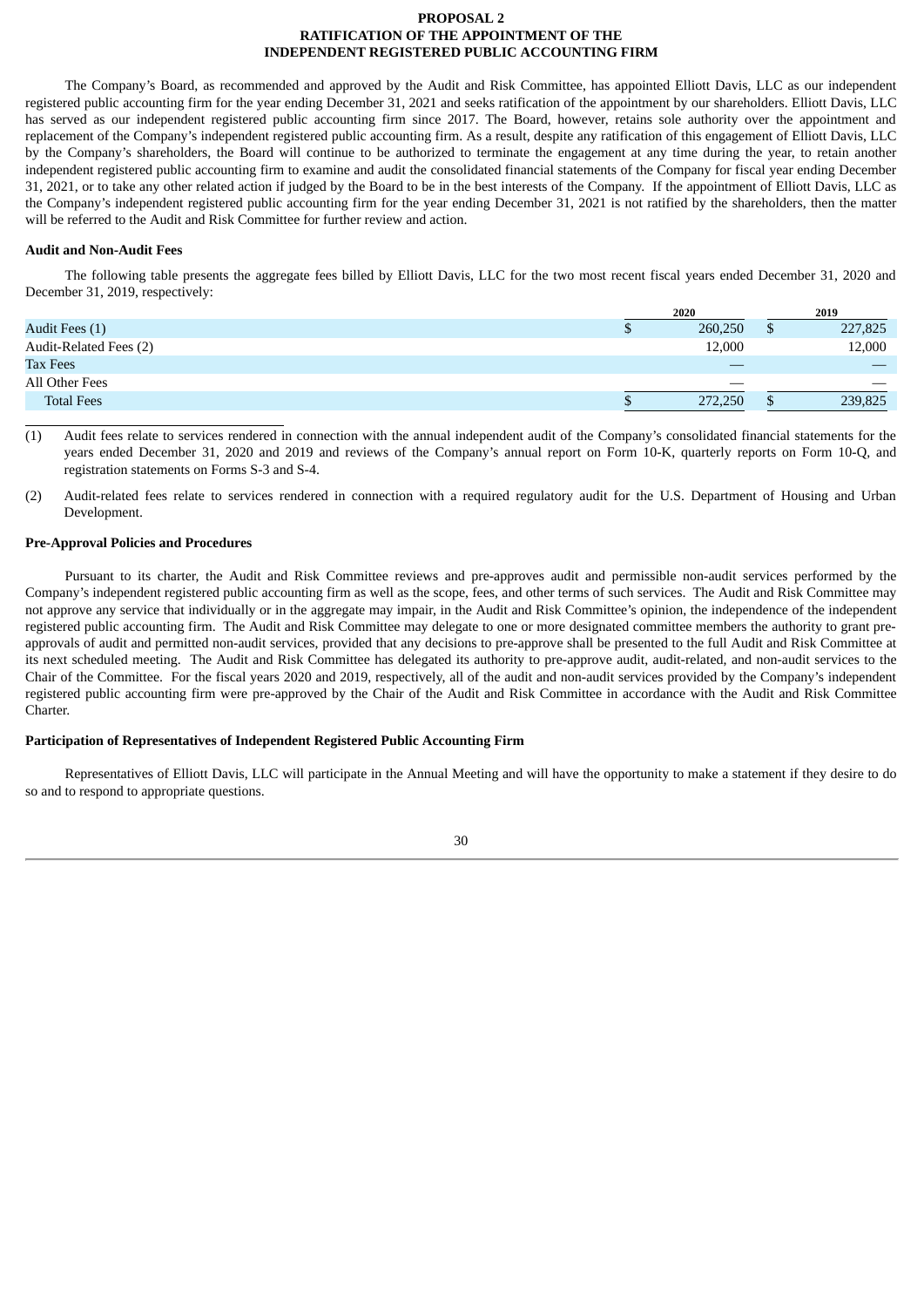## <span id="page-35-0"></span>**Required Vote**

Shareholder ratification of the Audit and Risk Committee's appointment of Elliott Davis, LLC as our independent registered public accounting firm for the year ending December 31, 2021 is not required by our Bylaws or otherwise. Nonetheless, the Board has elected to submit the appointment of Elliott Davis, LLC to our shareholders for ratification.

If a quorum is present, this Proposal 2 will be approved if the votes cast for Proposal 2 exceed the votes cast against Proposal 2. If this Proposal 2 is not approved, the matter will be referred to the Audit and Risk Committee for further review.

## **THE BOARD UNANIMOUSLY RECOMMENDS A VOTE "FOR" THE RATIFICATION OF ELLIOTT DAVIS, LLC AS THE COMPANY'S INDEPENDENT REGISTERED PUBLIC ACCOUNTING FIRM FOR THE FISCAL YEAR ENDING DECEMBER 31, 2021**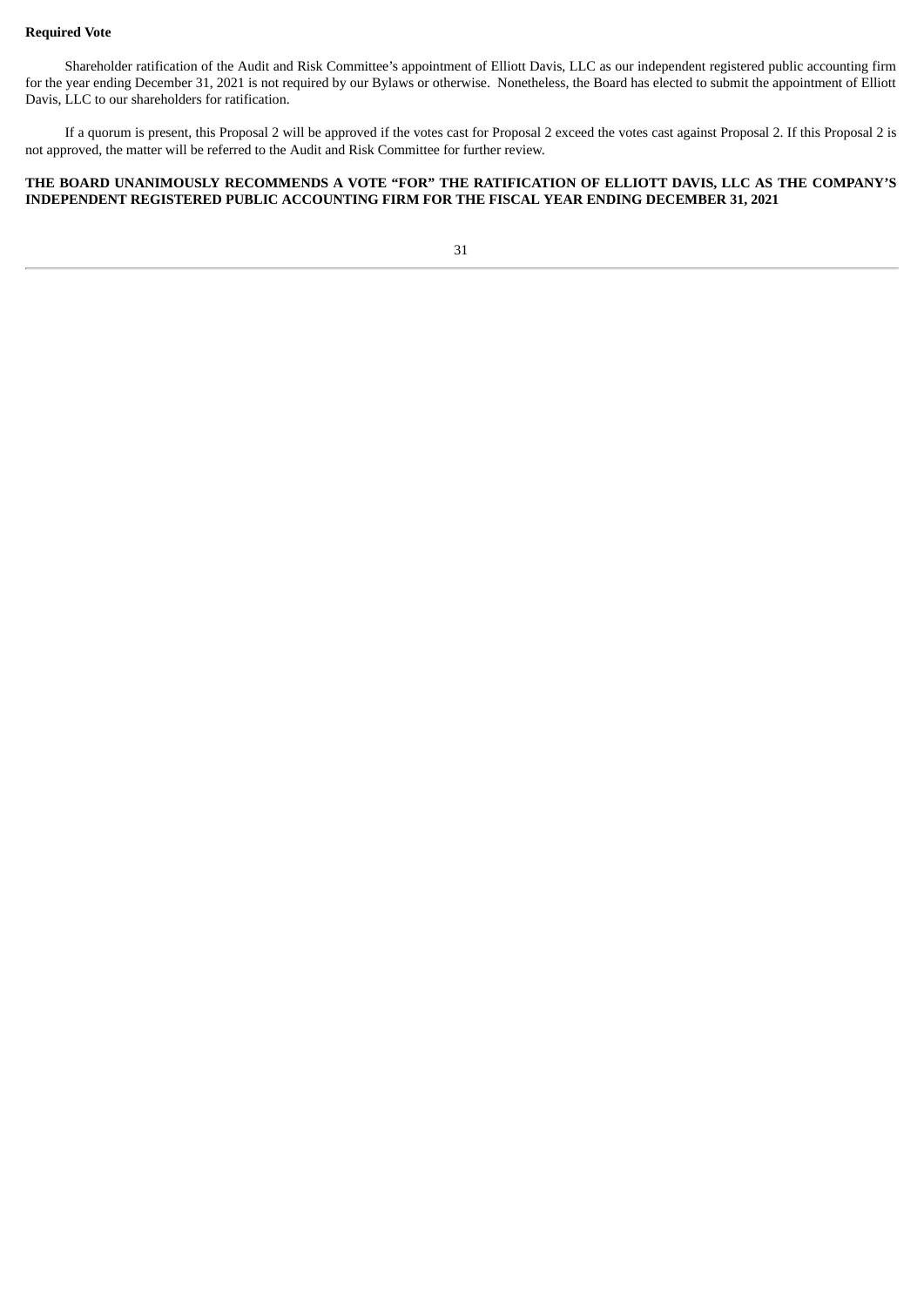## **PROPOSAL 3 APPROVAL OF THE 2021 CAPSTAR FINANCIAL HOLDINGS, INC. STOCK INCENTIVE PLAN**

#### <span id="page-36-0"></span>**Background and Purpose of the Proposal**

On March 4, 2021, subject to the approval of our shareholders, our Board of Directors, on the recommendation of the Compensation and Human Resources Committee adopted the CapStar Financial Holdings, Inc. 2021 Stock Incentive Plan (the "2021 Stock Incentive Plan"), which supersedes and replaces the 2016 Stock Incentive Plan, to:

- Carry over the shares available for grant (144,454) from the 2016 Stock Incentive Plan to the 2021 Stock Incentive Plan and increase the number of shares available for grant under the 2021 Stock Incentive Plan by 800,000 shares;
- Update and improve certain definitions and provisions of the 2021 Stock Incentive Plan to provide enhanced administration and more clarity pertaining to the terms and conditions of shares granted under the 2021 Stock Incentive Plan.

We are submitting the 2021 Stock Incentive Plan to our shareholders for approval at the Annual Meeting. The 2021 Stock Incentive Plan will not be implemented unless it is approved by our shareholders, in which case we will continue to grant stock based awards under the 2016 Stock Incentive Plan until the shares remaining available for issuance are exhausted. We believe approval of the 2021 Stock Incentive Plan is advisable to ensure the Company has a sufficient reserve of common stock available for our compensation programs and to reflect current best practices for stock incentive plans.

We recognize that the 2021 Stock Incentive Plan, if approved, will create additional "overhang" on our outstanding shares. Overhang is the potential dilutive effect of the 2021 Stock Incentive Plan, calculated as a percentage of our outstanding shares. We have calculated the potential dilutive effect as follows, based on 22,078,293 common shares that were outstanding on March 16, 2021.

|                                                                       | Current Overhang | Effect of 2021 Stock Incentive Plan |
|-----------------------------------------------------------------------|------------------|-------------------------------------|
| <b>Outstanding Stock Options</b>                                      | 224,089          | 224,089                             |
| Current Share Reserve                                                 | 144,454          | 944,454                             |
| Total Shares                                                          | 368,543          | 1,168,543                           |
|                                                                       |                  |                                     |
| Potential dilution of outstanding stock options and the share reserve | 1.67%            | 5.29%                               |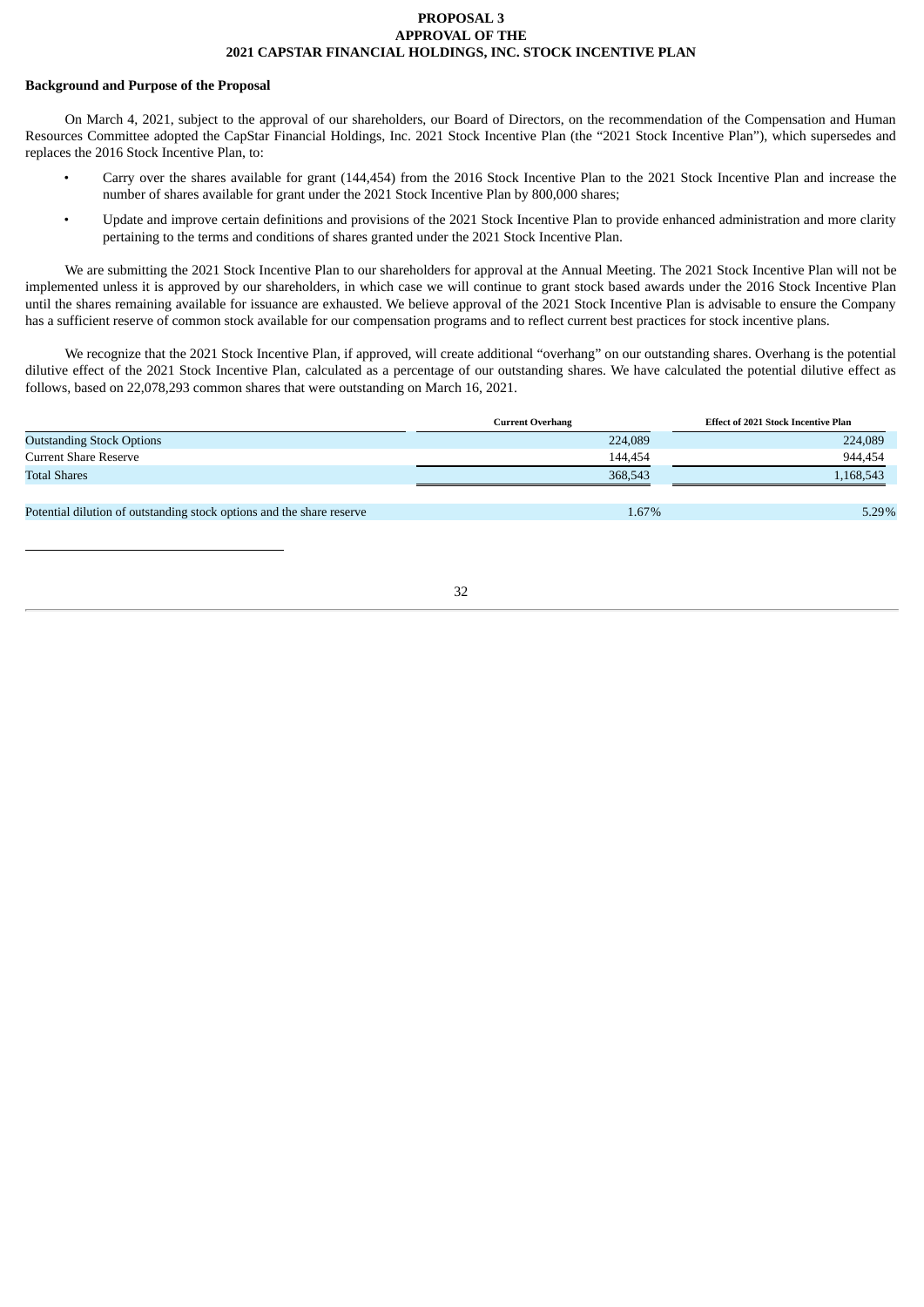We believe that approval of the 2021 Stock Incentive Plan will give us the flexibility to continue making stock-based grants and other awards permitted under the 2021 Stock Incentive Plan in amounts determined appropriate by the Compensation and Human Resources Committee. While we are aware of the potential dilutive effect of grants of equity awards, we believe that there are significant motivational and performance benefits to be achieved from a compensatory equity incentive program

## **Key Reasons to Vote for this Proposal**:

- *Equity awards are a key part of our compensation program.* We believe that equity compensation has been, and will continue to be, a critical component of our compensation package because it (i) contributes to a culture of ownership among our employees and other service providers, (ii) aligns our employees' interests with the interests of our other stockholders, and (iii) preserves our cash resources. It has been our practice to grant equity broadly throughout the organization, not just to executive officers and directors. We believe that our ability to compensate with equity awards is essential to our efforts to attract and retain top talent.
- The 2021 Stock Incentive Plan provides necessary flexibility to the Compensation and Human Resources Committee. Specifically, the 2021 Stock Incentive Plan provides for the grant of stock options, restricted stock units, performance awards, restricted stock and dividend equivalent rights, to employees, directors and consultants. The flexibility inherent in the 2021 Stock Incentive Plan permits the Compensation and Human Resources Committee to change the type, terms and conditions of awards as circumstances may change. We believe that this flexibility is particularly important for a public company such as ours, given the volatility of the public markets and reactions to economic and world events, especially given the current COVID-19 pandemic. Equity compensation, which aligns the long-term interests of both executives and our stockholders, is an important tool for us which without the stockholder approval of this Proposal 3 will not be available in any meaningful way.

#### **Key Compensation Practices Reflected in the 2021 Stock Incentive Plan**

The 2021 Stock Incentive Plan contains a number of provisions that we believe are consistent with the interests of our stockholders and sound corporate governance practices, including:

- *No repricing of stock options and stock appreciation rights.* The 2021 Stock Incentive Plan prohibits the repricing of stock options and stock appreciation rights without stockholder approval.
- *No discounted stock options.* The exercise price for a stock option may not be less than the fair market value of the underlying stock at the time the option is granted.
- *No liberal share recycling*. The following shares will not become available again for issuance under the 2021 Stock Incentive Plan: (i) shares used to satisfy the applicable tax withholding obligation or payment of the exercise price; (ii) shares that were subject to a stock-settled stock appreciation right and were not issued under the net settlement or net exercise of such stock appreciation right; (iii) shares tendered to satisfy the payment of the exercise price of a stock option; or (iii) shares repurchased by us with proceeds received from the exercise of a stock option.
- *No liberal definition of "change in control."* No change in control would be triggered on mere stockholder approval of a transaction.
- *Limits on dividends and dividend equivalents.* The 2021 Stock Incentive Plan prohibits the payment of dividends or dividend equivalents on stock options and stock appreciation rights, and provides that no dividends or dividend equivalents granted in relation to full value awards that are subject to vesting shall be settled prior to the date that such full value award (or applicable portion thereof) becomes vested and is settled.

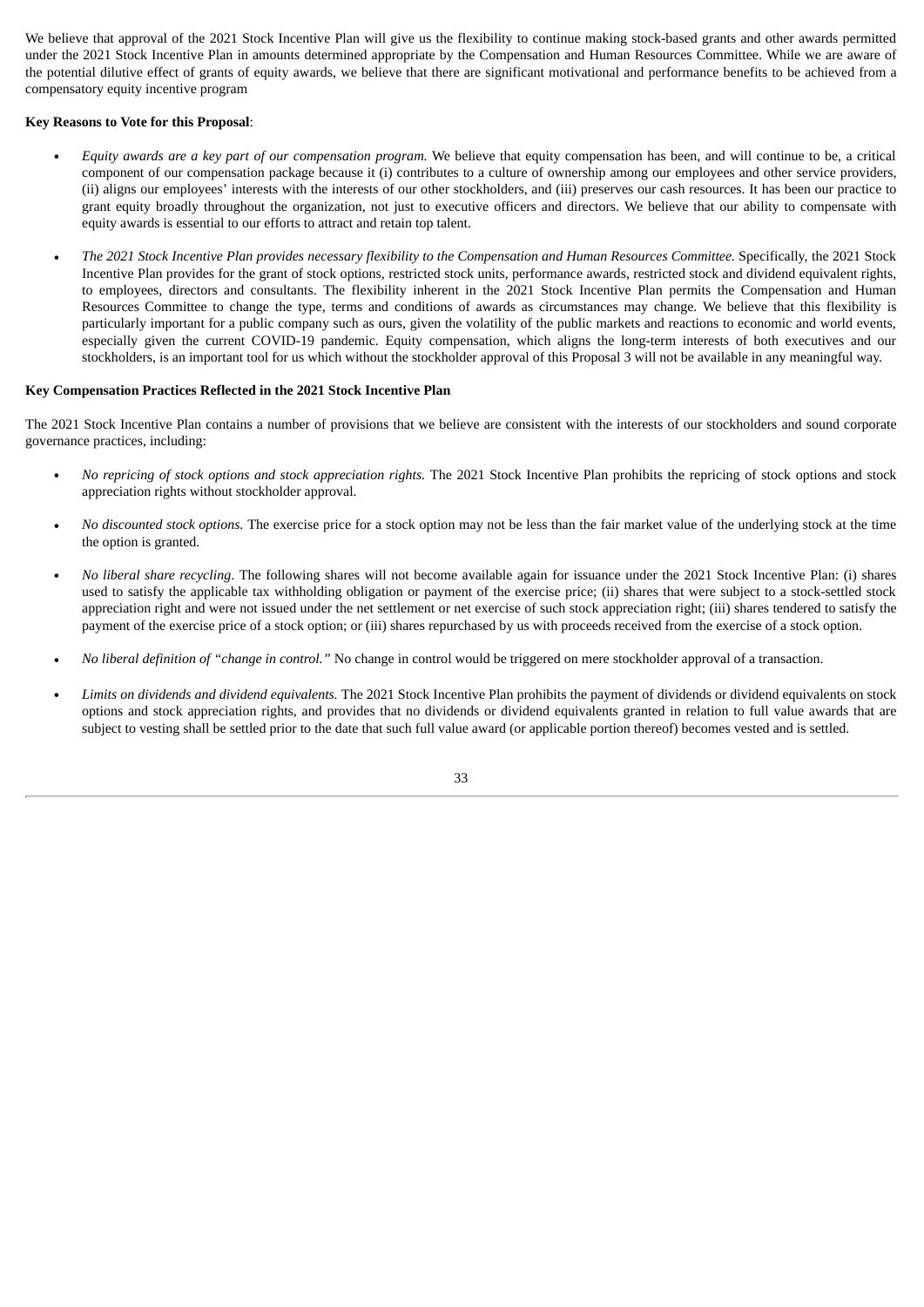• *Minimum vesting for all awards.* Subject to certain limited exceptions, a minimum vesting of one year is prescribed for all awards.

The following is a summary of the material provisions of the 2021 Stock Incentive Plan, as proposed to the shareholders. This summary is qualified in its entirety by reference to the complete text of the 2021 Stock Incentive Plan, which is attached as Appendix A to this Proxy Statement and incorporated by reference into this Proposal 3.

#### **General Description of the 2021 Stock Incentive Plan**

*General.* The 2021 Stock Incentive Plan provides for the grant of stock-based incentives, including stock options, restricted stock units, performance awards, restricted stock and dividend equivalent rights, to employees, directors and consultants. Awards are subject to forfeiture until vesting conditions have been satisfied by the award recipient under the terms of the award. The 2021 Stock Incentive Plan is intended to provide incentives to certain officers, employees, directors and consultants to stimulate their efforts toward the continued success of the Company and to operate and manage the business in a manner that will provide for our long-term growth and profitability. Additionally, the 2021 Stock Incentive Plan is intended to encourage stock ownership as a means of rewarding and retaining officers, employees and directors and aligning their interests with shareholders. As of March 16, 2021, we had 380 employees, no consultants and 13 non-employee directors eligible to participate in the 2021 Stock Incentive Plan,

The common stock available to be issued under the 2021 Stock Incentive Plan consists of authorized but unissued shares. If an award is forfeited or otherwise terminates, the shares of common stock covered by the award become available for new awards. However, shares of common stock subject to any award may not again be made available for issuance under the 2021 Stock Incentive Plan if such shares: (i) were subject to a stock-settled stock appreciation right and were not issued under the net settlement or net exercise of such stock appreciation right, (ii) used to pay the exercise price of an option, (iii) delivered to or withheld by the Company to pay the withholding taxes related to an award, or (iv) shares repurchased on the open market with the proceeds of an option exercise.

The 2016 Stock Incentive Plan currently has reserved an aggregate of 1,969,475 shares of common stock to be awarded under the 2016 Stock Incentive Plan, of which 144,454 shares remain available for grant as of March 16, 2021. If the shareholders approve the 2021 Stock Incentive Plan, it will provide for a total of 1,168,543 authorized shares of common stock available for future grant. In addition, awards outstanding under the 2016 Stock Incentive Plan that are forfeited, canceled or otherwise terminated (other than by exercise) on or after the date of adoption of the 2021 Stock Incentive Plan shall be added back to the shares of available for issuance under the 2021 Stock Incentive Plan. In addition, the maximum aggregate number of shares of Stock that may be delivered under the Plan as a result of the exercise of Incentive Stock Options shall be 1,168,543 shares.

*Administration and Eligibility***.** The Plan is administered by our Compensation and Human Resources Committee. Subject to the terms of the 2021 Stock Incentive Plan, the Compensation and Human Resources Committee may select participants to receive awards, determine the types of awards, determine the terms and conditions of awards, and interpret provisions of the 2021 Stock Incentive Plan. Committee members must be independent as defined by NASDAQ listing rules and Rule 16b-3 issued by the Securities & Exchange Commission.

Awards may be made under the 2021 Stock Incentive Plan to employees, including officers, directors and consultants of the Company or its affiliates at the discretion of the Compensation and Human Resources Committee.

#### *Types of Awards*

Stock Options*.* A stock option permits the participant to purchase shares of common stock at a fixed price. Options awarded to employees of the Company may be "incentive stock options," as defined in Section 422 of the Internal Revenue Code of 1986, as amended (the "Code"), which provide certain tax advantages to employees (described below). Options become exercisable after a specified "vesting" period or upon achievement of performance goals established by the Compensation and Human Resources Committee. The maximum term of a stock option granted under the 2021 Stock Incentive Plan is 10 years (five years for an incentive stock option granted to a 10% shareholder). The exercise price must be no less than the fair market value of our common stock on the grant date (110% for an incentive stock option granted to a 10% shareholder). Fair market value is determined by reference to the trading price of our common stock. Options generally must be exercised within three months following termination of service with the Company, or within one year in case of disability or death. Payment of the exercise price may be in cash, including a broker-assisted trade, or, if approved by the Compensation and Human Resources Committee, a "cashless" exercise method such as surrendering previously acquired shares of common stock. The participant does not become a shareholder until the option is exercised.

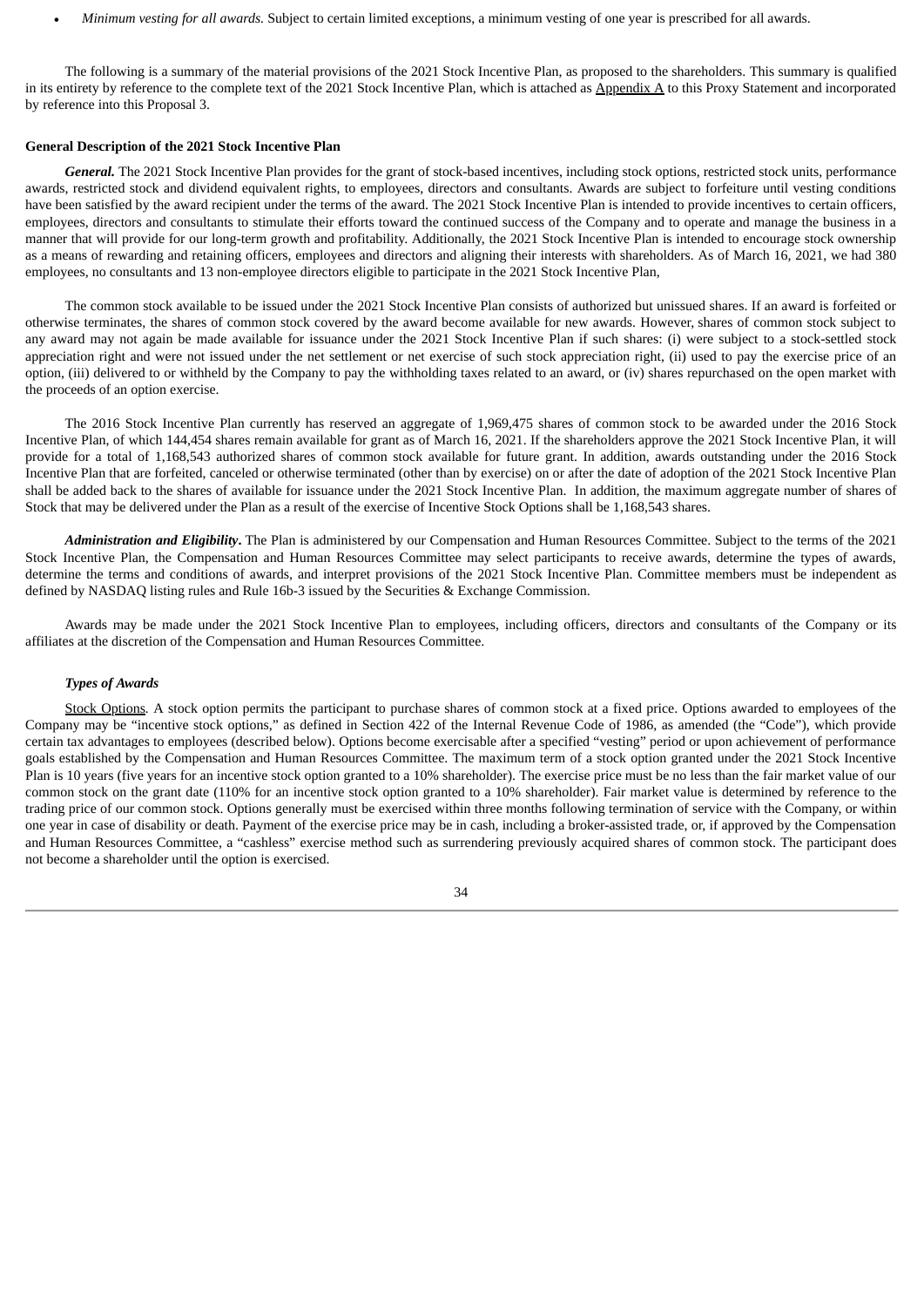Stock Appreciation Rights. A stock appreciation right provides the right to receive shares, cash or a combination of shares and cash, based on the increase in the fair market value of the shares underlying the rights during a specified period of time, not to exceed ten years. The Compensation and Human Resources Committee may grant stock appreciation rights subject to such terms and conditions and exercisable at such times as determined by the Compensation and Human Resources Committee and specified in the applicable award agreement.

Stock Awards*.* A stock award is an award of common stock that may be subject to certain vesting conditions and/or the payment of a purchase price, as determined by the Compensation and Human Resources Committee in its discretion. A stock award provides a specified number of shares of common stock that are transferred to a participant at the time of the award. The shares are subject to forfeiture until vesting conditions specified in the award are satisfied. The shares are forfeited if the participant terminates employment prior to vesting or if any performance vesting conditions are not satisfied within the performance period specified in the award. The participant is a shareholder at the time the award is granted. The 2021 Stock Incentive Plan also permits a director to elect to receive a fully vested stock award that is equal in value to director fees that otherwise would be paid to the director in cash.

Restricted Stock Units*.* A restricted stock unit award is the right to receive a specified number of shares of common stock in the future after vesting conditions specified in the award are satisfied. Restricted stock units will be forfeited if the participant terminates employment prior to vesting or if any performance vesting conditions are not satisfied within the performance period specified in the award. The participant does not become a shareholder until the vesting conditions are satisfied.

Other Awards. In addition to the award types described above, the 2021 Stock Incentive Plan permits dividend equivalent rights, performance unit awards, and other incentive awards, which may be payable in common stock, cash or other property subject to such terms and conditions and exercisable at such times as determined by the Compensation and Human Resources Committee and specified in the applicable award agreement. However, if dividend equivalent rights are awarded in connection with another award then those dividend equivalent rights shall be subject to the same restrictions as the underlying award. In addition, dividend equivalent rights shall not be paid or accrued on options or stock appreciation rights.

*Minimum Vesting Conditions.* Awards shall vest no earlier than the first anniversary of the date of grant. However, the Compensation and Human Resources Committee may grant awards representing up to an aggregate maximum of five percent (5%) of the available shares reserved for issuance under the 2021 Stock Incentive Plan without regard to the foregoing minimum vesting requirement.

*Amendment and Termination.* The Board of Directors may amend, suspend or terminate the 2021 Stock Incentive Plan, provided that shareholder approval is required for any material amendment to the 2021 Stock Incentive Plan. Material amendments include an increase in the number of shares that may be issued under the 2021 Stock Incentive Plan or changes to the class of persons eligible to receive awards. No amendment to the 2021 Stock Incentive Plan can adversely affect a participant's rights under an award without the participant's consent. In addition, an amendment will be contingent on approval of our shareholders to the extent required by applicable law or NASDAQ. Shareholder approval is also required to amend or adjust the exercise price of a stock option or stock appreciation right that is "underwater" or otherwise take an action that has the effect of reducing such exercise price.

*Change in Control and SimilarTransactions.* Upon the consummation of a consolidation with or acquisition by another entity in a merger, consolidation, sale of all or substantially all of the Company's assets or the acquisition of all of the outstanding voting stock of the Company (whether or not such event which results in a Change in Control), the Compensation and Human Resources Committee shall in its sole discretion provide any of the following:

(1) The continuation or assumption of such outstanding awards by the surviving or acquirer entity or its direct or indirect parent;

(2) The substitution by the surviving or acquirer entity or its direct or indirect parent of share awards with substantially the same terms and economic value for such outstanding awards;

(3) The termination of awards to the extent not timely exercised or purchased after reasonable advance written notice and full acceleration of the vesting of the awards;

(4) The cancellation of all or any portion of any award; *provided* that, with respect to "in-the-money" options, such cancellation must be made in exchange for a payment in cash or common stock with a value equal to the excess of the fair market value of the common stock subject to such option being canceled over the exercise price; or

(5) The continuation of the outstanding award following a change in control without modification, provided that the award will be fully vested and exercisable in the event of a termination of service without cause or the participant resigns his or her position for good reason within one year of such change in control.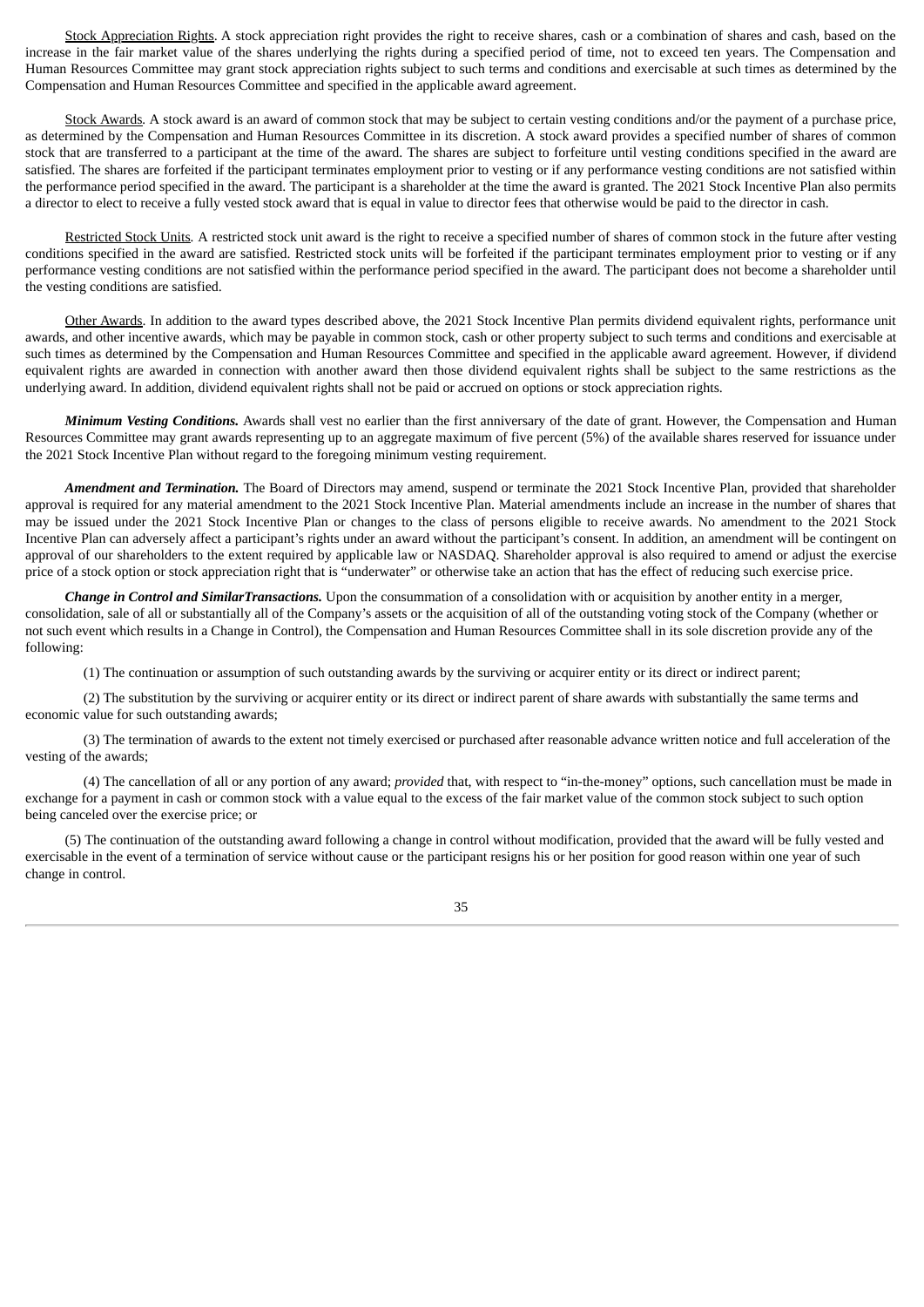*Compensation Recovery Policy.* Awards issued under the 2021 Stock Incentive Plan are subject to our compensation recovery or "clawback" policy. We may recoup amounts earned or vested under awards to our executive officers under certain circumstances that are described in our compensation recovery policy.

*Adjustments for Stock Dividends and Similar Events.* The Compensation and Human Resources Committee will make appropriate adjustments in outstanding awards and the number of shares available for issuance under the 2021 Stock Incentive Plan to reflect common stock dividends, stock splits, spin-offs and other similar corporate events.

#### **Federal Income Tax Consequences**

The following is a general summary of the current federal income tax consequences of participation in the 2021 Stock Incentive Plan. These consequences may change in the event of modifications to the Code or the Treasury regulations or in the event of administrative or judicial interpretations.

Generally, an individual will not recognize income on the grant of an award. Tax treatment thereafter depends upon the type of award involved and the amount of time it has been held:

*Stock Options.* For stock options that are not "incentive stock options," an individual will be taxed at the time he or she exercises the option on the difference between the exercise price and the fair market value of the stock at the time of exercise. This difference is taxed as ordinary compensation income. We are required to withhold income taxes on this amount of income for our employees. The individual's tax basis in stock acquired through an option is the exercise price plus the amount of taxable income that he or she recognized. Any gain or loss on the subsequent sale of stock is subject to capital gains tax treatment. Reduced capital gains rates apply if the stock is held for at least 12 months after exercise.

*Incentive Stock Option.* For options that qualify as incentive stock options, an employee is not subject to income tax on exercise. However, the exercise of an incentive option gives rise to a preference under the "Alternative Minimum Tax" rules under the Code. Alternative Minimum Tax preferences that exceed specified limits can result in Alternative Minimum Tax liability in some situations. Otherwise, taxation is postponed until the employee sells the stock acquired through an incentive stock option, provided that the employee holds the stock for at least two years after the option is granted and one year after the date of exercise. The employee will be subject to capital gains tax on the difference between the price paid to exercise the incentive stock option and the fair market value of the stock at the time it is sold. However, if the stock is sold before the end of this mandatory holding period, the sale is treated as a "disqualifying disposition" and the employee is taxed at ordinary income rates on the difference between the exercise price of the option and the fair market value of the stock at the time of sale. Any further gain or loss recognized upon the subsequent sale of stock following a disqualifying disposition is subject to capital gains tax treatment.

*Stock Award.* Generally, a holder of stock award recognizes ordinary income on the fair market value of the common stock at the time the stock becomes vested that exceeds the purchase price paid by the holder. A holder may make an election under section 83(b) of the Code to be taxed on the fair market value of the common stock in excess of the purchase price. This election must be made in writing with the Internal Revenue Service within 30 days after the grant of the restricted stock. Any gain or loss recognized on the subsequent sale of stock after vesting is subject to capital gains treatment. For a director who elects to receive a stock award in lieu of cash payment of directors fees, the director recognizes ordinary income on the value of the common stock received but may not make an 83(b) election. A holder's tax basis in the stock is equal to the purchase price paid, if any, plus the amount of ordinary income recognized pursuant to the award. Reduced capital gains rates apply if the stock is held for at least 12 months.

*Restricted Stock Unit.* Generally, a holder of a restricted stock unit recognizes ordinary income when the award becomes vested and shares of common stock are transferred under the award. The amount of income recognized is equal to the value of the vested shares of common stock. Any subsequent appreciation of the common stock will be taxed at capital gains rates when the shares of stock are sold. Reduced capital gains rates apply if the stock is held for at least 12 months after the stock is deemed transferred under the award.

*Performance Unit.* Generally, a holder of a performance unit recognizes ordinary income when the award becomes vested and shares of common stock are transferred under the award. The amount of income recognized is equal to the value of the vested shares of common stock. Any subsequent appreciation of the common stock will be taxed at capital gains rates when the shares of stock are sold. Reduced capital gains rates apply if the stock is held for at least 12 months after the stock is deemed transferred under the award.

*Stock Appreciation Rights***.** The holder of a stock appreciation right will recognize ordinary income on the amount of cash or the value of the shares received upon exercise of the award.

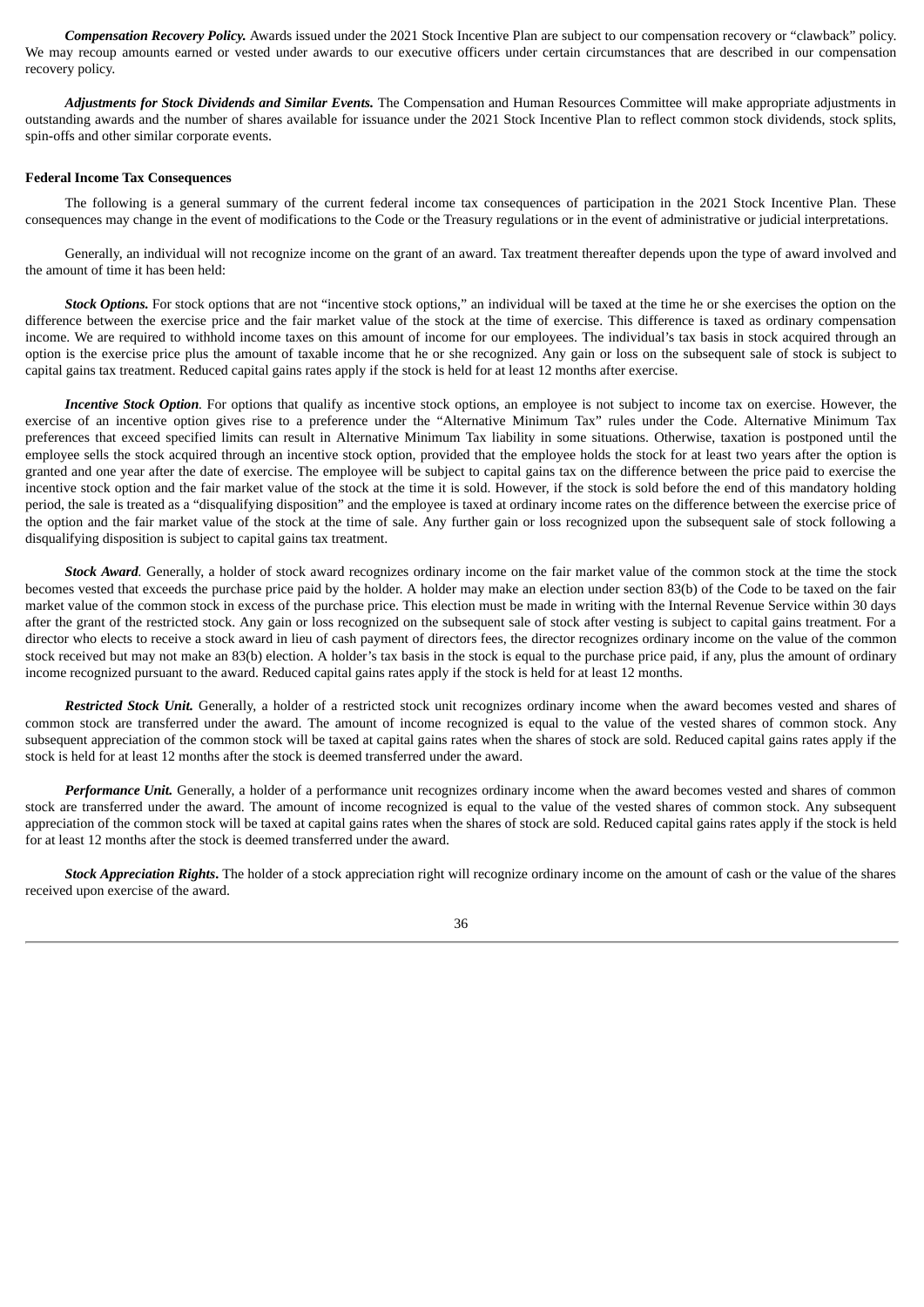*CapStar Tax Consequences.* We generally are entitled to a tax deduction on the amount of ordinary income that an individual recognizes under any of the awards issued under the 2021 Stock Incentive Plan. However, our tax deduction may be limited in some situations under Section 162(m) of the Code. Section 162(m) limits the deductible amount of compensation paid to any of our named executive officers to \$1 million annually. The Company does not obtain a tax deduction upon the grant of an award or the exercise of an incentive stock option, unless there is a disqualifying disposition of the incentive stock option. We are obligated to withhold federal taxes on the exercise of an award by an employee.

## **Plan Benefits**

Awards under the 2021 Stock Incentive Plan are granted at the discretion of the Compensation and Human Resources Committee, and accordingly, the amount of any such awards that may be granted to any individual is not yet determinable. Benefits under the 2021 Stock Incentive Plan depend on a number of factors, including the fair market value of our common stock on future dates, our actual performance against performance goals established with respect to performance awards and decisions made by the participants, and accordingly, are also not yet determinable.

#### **Equity Compensation Plan Information**

The following table summarizes information concerning the Company's equity compensation plans at December 31, 2020:

| <b>Plan Category</b>                                   | Number of shares to be issued<br>upon exercise of outstanding<br>options (a) | Weighted average exercise price<br>of outstanding options (b) | <b>Number of shares remaining</b><br>available for future issuances<br>under equity compensation plans<br>(excluding shares reflected in<br>column (a)) (c) |
|--------------------------------------------------------|------------------------------------------------------------------------------|---------------------------------------------------------------|-------------------------------------------------------------------------------------------------------------------------------------------------------------|
| Equity compensation plans approved by shareholders:    |                                                                              |                                                               |                                                                                                                                                             |
| CapStar Financial Holdings, Inc. Stock Incentive Plan  | 226,589                                                                      | 11.73                                                         | 242,325                                                                                                                                                     |
| Equity compensation plans not approved by shareholders |                                                                              |                                                               |                                                                                                                                                             |
| Total                                                  | 226,589                                                                      | 11.73                                                         | 242,325                                                                                                                                                     |

#### <span id="page-41-0"></span>**Required Vote**

If a quorum is present, this Proposal 3 will be approved if the votes cast for Proposal 3 exceed the votes cast against Proposal 3.

THE BOARD UNANIMOUSLY RECOMMENDS THAT YOU VOTE "FOR" THE APPROVAL OF THE CAPSTAR FINANCIAL HOLDINGS, INC. 2021 STOCK INCENTIVE PLAN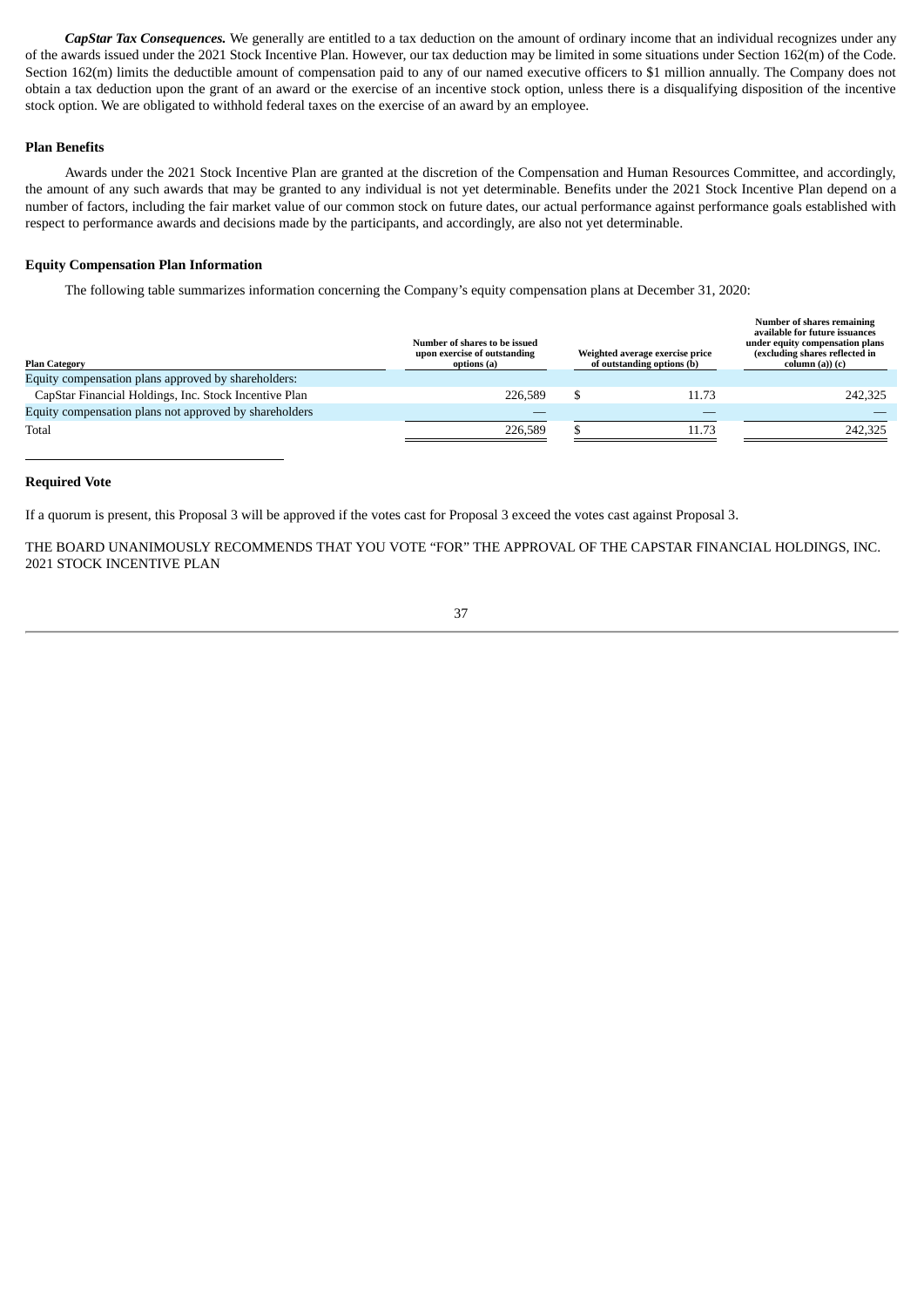#### **ADDITIONAL INFORMATION**

#### **How and when may I submit a shareholder proposal for CapStar's 2022 Annual Meeting of Shareholders?**

<span id="page-42-0"></span>We will consider for inclusion in our proxy materials for the 2022 Annual Meeting of Shareholders proposals that are received no later than November 26, 2021 and that comply with all applicable requirements of Rule 14a-8 promulgated under the Exchange Act, and our Amended and Restated Bylaws. Shareholders must submit their proposals to CapStar Financial Holdings, Inc., 1201 Demonbreun Street, Suite 700, Nashville, Tennessee 37203, Attention: Corporate Secretary.

In addition, the Company's Amended and Restated Bylaws provide that at any annual meeting of the shareholders, only such nominations of individuals for election to the Board shall be made, and only such other business shall be conducted or considered, as shall have been properly brought before the meeting. For nominations to be properly made at an annual meeting, and proposals of other business to be properly brought before an annual meeting, nominations and proposals of other business must be: (A) specified in the Company's notice of meeting (or any supplement thereto) given by or at the direction of the Board; (B) otherwise properly made at the annual meeting, by or at the direction of the Board; or (C) otherwise properly requested to be brought before the annual meeting by a shareholder of the Company in accordance with the Company's Bylaws. For nominations of individuals for election to the Board or proposals of other business to be properly requested by a shareholder to be made at an annual meeting, a shareholder must: (1) be a shareholder of record at the time such shareholder's notice is delivered to the Corporate Secretary and at the time of the annual meeting; (2) be entitled to vote at such annual meeting; and (3) strictly comply with the requirements and procedures set forth in the Company's Amended and Restated Bylaws as to such business or nomination.

For any nominations or any other business to be properly brought before an annual meeting by a shareholder pursuant to Item (C) listed above, the shareholder must have given timely notice thereof (including any documents require by the Company's Bylaws), and timely updates and supplements thereof, in each case in proper form, in writing to the Corporate Secretary, and such other business must otherwise be a proper matter for shareholder action.

To be timely, a notice of the intent of a shareholder to make a nomination or to bring any other matter before the annual meeting shall be delivered to the Corporate Secretary at the principal executive offices of the Company not later than the close of business on the seventy-fifth (75th) day nor earlier than the close of business on the one hundred twentieth (120th) day prior to the first (1st) anniversary of the date the Company commenced mailing its proxy materials for the preceding year's annual meeting; provided, however, that in the event that the date of the annual meeting is more than thirty (30) days before or more than seventy (70) days after its anniversary date, notice by the shareholder to be timely must be so delivered not earlier than the close of business on the one hundred twentieth (120th) day prior to such annual meeting and not later than the close of business on the later of the seventyfifth (75th) day prior to such annual meeting or the tenth (10th) day following the day on which public announcement of the date of such meeting is first made by the Company. In no event shall any adjournment or postponement of an annual meeting or the announcement thereof commence a new time period for the giving of a shareholder's notice as described above.

Accordingly, a shareholder who intends to raise a proposal to be acted upon at the 2022 Annual Meeting of Shareholders must inform the Company by sending written notice to the Company's Corporate Secretary at CapStar Financial Holdings, Inc., 1201 Demonbreun Street, Suite 700, Nashville, Tennessee 37203, no earlier than November 26, 2021 nor later than January 10, 2022. The persons named as proxies in the Company's proxy for the 2021 Annual Meeting of Shareholders may exercise their discretionary authority to act upon any proposal which is properly brought before a shareholder meeting.

The foregoing description of the advance notice provisions of our Bylaws is a summary and is qualified in its entirety by reference to the full text of the Company's Amended and Restated Bylaws, which were filed with the SEC on October 28, 2019 as Exhibit 3.2 to our Company's Current Report on Form 8-K. Accordingly, we advise you to review our Amended and Restated Bylaws for additional stipulations relating to advance notice of director nominations and business proposals.

#### **How can I obtain CapStar's Annual Report?**

Our Annual Report, as filed with the SEC, can be accessed electronically, along with this Proxy Statement, by following the instructions contained on our proxy card and is also available on the Investor Relations webpage of our corporate website at www.ir.capstarbank.com under the portal entitled "Corporate Governance—Financials & Filings—Annual Report & Proxies." Information that is presented or hyperlinked on our website is not incorporated by reference into this Proxy Statement.

If you wish to receive a physical copy of our Annual Report, as well as a copy of any exhibit to the Annual Report specifically requested, we will mail these documents to you free of charge. Requests should be sent to CapStar Financial Holdings, Inc., 1201 Demonbreun Street, Suite 700, Nashville, Tennessee 37203, Attention: Investor Relations.

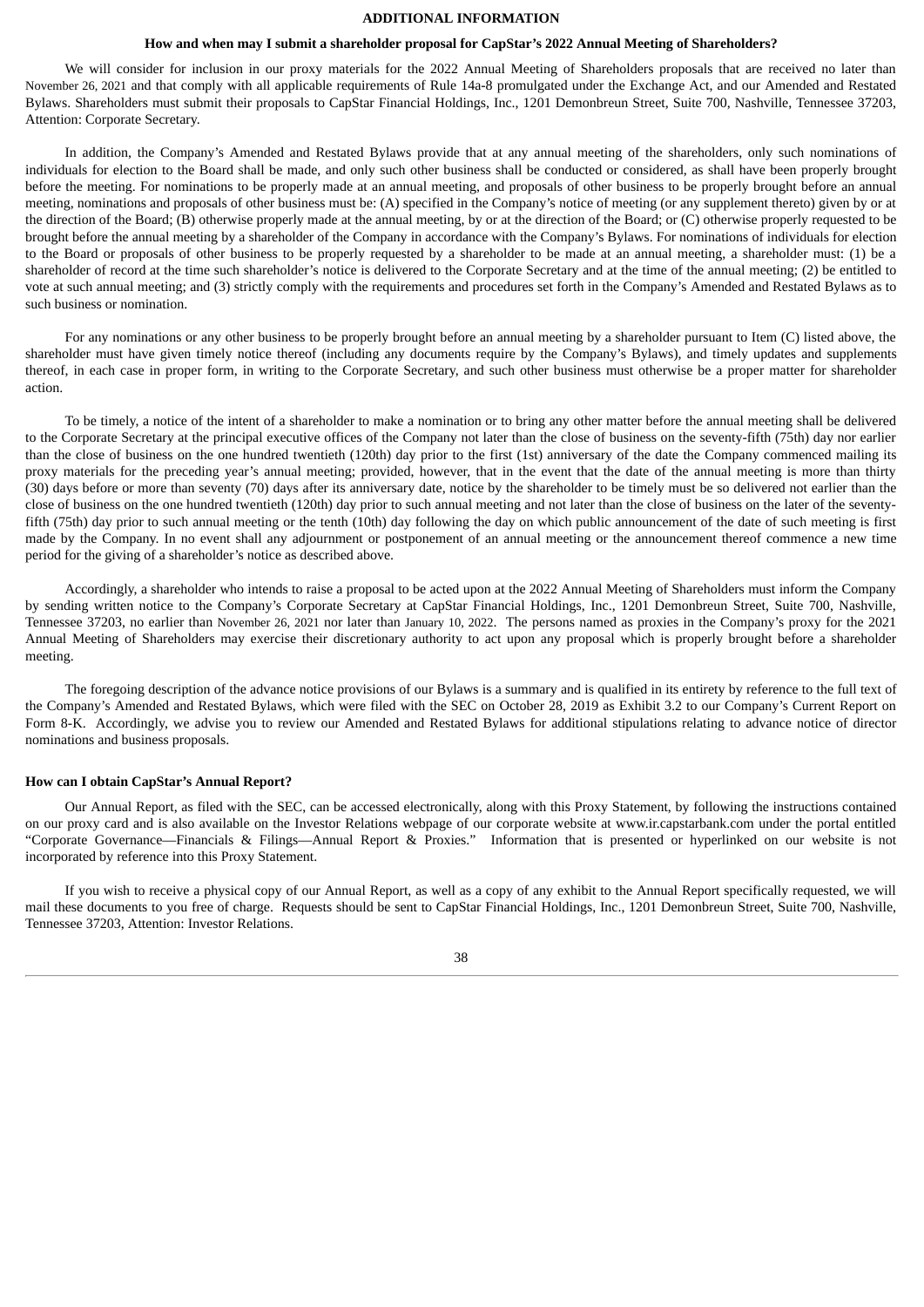#### **Who is paying for this proxy solicitation?**

We will pay for the entire cost of soliciting proxies. In addition to the costs of mailing paper copies of our proxy materials and posting our proxy materials on an Internet website, our directors and employees may also solicit proxies in person, by telephone or by other means of communication. Directors and employees will not be paid any additional compensation for soliciting proxies. We may also reimburse brokers, banks and other agents for the cost of forwarding proxy materials to beneficial owners.

#### **How many copies should I receive if I share an address with another shareholder?**

Shareholders who share an address may receive only a single copy of our proxy materials, except that a separate proxy card will be sent for each shareholder of record residing at the address. This process is known as "householding." Shareholders who desire either to receive multiple copies of our proxy materials, or to receive only a single copy in the future, should contact their broker, bank or other agent. If you are a shareholder of record, you may contact us at (i) CapStar Financial Holdings, Inc., 1201 Demonbreun Street, Suite 700, Nashville, Tennessee 37203, Attention: Investor Relations, (ii) email ir@capstarbank.com or (iii) call (615) 732-6455. We will promptly deliver a separate copy of any of these materials to you free of charge.

#### **Who should I contact if I have any questions?**

If you have any questions about the Annual Meeting, this Proxy Statement, our proxy materials or your ownership of CapStar common stock, please (i) contact CapStar Financial Holdings, Inc., 1201 Demonbreun Street, Suite 700, Nashville, Tennessee 37203, Attention: Investor Relations, (ii) email ir@capstarbank.com or (iii) call (615) 732-6455.

#### **OTHER MATTERS**

<span id="page-43-0"></span>Our management is not aware of any other matter to be presented for action at the Annual Meeting other than those mentioned in the Notice of Annual Meeting of Shareholders and referred to in this Proxy Statement. However, should any other matter requiring a vote of the shareholders arise, the representatives named on the accompanying Proxy will vote in accordance with their discretion.

By Order of the Board of Directors,

Heve Groom

Steven E. Groom Secretary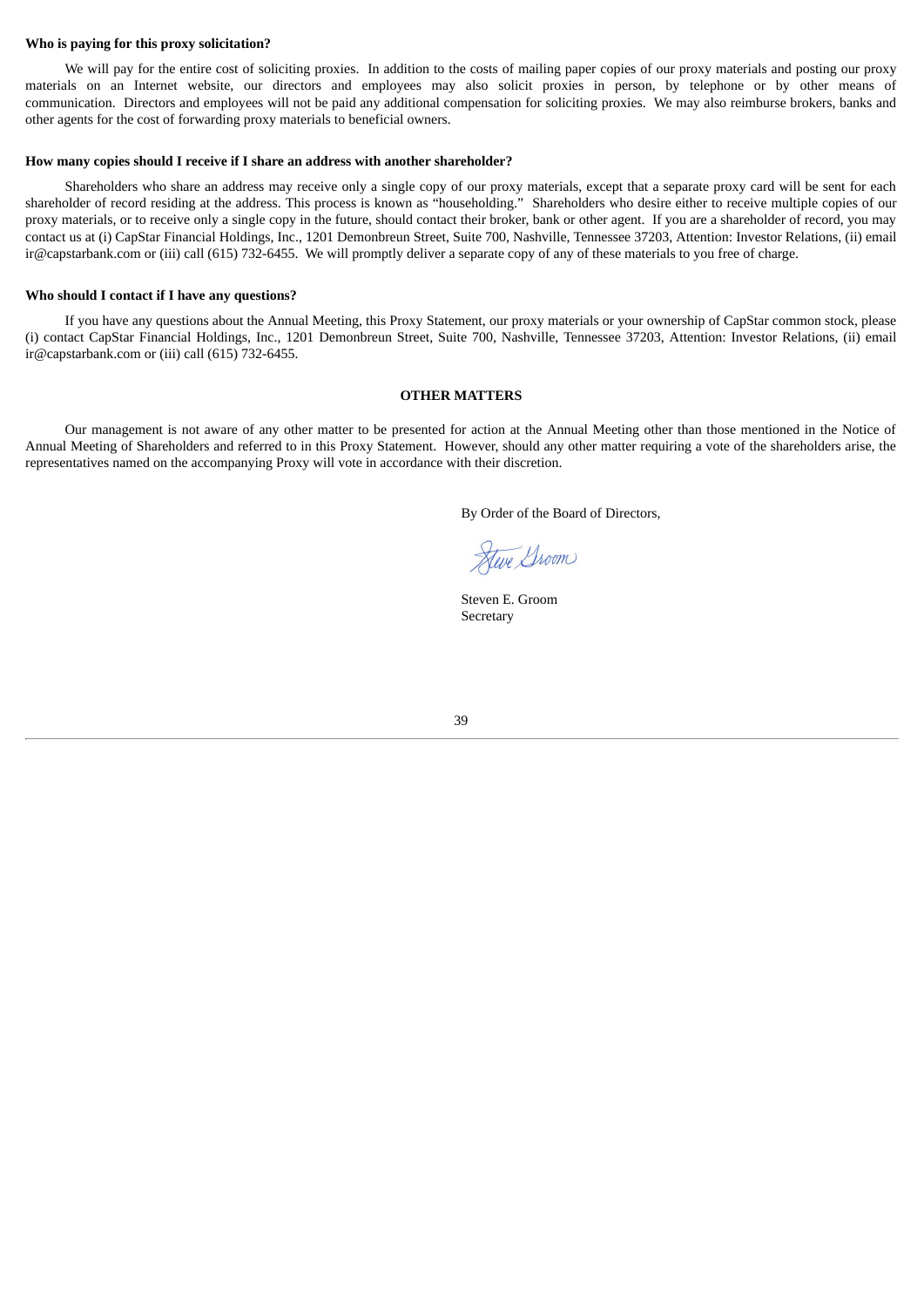#### n. The Named Proxies cannot vote your shar **<sup>u</sup>APPENDIX <sup>A</sup> CAPSTAR FINANCIAL HOLDINGS, INC. 2021 STOCK INCENTIVE PLAN**

## **SECTION 1. DEFINITIONS**

<span id="page-44-0"></span>1.1 Definitions. Whenever used herein, the masculine pronoun will be deemed to include the feminine, and the singular to include the plural, unless the context clearly indicates otherwise, and the following capitalized words and phrases are used herein with the meaning thereafter ascribed:

(a) "Affiliate" means:

(1) Any Subsidiary or Parent,

(2) An entity that directly or through one or more intermediaries controls, is controlled by, or is under common control with the Company, as determined by the Company, or

(3) Any entity in which the Company has such a significant interest that the Company determines it should be deemed an "Affiliate", as determined in the sole discretion of the Company.

(b) "Board of Directors" means the board of directors of the Company.

(c) "Cause" shall be determined by reference to the defined terms contained in a written employment agreement between the Participant and the Company or an Affiliate or, in the absence of such written defined terms, shall mean the following, (1) personal dishonesty, fraud, disloyalty, or theft; (2) disclosure of the Company's or an Affiliate's confidential information except in the course of performing his duties while employed by the Company or Affiliate; (3) willful illegal or disruptive conduct which impairs the reputation, goodwill or business position of the Company or an Affiliate; (4) breach of fiduciary duty involving personal profit; or (E) any order or request for removal of holder by any regulatory authority having jurisdiction over the Company or an Affiliate.

(d) "Change in Control" means a transaction or circumstance in which any of the following have occurred, provided that the Board of Directors shall have determined that any such transaction or circumstance has resulted in a Change in Control, as defined in this paragraph, which determination shall be made in a manner consistent with Treas. Reg. § 1. 409A-3(i)(5):

(1) the date that any person, or persons acting as a group, as described in Treas. Reg. § 1.409A-3(i)(5), other than a trustee or other fiduciary holding securities under an employee benefit plan of the Company or a corporation controlling the Company or owned directly or indirectly by the shareholders of the Company in substantially the same proportions as their ownership of stock of the Company, becomes the beneficial owner (as defined in Rule 13d-3 under the Securities and Exchange Act of 1934, as amended), directly or indirectly, of securities of the Company representing more than 40% of the total voting power represented by the Company's then outstanding voting securities (as defined above);

(2) the merger, acquisition or consolidation of the Company or CapStar Bank with any corporation pursuant to which the other corporation immediately after such merger, acquisition or consolidation owns more than 50% of the voting securities (defined as any securities which vote generally in the election of its directors) of the Company or CapStar Bank, as applicable, outstanding immediately prior thereto or more than 50% of the Company's or CapStar Bank's, as applicable, total fair market value immediately prior thereto; or

(3) the date that a majority of the members of the Board of Directors of the Company is replaced during any 12-month period by directors whose appointment or election is not endorsed by a majority of the members of the Board of Directors of the Company before the date of the appointment or election.

(e) "Code" means the Internal Revenue Code of 1986, as amended.

(f) "Committee" means the committee appointed by the Board of Directors to administer the Plan. The Committee shall consist solely of two or more members of the Board of Directors who are both "non-employee directors," as defined in Rule 16b-3(b)(3) as promulgated under the Exchange Act, and who are determined to be independent under the requirements of any national securities exchange or nationally recognized quotation or market system on which the Stock is then traded.

(g) "Company" means CapStar Financial Holdings, Inc., a Tennessee corporation.

(h) "Consultant" means any natural person who is an advisor or consultant who provides bona fide services to the Company or any Affiliate, provided that such services are not in connection with the offer or sale of securities in a capital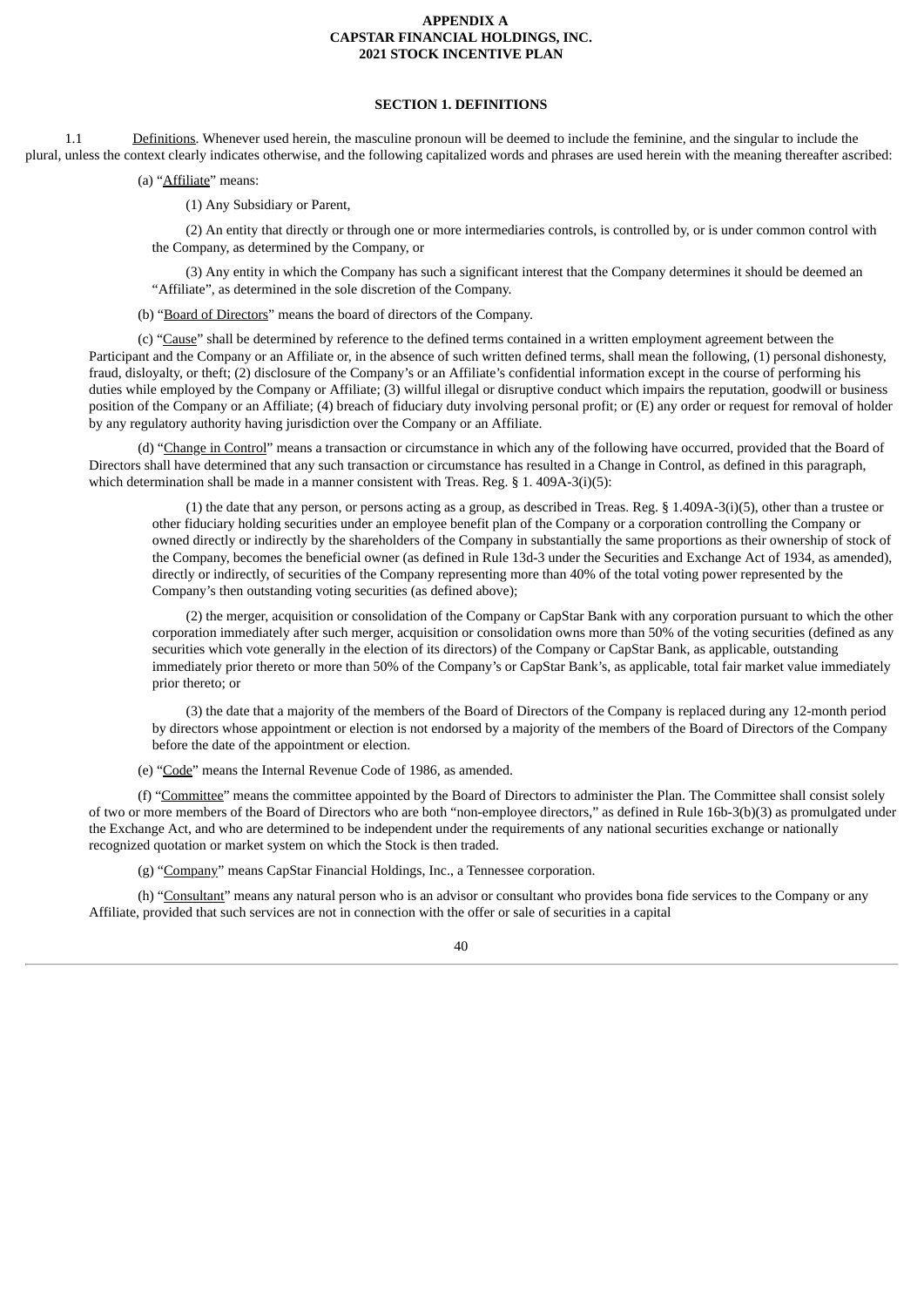raising transaction, and do not directly or indirectly promote or maintain a market for the Company's or its Affiliates' securities.

(i) "Disability" has the same meaning as provided in the long-term disability plan or policy maintained or, if applicable, most recently maintained, by the Company or, if applicable, any Affiliate of the Company for the Participant. If no long-term disability plan or policy was ever maintained on behalf of the Participant or, if the determination of Disability relates to an Incentive Stock Option, Disability means that condition described in Code Section 22(e)(3), as amended from time to time. In the event of a dispute, the determination of Disability will be made by the Committee and will be supported by advice of a physician competent in the area to which such Disability relates.

(j) "Dividend Equivalent Rights" means certain rights to receive cash payments as described in Section 3.5.

(k) "Effective Date" means the date set forth in Section 5.13 of the Plan.

(l) "Exchange Act" means the Securities Exchange Act of 1934, as amended from time to time.

(m) "Fair Market Value" refers to the determination of the value of a share of Stock as of a date, determined as follows:

(1) if the shares of Stock are actively traded on any national securities exchange or any nationally recognized quotation or market system (including, without limitation NASDAQ), Fair Market Value shall mean the closing sales price at which Stock shall have been sold on such date or on the trading day immediately preceding such date if such date is not a trading day, as reported by any such exchange or system selected by the Committee on which the shares of Stock are then traded;

(2) if the shares of Stock are not actively traded on any such exchange or system, Fair Market Value shall mean the price for the Stock on such date, or if such date is not a trading day, on the trading day immediately preceding such date, as reported by such exchange or system; or

(3) if the shares of Stock are not actively traded or reported on any exchange or system the fair market value of a share of Stock as determined by the Committee taking into account such facts and circumstances deemed to be material by the Committee to the value of the Stock in the hands of the Participant and in compliance with Section 409A of the Code.

(n) "Good Reason" shall be determined by reference to the defined terms contained in a written employment agreement between the Participant and the Company or an Affiliate or, in the absence of such written defined terms, shall mean the following: (1) a reduction in base salary as in effect at the time of the Change in Control; (2) the Participant's work or reporting responsibilities are materially diminished, or (3) the Participant is relocated to a work location more than 30 miles from the work location in effect prior to the Change in Control.

(o) "Incentive Stock Option" means an incentive stock option within the meaning of Section 422 of the Internal Revenue Code.

(p) "Option" means a Non-Qualified Stock Option or an Incentive Stock Option.

(q) "Over 10% Owner" means an individual who at the time an Incentive Stock Option to such individual is granted owns Stock possessing more than 10% of the total combined voting power of the Company or one of its Subsidiaries, determined by applying the attribution rules of Code Section 424(d).

(r) "Non-Qualified Stock Option" means a stock option that is not an Incentive Stock Option.

(s) "Parent" means any corporation (other than the Company) in an unbroken chain of corporations ending with the Company if, with respect to Incentive Stock Options, at the time of the granting of the Option, each of the corporations other than the Company owns stock possessing 50% or more of the total combined voting power of all classes of stock in one of the other corporations in such chain. A Parent shall include any entity other than a corporation to the extent permissible under Section 424(f) or regulations and rulings thereunder.

(t) "Participant" means an individual who receives a Stock Incentive hereunder.

- (u) "Performance Unit Award" refers to a performance unit award as described in Section 3.6.
- (v) "Plan" means the CapStar Financial Holdings, Inc. 2021 Stock Incentive Plan, as amended.
- (w) "Restricted Stock Units" refers to the rights described in Section 3.7.
- (x) "Stock" means the Company's common stock.
- (y) "Stock Appreciation Right" means a stock appreciation right described in Section 3.3.
- (z) "Stock Award" means a stock award described in Section 3.4.

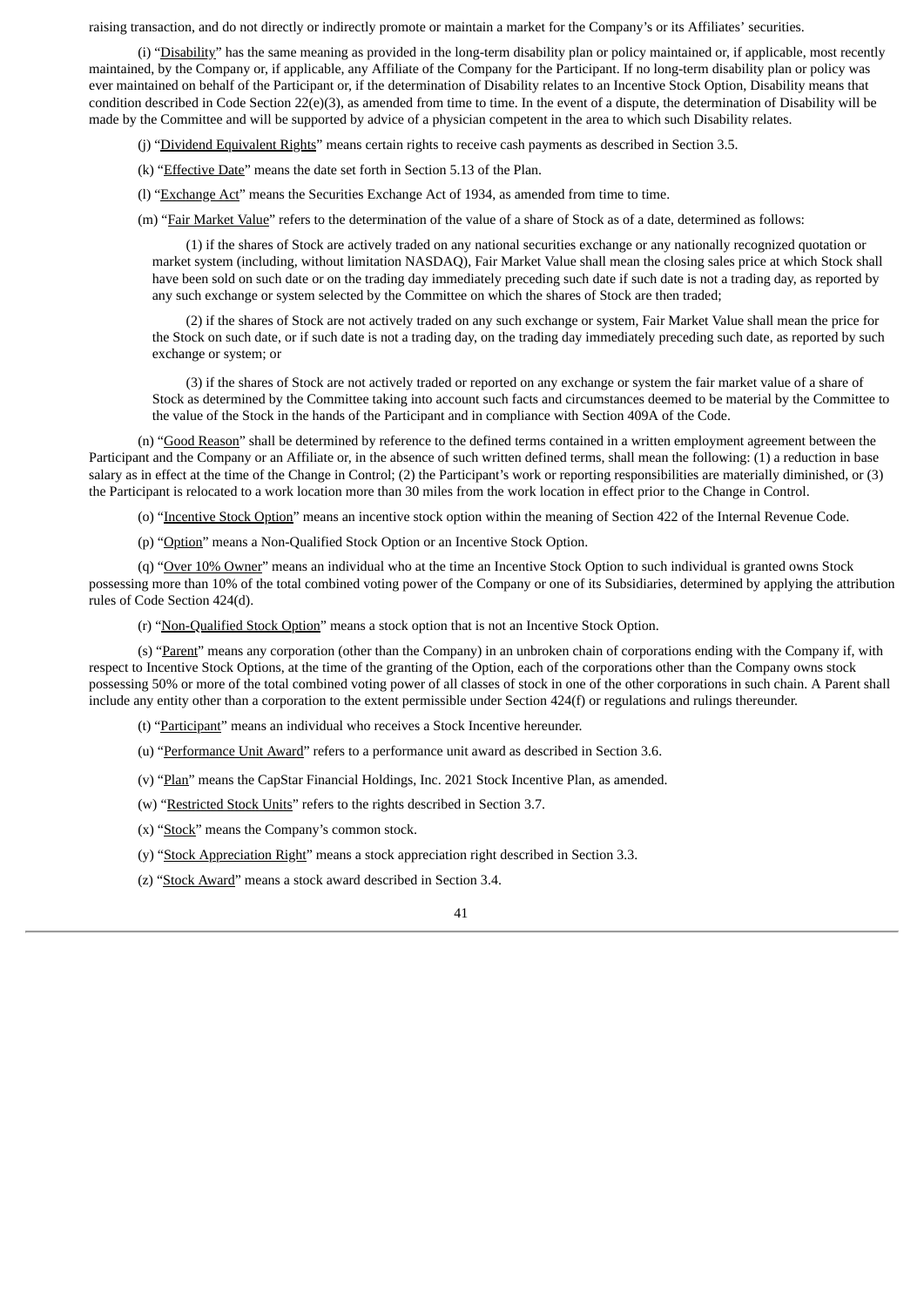(aa) "Stock Incentive Agreement" means an agreement between the Company and a Participant or other documentation evidencing an award of a Stock Incentive.

(bb) "Stock Incentive Program" means a written program established by the Committee, pursuant to which Stock Incentives are awarded under the Plan under uniform terms, conditions and restrictions set forth in such written program.

(cc) "Stock Incentives" means, collectively, Dividend Equivalent Rights, Incentive Stock Options, Non-Qualified Stock Options, Performance Unit Awards, Restricted Stock Units, Stock Appreciation Rights and Stock Awards.

(dd) "Subsidiary" means any corporation (other than the Company) in an unbroken chain of corporations beginning with the Company if, at the time of the granting of the Option, each of the corporations other than the last corporation in the unbroken chain owns stock possessing 50% or more of the total combined voting power of all classes of stock in one of the other corporations in the chain. A "Subsidiary" shall include any entity other than a corporation to the extent permissible under Section 424(f) or regulations or rulings thereunder.

(ee) "Termination of Service" means the termination of the employment or other service relationship between a Participant and the Company and its Affiliates, regardless of whether severance or similar payments are made to the Participant for any reason, including, but not by way of limitation, a termination by resignation, discharge, death, Disability or retirement. The Committee will, in its absolute discretion, determine the effect of all matters and questions relating to a Termination of Service as it affects a Stock Incentive, including, but not by way of limitation, the question of whether a leave of absence constitutes a Termination of Service provided that service shall not be considered interrupted in the case of sick leave, military leave or any other absence approved by the Company or an Affiliate, in the case of transfers between payroll locations or between the Company, an Affiliate or a successor, or performance of services in an emeritus, advisory or consulting capacity; provided, however, that for purposes of an Incentive Stock Option any leave of absence greater than three months, unless pursuant to a contract or statute that guarantees the right to reemployment, shall cause such Incentive Stock Option to become a Non-Qualified Stock Option on the date that is six months following the commencement of such leave of absence.

#### **SECTION 2. THE STOCK INCENTIVE PLAN**

2.1 Purpose of the Plan. The Plan is intended to (a) provide incentives to certain officers, employees, directors, and Consultants of the Company and its Affiliates to stimulate their efforts toward the continued success of the Company and to operate and manage the business in a manner that will provide for the long-term growth and profitability of the Company; (b) encourage stock ownership by certain officers, employees, directors, and Consultants by providing them with a means to acquire a proprietary interest in the Company, acquire shares of Stock, or to receive compensation which is based upon appreciation in the value of Stock; and (c) provide a means of obtaining, rewarding and retaining officers, employees, directors, and Consultants.

2.2 Stock Subject to the Plan. Subject to adjustment in accordance with Section 5.2, 1,168,543 shares of Stock are hereby reserved exclusively for issuance upon exercise or payment pursuant to Stock Incentives, all or any of which may be pursuant to any one or more Stock Incentive. Shares of Stock underlying any Stock Incentives under the Company's prior Stock Incentive Plan, as amended, that are forfeited, canceled or otherwise terminated (other than by exercise) on or after the date of adoption of this Plan shall be added back to the shares of Stock available for issuance under this Plan. The shares of Stock attributable to the nonvested, unpaid, unexercised, unconverted or otherwise unsettled portion of any Stock Incentive that is forfeited or cancelled or expires or terminates for any reason without becoming vested, paid, exercised, converted or otherwise settled in full will again be available for purposes of the Plan. Notwithstanding the foregoing, shares of Stock subject to any Stock Incentives may not again be made available for issuance under the Plan if such shares of Stock are: (i) shares of Stock that were subject to a stock-settled Stock Appreciation Right and were not issued under the net settlement or net exercise of such Stock Appreciation Right, (ii) shares of Stock used to pay the exercise price of an Option, (iii) shares of Stock delivered to or withheld by the Company to pay the withholding taxes related to a Stock Incentive, or (iv) shares of Stock repurchased on the open market with the proceeds of an Option exercise. In addition, the maximum aggregate number of shares of Stock that may be delivered under the Plan as a result of the exercise of Incentive Stock Options shall be 1,168,543 shares of Stock, subject to adjustment in accordance with Section 5.2.

2.3 Administration of the Plan. The Plan is administered by the Committee. The Committee has full authority in its discretion to determine the officers, employees, directors and Consultants of the Company or its Affiliates to whom Stock Incentives will be granted and the terms and provisions of Stock Incentives, subject to the Plan. Subject to the provisions of the Plan, the Committee has full and conclusive authority to interpret the Plan; to prescribe, amend and rescind rules and regulations relating to the Plan; to determine the terms and provisions of the respective Stock Incentive Agreements and to make all other determinations necessary or advisable for the proper administration of the Plan. The Committee's determinations under the Plan need not be uniform and may be made by it selectively among persons who receive, or are eligible to receive, awards under the Plan (whether or not such persons are similarly situated). The Committee's decisions are final and binding on all Participants. Each member of the Committee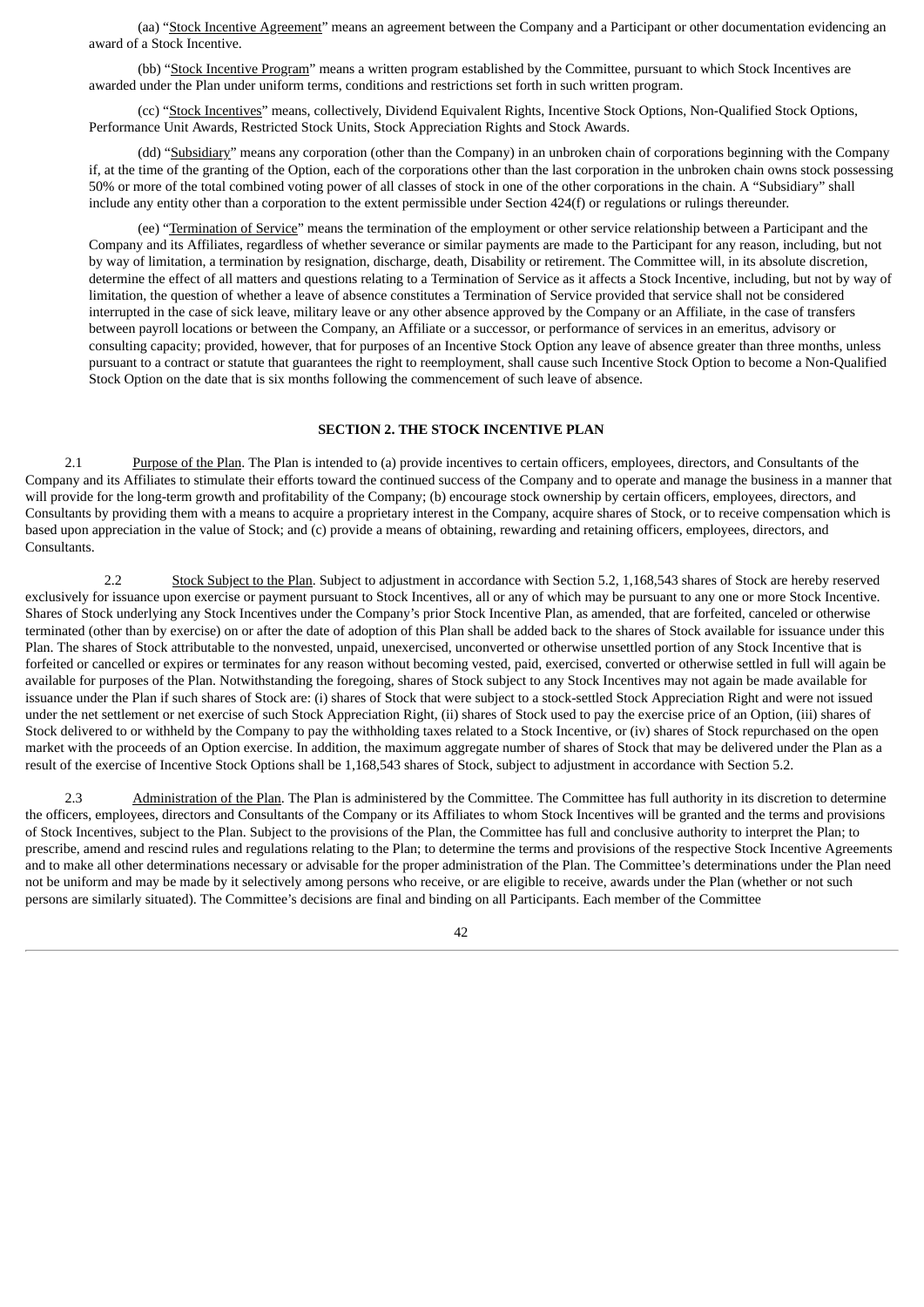shall serve at the discretion of the Board of Directors and the Board of Directors may from time to time remove members from or add members to the Committee. Vacancies on the Committee shall be filled by the Board of Directors.

2.4 Eligibility. Stock Incentives may be granted pursuant to this Plan only to officers, employees, directors, and Consultants of the Company or any Affiliate of the Company; provided, however, that an Incentive Stock Option may only be granted to an employee of the Company or any Parent or Subsidiary. In the case of Incentive Stock Options, the aggregate Fair Market Value (determined as of the date an Incentive Stock Option is granted) of Stock with respect to which Options intended to meet the requirements of the Incentive Stock Option rules of Code Section 422 become exercisable for the first time by an individual during any calendar year under all plans of the Company and its Subsidiaries may not exceed \$100,000; provided further, that if the limitation is exceeded, the Incentive Stock Option(s) which cause the limitation to be exceeded will be treated as Non-Qualified Stock Option(s).

2.5 Stock Awards to Non-Employee Directors. In the event that the Company provides cash compensation to members of the Board of Directors for service as a director or for service as a member or chairperson of a committee of the Board of Directors (collectively "Cash Compensation"), each director receiving Cash Compensation may elect to receive (subject to limitations in Section 2.5(a)), in lieu of receiving any portion of his or her Cash Compensation, a Stock Award. Such an election shall be made by filing an election with the Company, in accordance with procedures adopted by the Committee, prior to the time that such Cash Compensation is paid. All elections made hereunder are subject to the following:

(a) The number of shares of Stock payable under a Stock Award shall be calculated by dividing (i) the amount of the Cash Compensation that would have been payable to the director in the absence of an election, by (ii) the Fair Market Value of a share of Stock on the date that the Cash Compensation would have otherwise been paid. The value of any fractional Share calculated hereunder shall be paid in the form of cash to the director.

(b) Other than the right of the director herein to elect to receive a Stock Award in lieu of Cash Compensation, the terms thereof shall be subject to the provisions of Section 3.4.

#### **SECTION 3. TERMS OF STOCK INCENTIVES**

#### 3.1 Terms and Conditions of All Stock Incentives.

(a) The number of shares of Stock as to which a Stock Incentive may be granted will be determined by the Committee in its sole discretion, subject to the provisions of Section 2.2 as to the total number of shares available for grants under the Plan and subject to the limits in Section 2.4.

(b) Each Stock Incentive will either be evidenced by a Stock Incentive Agreement in such form and containing such, terms, conditions and restrictions as the Committee may determine to be appropriate or be made subject to the terms of a Stock Incentive Program, containing such terms, conditions and restrictions as the Committee may determine to be appropriate. Each Stock Incentive Agreement or Stock Incentive Program is subject to the terms of the Plan and any provisions contained in the Stock Incentive Agreement or Stock Incentive Program that are inconsistent with the Plan are null and void. Except with respect to Stock Awards elected pursuant to Section 2.5, and as otherwise provided in the Plan, Stock Incentives shall vest no earlier than the first anniversary of the date of grant. Notwithstanding the previous sentence, the Committee may grant Stock Incentives representing up to an aggregate maximum of five percent (5%) of the available shares of Stock reserved for issuance under the Plan pursuant to Section 2.2 (subject to adjustment under Section 5.2) without regard to the foregoing minimum vesting requirement.

(c) The date as of which a Stock Incentive is granted will be the date on which the Committee has approved the terms and conditions of the Stock Incentive and has determined the recipient of the Stock Incentive and the number of shares, if any, covered by the Stock Incentive, and has taken all such other actions necessary to complete the grant of the Stock Incentive.

(d) Any Stock Incentive may be granted in connection with all or any portion of a previously or contemporaneously granted Stock Incentive. Exercise or vesting of a Stock Incentive granted in connection with another Stock Incentive may result in a pro rata surrender or cancellation of any related Stock Incentive, as specified in the applicable Stock Incentive Agreement or Stock Incentive Program.

(e) Stock Incentives are not transferable or assignable except by will or by the laws of descent and distribution and are exercisable, during the Participant's lifetime, only by the Participant; or in the event of the Disability of the Participant, by the legal representative of the Participant; or in the event of death of the Participant, by the legal representative of the Participant's estate or if no legal representative has been appointed, by the successor in interest determined under the

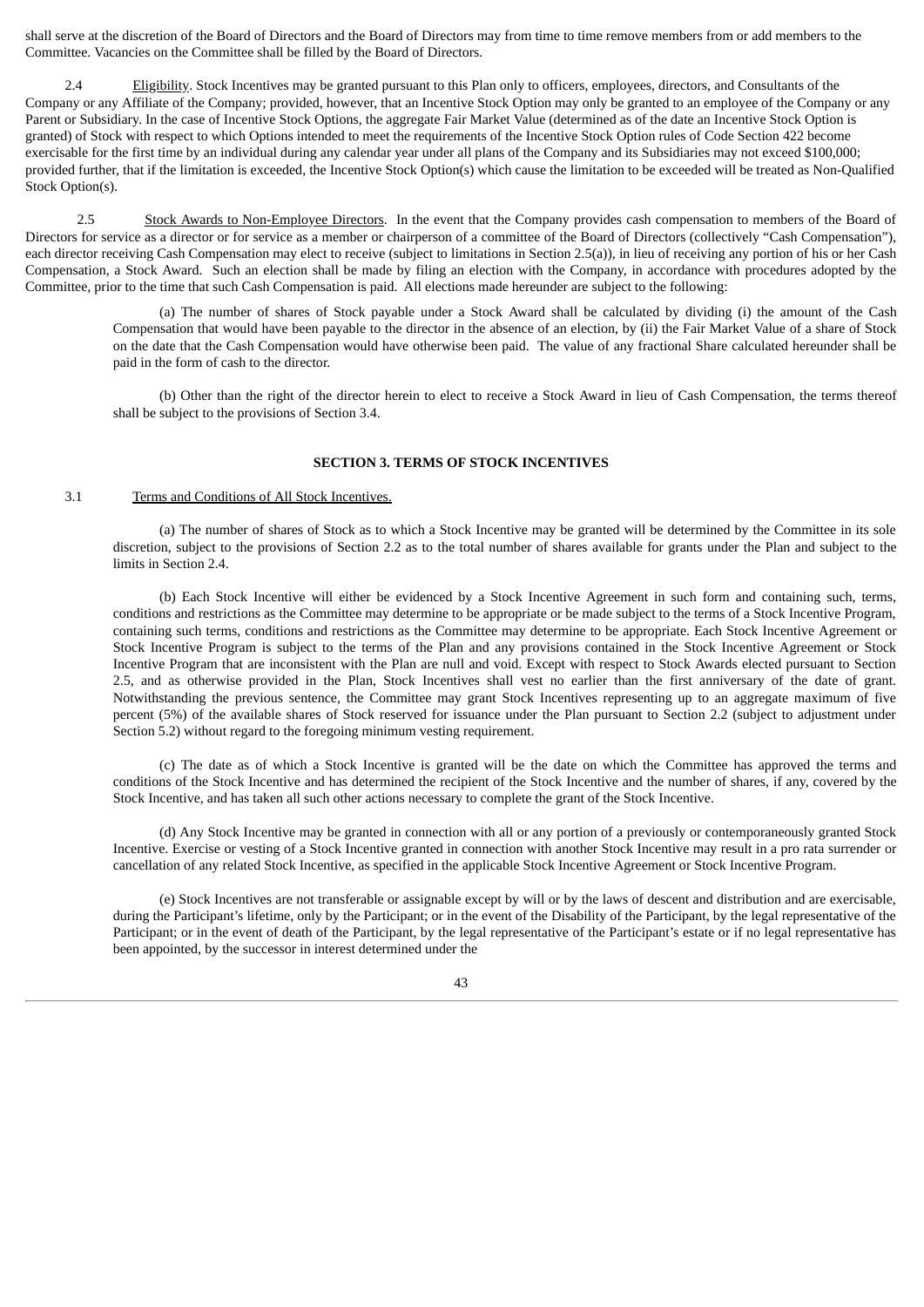Participant's will; except to the extent that the Committee may provide otherwise as to any Stock Incentives other than Incentive Stock Options transfers for no consideration.

(f) After the date of grant of a Stock Incentive, the Committee may, in its sole discretion, modify the terms and conditions of a Stock Incentive, except to the extent that such modification would be inconsistent with other provisions of the Plan or would materially adversely affect the rights of a Participant under the Stock Incentive (except as otherwise permitted under the Plan), or to the extent that the mere possession (as opposed to the exercise) of such power would result in adverse tax consequences to any Participant under Code Section 409A. Notwithstanding the foregoing, the Committee may not reduce the exercise price of an Option or the specified price for exercise of a Stock Appreciation Right, or otherwise take an action that has the effect of reducing such exercise price, without the consent of the shareholders of the Company.

(g) Payment, exercise and/or vesting of Stock Incentives that are awarded to the executive officers of the Company are subject to the compensation recovery policy that is adopted by the Company and as it may be modified from time to time. Such conditions may be included in the Stock Incentive Agreement of executive officers who are subject to the Company's compensation recovery policy.

3.2 Terms and Conditions of Options. Each Option granted under the Plan must be evidenced by a Stock Incentive Agreement. At the time any Option is granted, the Committee will determine whether the Option is to be an Incentive Stock Option described in Code Section 422 or a Non-Qualified Stock Option, and the Option must be clearly identified as to its status as an Incentive Stock Option or a Non-Qualified Stock Option. Incentive Stock Options may only be granted to employees of the Company or any Subsidiary or Parent. At the time any Incentive Stock Option granted under the Plan is exercised, the Company will be entitled to legend the certificates representing the shares of Stock purchased pursuant to the Option to clearly identify them as representing the shares purchased upon the exercise of an Incentive Stock Option.

(a) Option Price. Subject to adjustment in accordance with Section 5.2 and the other provisions of this Section 3.2, the exercise price (the "Exercise Price") of the Option shall be no less than 100% of the Fair Market Value of the underlying Stock on the date the Option is granted. With respect to each grant of an Incentive Stock Option to a Participant who is an Over 10% Owner, the Exercise Price may not be less than 110% of the Fair Market Value on the date the Option is granted.

(b) Option Term. The term of any Option shall be as specified in the applicable Stock Incentive Agreement and not greater than ten (10) years after the date the Option is granted. Any Incentive Stock Option granted to an Over 10% Owner is not exercisable after the expiration of five (5) years after the date the Option is granted.

(c) Payment. Except as otherwise provided in a Stock Incentive Agreement, payment of the Exercise Price will be made in cash , shares of Stock, net settlement, broker assisted cashless exercise or any combination thereof, such payment amount having a Fair Market Value on the exercise date equal to the exercise price of the shares as to which the Option shall be exercised. No shares may be issued or delivered upon exercise of an Option and the holder of the Option shall not have the rights of a stockholder with respect to the shares of Stock covered thereby until full payment has been made.

(d) Conditions to the Exercise of an Option. Each Option granted under the Plan is exercisable on the terms specified in the award and set forth in the Stock Incentive Agreement. Subsequent to the grant of an Option, the Committee, at any time before complete termination of such Option, may modify the terms of an Option to the extent not prohibited by the terms of the Plan, including, without limitation, accelerating the time or times at which such Option may be exercised in whole or in part; provided, however, that however, that the Committee may not modify an Option in a manner that would result in adverse tax consequences to any Participant under Code Section 409A.

(e) Termination of Stock Options. The termination of the right to exercise an Option shall be specified in the respective Stock Incentive Agreement for a Non-Qualified Stock Option. With respect to an Incentive Stock Option, in the event of termination of employment of a Participant, the Option or portion thereof held by the Participant which is unexercised will expire, terminate, and become unexercisable no later than the expiration of three (3) months after the date of termination of employment; provided, however, that in the case of a holder whose termination of employment is due to death or Disability, up to one (1) year may be substituted for such three (3) month period. For purposes of this Subsection (e), termination of employment of the Participant will not be deemed to have occurred if the Participant is employed by another corporation (or a parent or subsidiary corporation of such other corporation) which has assumed the Incentive Stock Option of the Participant in a transaction to which Code Section 424(a) is applicable.

(f) Special Provisions for Certain Substitute Options. Notwithstanding anything to the contrary in this Section 3.2, any Option issued in substitution for an option previously issued by another entity, which substitution occurs in connection with a transaction to which Code Section 424(a) is applicable, may provide for an exercise price computed in accordance with such Code Section and the regulations thereunder and may contain such other terms and conditions as the Committee may prescribe to cause such substitute Option to contain as nearly as possible the same terms and conditions (including the applicable vesting and termination provisions) as those contained in the previously issued option being replaced thereby.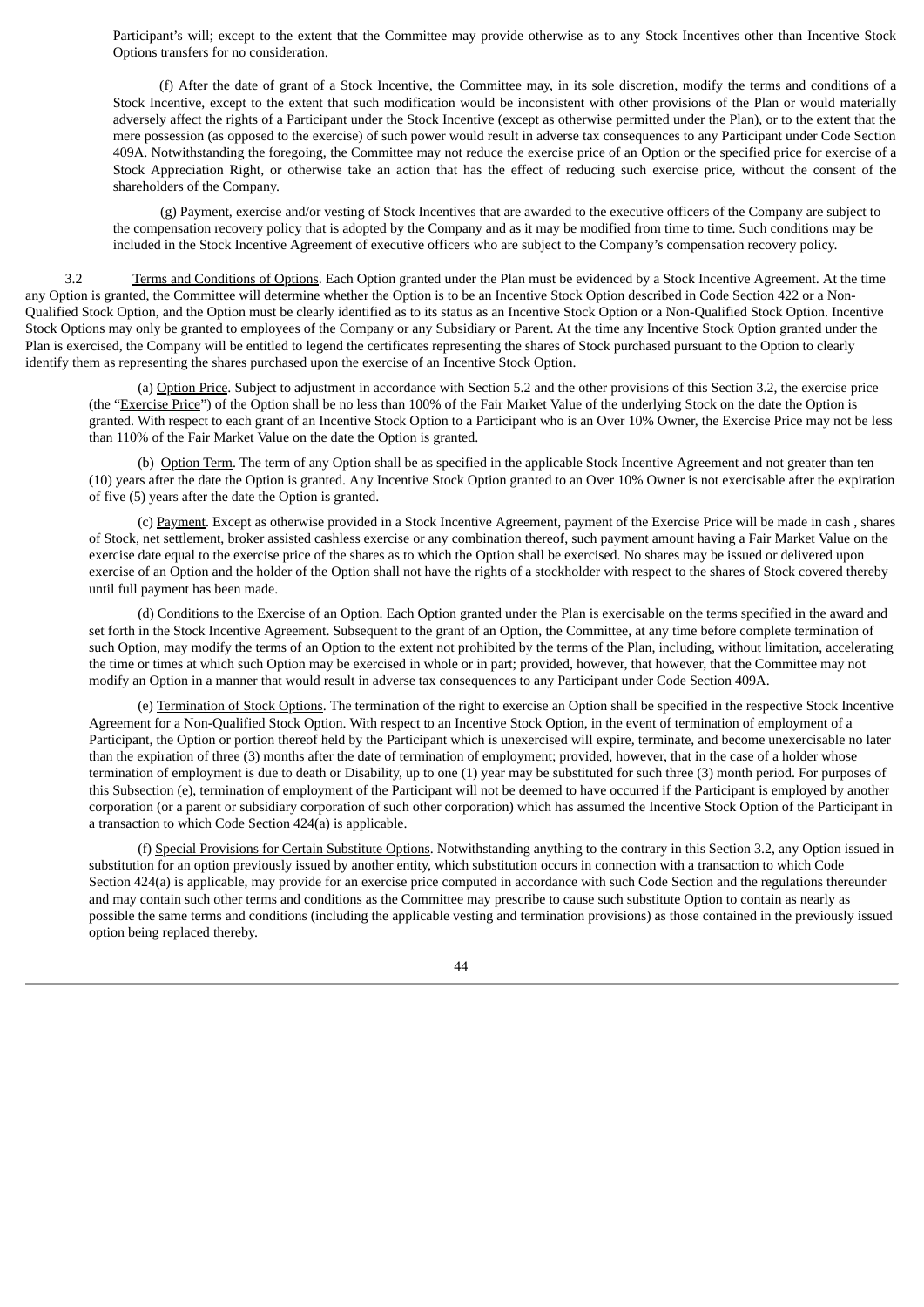3.3 Terms and Conditions of Stock Appreciation Rights. Each Stock Appreciation Right granted under the Plan must be evidenced by a Stock Incentive Agreement. A Stock Appreciation Right entitles the Participant to receive the excess of (1) the Fair Market Value of a specified or determinable number of shares of the Stock at the time of payment or exercise over (2) a specified or determinable price which may not be less than the Fair Market Value of the Stock on the date of grant. A Stock Appreciation Right granted in connection with a Stock Incentive may only be exercised to the extent that the related Stock Incentive has not been exercised, paid or otherwise settled.

(a) Settlement. Upon settlement of a Stock Appreciation Right, the Company must pay to the Participant the appreciation in cash or shares of Stock (valued at the aggregate Fair Market Value on the date of payment or exercise) as provided in the Stock Incentive Agreement or, in the absence of such provision, as the Committee may determine.

(b) Conditions to Exercise. Each Stock Appreciation Right granted under the Plan is exercisable or payable at such time or times, or upon the occurrence of such event or events, and in such amounts, as the Committee specifies in the Stock Incentive Agreement; provided, however, that subsequent to the grant of a Stock Appreciation Right, the Committee, at any time before complete termination of such Stock Appreciation Right, may accelerate the time or times at which such Stock Appreciation Right may be exercised or paid in whole or in part.

(c) Term. The term of each Stock Appreciation Right granted under the Plan shall be as specified in the applicable Stock Incentive Agreement and not greater than ten (10) years after the date the Stock Appreciation Right is granted under the Plan.

## 3.4 Terms and Conditions of Stock Awards.

(a) The number of shares of Stock subject to a Stock Award and restrictions or conditions on such shares, if any, will be as the Committee determines, and the certificate for such shares, if any, will bear evidence of any restrictions or conditions. Subsequent to the date of the grant of the Stock Award, the Committee has the power to permit, in its discretion, an acceleration of the expiration of an applicable restriction period with respect to any part or all of the shares awarded to a Participant.

(b) The Committee may require a cash payment from the Participant in an amount no greater than the aggregate Fair Market Value of the shares of Stock awarded determined at the date of grant in exchange for the grant of a Stock Award, including with respect to Stock Awards elected by directors in lieu of cash payment of director fees. The Committee may also grant a Stock Award without the requirement of a cash payment.

(c) Any cash dividends declared by the Company with respect to Stock that is covered by a Stock Award that is unvested will be accrued on behalf of the Participant. The right to receive such dividends will become vested at the time of the vesting of the respective shares Stock covered by the Stock Award. Upon the forfeiture of Stock under a Stock Award, the applicable cash dividends that have been accrued will also be forfeited.

3.5 Terms and Conditions of Dividend Equivalent Rights. A Dividend Equivalent Right entitles the Participant to receive payments from the Company in an amount determined by reference to any cash dividends paid on a specified number of shares of Stock to Company stockholders of record during the period such rights are effective. The Committee may impose such restrictions and conditions on any Dividend Equivalent Right as the Committee in its discretion shall determine, including the date any such right shall terminate and may reserve the right to terminate, amend or suspend any such right at any time.

(a) Payment. Payment in respect of a Dividend Equivalent Right may be made by the Company in cash or shares of Stock (valued at Fair Market Value as of the date payment is owed) as provided in the Stock Incentive Agreement or Stock Incentive Program, or, in the absence of such provision, as the Committee may determine.

(b) Conditions to Payment. Each Dividend Equivalent Right granted under the Plan is payable at such time or times, or upon the occurrence of such event or events, and in such amounts, as the Committee specifies in the applicable Stock Incentive Agreement or Stock Incentive Program; provided, however, that subsequent to the grant of a Dividend Equivalent Right, the Committee, at any time before complete termination of such Dividend Equivalent Right, may accelerate the time or times at which such Dividend Equivalent Right may be paid in whole or in part; provided, however, that the Committee shall not have such power to the extent that the mere possession (as opposed to the exercise) of such power would result in adverse tax consequences to any Participant under Code Section 409A. However, if Dividend Equivalent Rights are awarded in connection with another Stock Incentive then those Dividend Equivalent Rights shall be subject to the same restrictions as the underlying Stock Incentive. Except as set forth in the preceding sentence, Dividends and Dividend Equivalent Rights shall not be paid or accrued on Options or Stock Appreciation Rights.

3.6 Terms and Conditions of Performance Unit Awards. A Performance Unit Award shall entitle the Participant to receive, at a specified future date, payment of an amount equal to all or a portion of the value of a specified or determinable number of units (stated in terms of a designated or determinable dollar amount per unit) granted by the Committee. At the time of the grant, the Committee must determine the base value, of each unit, the number of units subject to a Performance Unit Award, and the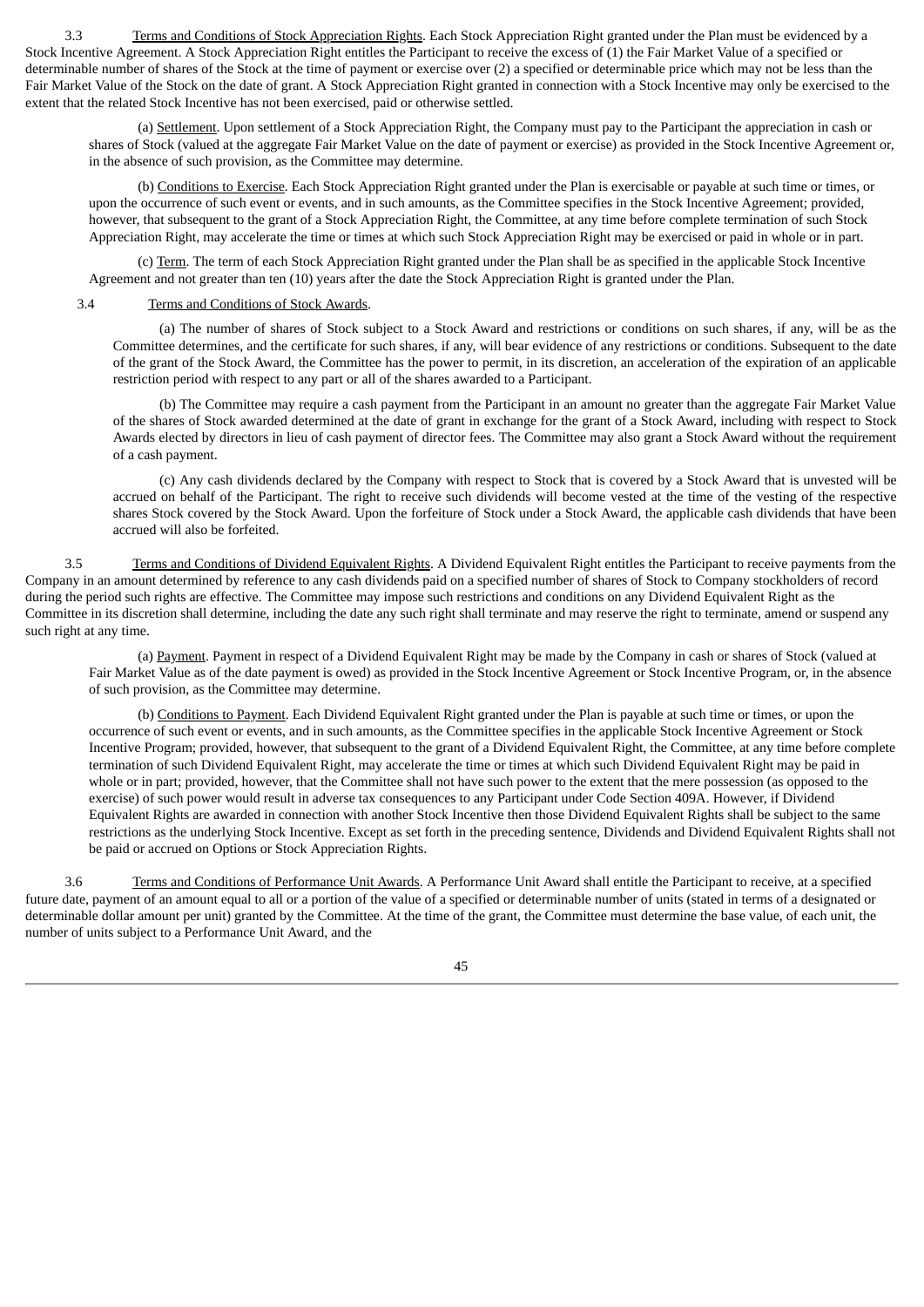performance goals applicable to the determination of the ultimate payment value of the Performance Unit Award. The Committee may provide for an alternate base value for each unit under certain specified conditions.

(a) Payment. Payment in respect of Performance Unit Awards, if any, may be made by the Company in cash or shares of Stock (valued at Fair Market Value as of the date payment is owed) as provided in the applicable Stock Incentive Agreement or Stock Incentive Program or, in the absence of such provision, as the Committee may determine.

(b) Conditions to Payment. Each Performance Unit Award granted under the Plan shall be payable at such time or times, or upon the occurrence of such event or events, and in such amounts, as the Committee may specify in the applicable Stock Incentive Agreement or Stock Incentive Program; provided, however, that subsequent to the grant of a Performance Unit Award, the Committee, at any time before complete termination of such Performance Unit Award, may accelerate the time or times at which such Performance Unit Award may be paid in whole or in part; provided, however, that the Committee shall not have such power to the extent that the mere possession (as opposed to the exercise) of such power would result in adverse tax consequences to any Participant under Code Section 409A.

3.7 Terms and Conditions of Restricted Stock Units. Restricted Stock Units shall entitle the Participant to receive, at a specified future date or event, payment of an amount equal to all or a portion of the Fair Market Value of a specified number of shares of Stock at the end of a specified period. At the time of the grant, the Committee will determine the factors which will govern the portion of the Restricted Stock Units so payable, including, at the discretion of the Committee, any performance criteria that must be satisfied as a condition to payment. Restricted Stock Unit awards containing performance criteria may be designated as performance share awards.

(a) Payment. Payment in respect of Restricted Stock Units, if any, may be made by the Company in cash or shares of Stock (valued at Fair Market Value as of the date payment is owed) as provided in the applicable Stock Incentive Agreement or Stock Incentive Program, or, in the absence of such provision, as the Committee may determine.

(b) Conditions to Payment. Each Restricted Stock Unit granted under the Plan is payable at such time or times, or upon the occurrence of such event or events, and in such amounts, as the Committee may specify in the applicable Stock Incentive Agreement or Stock Incentive Program; provided, however, that subsequent to the grant of a Restricted Stock Unit, the Committee, at any time before complete termination of such Restricted Stock Unit, may accelerate the time or times at which such Restricted Stock Unit may be paid in whole or in part; provided, however, that the Committee shall not have such power to the extent that the mere possession (as opposed to the exercise) of such power would result in adverse tax consequences to any Participant under Code Section 409A.

3.8 Treatment of Stock Incentives Upon Termination of Service. Except as otherwise provided by Plan Section 3.2(e), any award under this Plan to a Participant who has experienced a Termination of Service with the Company and its Affiliates may be cancelled, accelerated, paid or continued, as provided in the applicable Stock Incentive Agreement or Stock Incentive Program, or, as the Committee may otherwise determine to the extent not prohibited by the Plan. The portion of any award exercisable in the event of continuation or the amount of any payment due under a continued award may be adjusted by the Committee to reflect the Participant's period of service from the date of grant through the date of the Participant's Termination of Service or such other factors as the Committee determines are relevant to its decision to continue the award.

## **SECTION 4. RESTRICTIONS ON STOCK**

4.1 Custody of Shares. Shares of Stock that are awarded under a Stock Incentive will be issued in book form or held by the Company as custodian until such shares are no longer subject to a risk of forfeiture or otherwise restricted under the terms of the Stock Incentive Agreement.

4.2 Restrictions on Transfer. The Participant does not have the right to make or permit to exist any disposition of the shares of Stock issued pursuant to the Plan except as provided in the Plan or the applicable Stock Incentive Agreement or Stock Incentive Program. Any disposition of the shares of Stock issued under the Plan by the Participant not made in accordance with the Plan or the applicable Stock Incentive Agreement or Stock Incentive Program will be void. The Company will not recognize, or have the duty to recognize, any disposition not made in accordance with the Plan and the applicable Stock Incentive Agreement or Stock Incentive Program, and the shares so transferred will continue to be bound by the Plan and the applicable Stock Incentive Agreement or Stock Incentive Program.

#### **SECTION 5. GENERAL PROVISIONS**

5.1 Withholding. The Company must deduct from all cash distributions under the Plan any taxes required to be withheld by federal, state or local government. Whenever the Company proposes or is required to issue or transfer shares of Stock under the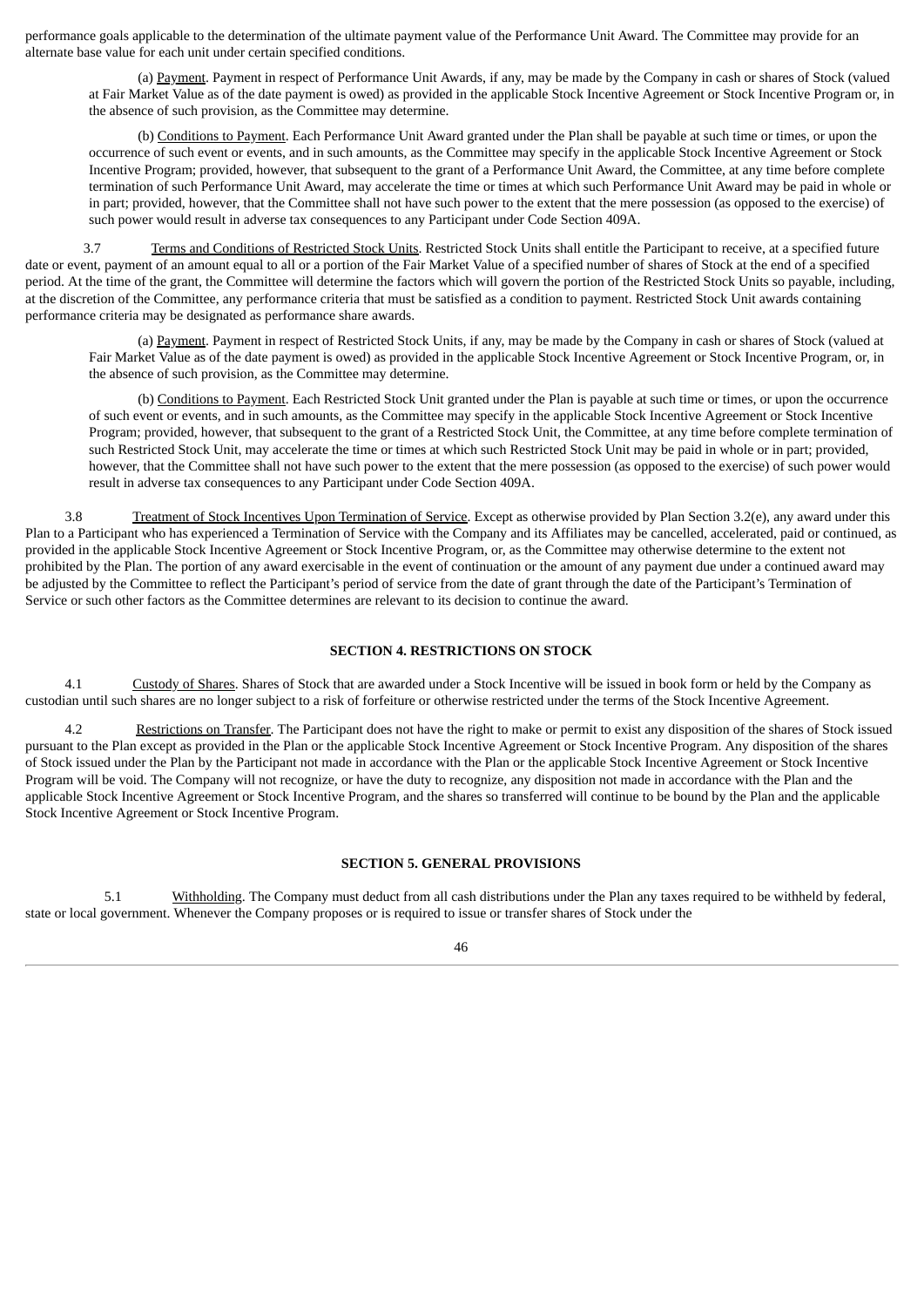Plan or upon the vesting of any Stock Incentive, the Company shall withhold or require the recipient to remit to the Company an amount sufficient to satisfy any federal, state and local tax withholding requirements prior to the delivery of shares of Stock upon the exercise or vesting of such Stock Incentive. The obligations of the Company under the Plan shall be conditional on such payment or arrangements, and the Company and its Affiliates shall, to the extent permitted by law, have the right to deduct any such taxes from any payment otherwise due to the Participant. The Committee may establish such procedures as it deems appropriate, including making irrevocable elections, for the settlement of withholding obligations with Stock or other cash payments due the Participant.

## 5.2 Changes in Capitalization; Merger; Liquidation.

(a) Adjustments to Shares. The number and kind of shares of Stock with respect to which Stock Incentives hereunder may be granted (both overall and individual limitations) and which are the subject of outstanding Stock Incentives, and the maximum number and exercise thereof, shall be adjusted as the Committee determines (in its sole discretion) to be appropriate, in the event that:

(1) the Company or an Affiliate effects on or more Stock dividends, Stock splits, reverse Stock splits, subdivisions, consolidations or other similar events;

(2) the Company or an Affiliate engages in a transaction to which Section 424 of the Code applies;

(3) there occurs any other event that in the judgment of the Committee necessitates such action;

provided, however, that if such an event occurs, the Committee shall make adjustments to the limits on Stock Incentives specified in Section 2.2 that are proportionate to the modifications of the Stock that are on account of such corporate changes. If any capital reorganization or reclassification of the capital stock of the Company or any consolidation or merger of the Company with another person, or the sale of all or substantially all the Company's assets to another person, shall be effected such that holders of Stock shall be entitled to receive stock, securities, or other property (including, without limitation, cash) with respect to or in exchange for Stock, then each holder of a Stock Incentive shall thereafter have the right to acquire in accordance with the terms and conditions specified herein and in the Stock Incentive Agreement such shares of stock, securities or other property (including, without limitation, cash) as would be issuable or payable in such reorganization, reclassification, consolidation, merger or sale with respect to or in exchange for a number of shares of Stock that could have been acquired immediately theretofore with respect to such Stock Incentive had such reorganization, reclassification, consolidation, merger or sale not taken place, subject to such adjustments as the Committee, in its sole discretion, shall determine to be appropriate.

(b) Substitution of Stock Incentives on Merger or Acquisition. The Committee may grant Stock Incentives in substitution for stock awards, stock options, stock appreciation rights or similar awards held by an individual who becomes an employee of the Company or an Affiliate in connection with a transaction to which Section 424(a) of the Code applies. The terms of such substituted Stock Incentives shall be determined by the Committee in its sole discretion, subject only to the limitations of Section 2.2.

(c) Dissolution or Liquidation. In the event of the proposed winding up, dissolution or liquidation of the Company, the Committee will notify each Participant, to the extent practicable, prior to the effective date of such proposed transaction. To the extent it has not been previously exercised or settled, all Stock Incentives will terminate immediately prior to the consummation of such transaction.(d) Effect of Certain Transactions. Unless expressly provided to the contrary in an applicable Stock Incentive Agreement, upon the consummation of a consolidation with or acquisition by another entity in a merger, consolidation, sale of all or substantially all of the Company's assets or the acquisition of all of the outstanding voting stock of the Company (whether or not such event which results in a Change in Control), the Committee shall in its sole discretion provide for one of the following measures with respect to outstanding Stock Incentives provided that the Committee will not be required to treat all Stock Incentives in a similar manner:

(1) The continuation or assumption of such outstanding Stock Incentives under the Plan by the Company (if it is the surviving entity) or by the surviving or acquirer entity or its direct or indirect parent;

(2) The substitution by the surviving or acquirer entity or its direct or indirect parent of share awards with substantially the same terms and economic value for such outstanding Stock Incentives;

(3) The expiration of such outstanding Stock Incentive to the extent not timely exercised or purchased by the date of the consummation of the transaction or other subsequent date designated by the Committee, after reasonable advance written notice thereof to the holder of such Stock Incentives and full acceleration of the vesting of the Stock Incentive;

(4) The cancellation of all or any portion of such outstanding Stock Incentive; *provided* that, with respect to "in-the-money" Options, such cancellation must be made in exchange for a payment in cash or common stock with a value equal to the excess of the Fair Market Value of the Stock subject to such Option or portion thereof being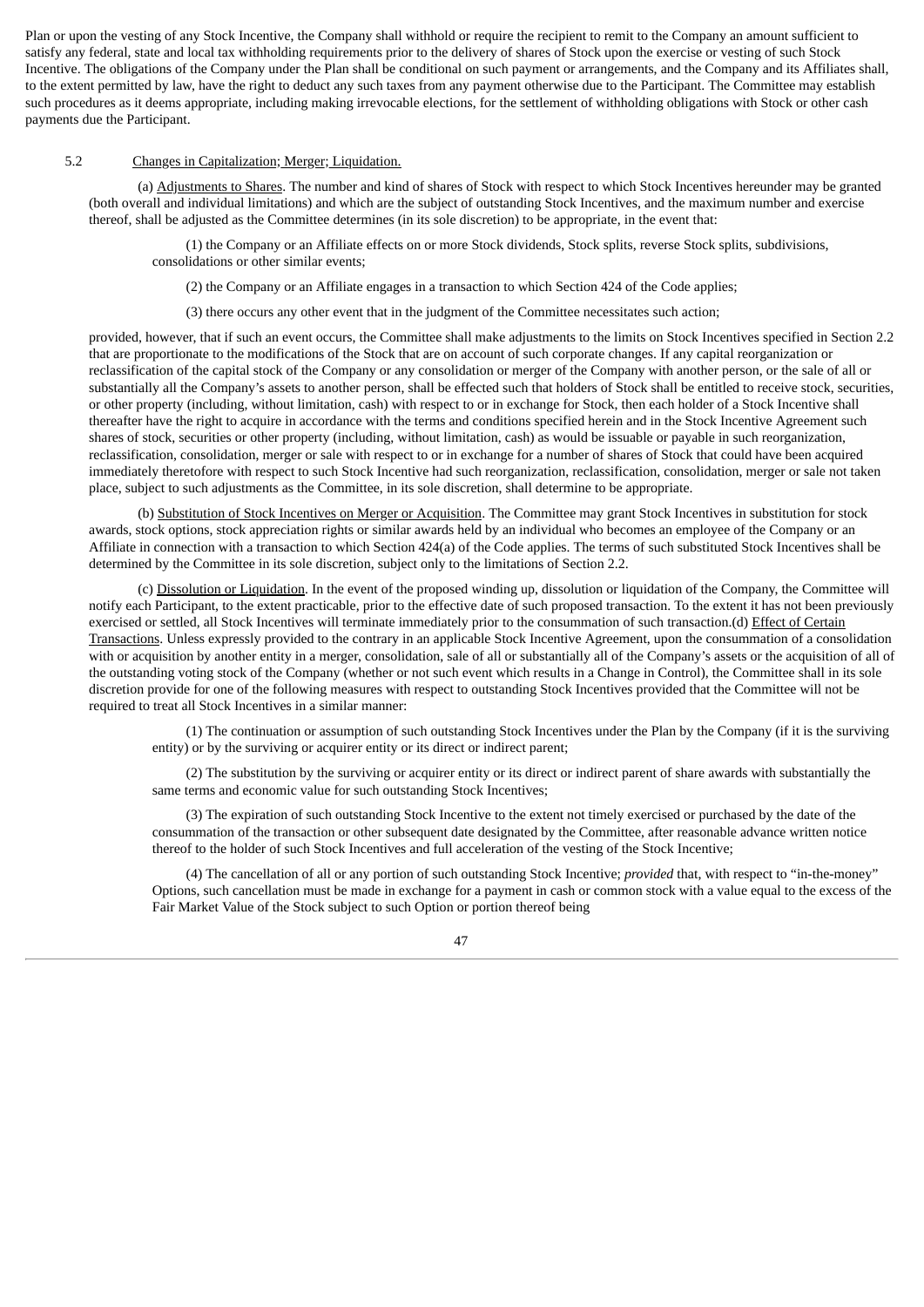canceled over the exercise or purchase price, if any, with respect to such Option or portion thereof being canceled; or

(5) The continuation of the outstanding Stock Incentives following a Change in Control without modification, provided that a Stock Incentive will be fully vested and exercisable in the event of a Termination of Service without Cause or the Participant resigns his or her position for Good Reason within one year of such Change in Control.

(e) The existence of the Plan and the Stock Incentives granted pursuant to the Plan shall not affect in any way the right or power of the Company to make or authorize any adjustment, reclassification, reorganization or other change in its capital or business structure, any merger or consolidation of the Company, any issue of debt or equity securities having preferences or priorities as to the Stock or the rights thereof, the dissolution or liquidation of the Company, any sale or transfer of all or any part of its business or assets, or any other corporate act or proceeding.

5.3 Compliance with Code. All Incentive Stock Options to be granted hereunder are intended to comply with Code Section 422, and all provisions of the Plan and all Incentive Stock Options granted hereunder must be construed in such manner as to effectuate that intent.

5.4 Right to Terminate Employment or Service; No Shareholder Rights. Nothing in the Plan or in any Stock Incentive Agreement confers upon any Participant the right to continue as an officer, employee, director, or consultant of the Company or any of its Affiliates or affect the right of the Company or any of its Affiliates to terminate the Participant's employment or services at any time. The holder of a Stock Option or a Stock Incentive Agreement has, as such, none of the rights of a stockholder.

5.5 Non-Alienation of Benefits. Other than as provided herein, no benefit under the Plan may be subject in any manner to anticipation, alienation, sale, transfer, assignment, pledge, encumbrance or charge; and any attempt to do so shall be void. No such benefit may, prior to receipt by the Participant, be in any manner liable for or subject to the debts, contracts, liabilities, engagements or torts of the Participant.

Restrictions on Delivery and Sale of Shares; Legends. Each Stock Incentive is subject to the condition that if at any time the Committee, in its discretion, shall determine that the listing, registration or qualification of the shares covered by such Stock Incentive upon any securities exchange or under any state or federal law is necessary or desirable as a condition of or in connection with the granting of such Stock Incentive or the purchase or delivery of shares thereunder, the delivery of any or all shares pursuant to such Stock Incentive may be withheld unless and until such listing, registration or qualification shall have been effected. If a registration statement is not in effect under the Securities Act of 1933, as amended, or any applicable state securities laws with respect to the shares of Stock purchasable or otherwise deliverable under Stock Incentives then outstanding, the Committee may require, as a condition of exercise of any Option or as a condition to any other delivery of Stock pursuant to a Stock Incentive, that the Participant or other recipient of a Stock Incentive represent, in writing, that the shares received pursuant to the Stock Incentive are being acquired for investment and not with a view to distribution and agree that the shares will not be disposed of except pursuant to an effective registration statement, unless the Company shall have received an opinion of counsel that such disposition is exempt from such requirement under the Securities Act of 1933, as amended, and any applicable state securities laws. The Company may include on certificates representing shares delivered pursuant to a Stock Incentive such legends referring to the foregoing representations or restrictions or any other applicable restrictions on resale as the Company, in its discretion, shall deem appropriate.

5.7 Listing and Legal Compliance. The Committee may suspend the exercise or payment of any Stock Incentive so long as it determines that securities exchange listing or registration or qualification under any securities laws is required in connection therewith and has not been completed on terms acceptable to the Committee.

5.8 Clawback of Benefits. The Committee shall have full authority to establish and implement any policies and procedures it deems appropriate to provide for clawback or recoupment of Stock Incentives. Pursuant to such policies and procedures, among other things, the Committee may require forfeiture of any Stock Incentive, repayment of any Stock Incentive (or proceeds therefrom), or recoupment from other payments otherwise due to the Participant or beneficiary. Notwithstanding anything to the contrary contained herein, the Committee may, to the extent permitted by applicable law and stock exchange rules or by any applicable Company policy or arrangement, cancel or require reimbursement of any Stock Incentives granted to a Participant or any shares of Stock issued or cash received upon vesting, exercise or settlement of any such Stock Incentives or sale of shares underlying such Stock Incentives.

## 5.9 Code Section 409A.

(a) The Stock Incentive Agreement for any Stock Incentive that the Committee reasonably determines to constitute a "nonqualified deferred compensation plan" under Section 409A of the Code, and the provisions of the Plan applicable to that Stock Incentive, shall be construed in a manner consistent with the applicable requirements of Section 409A of the Code,

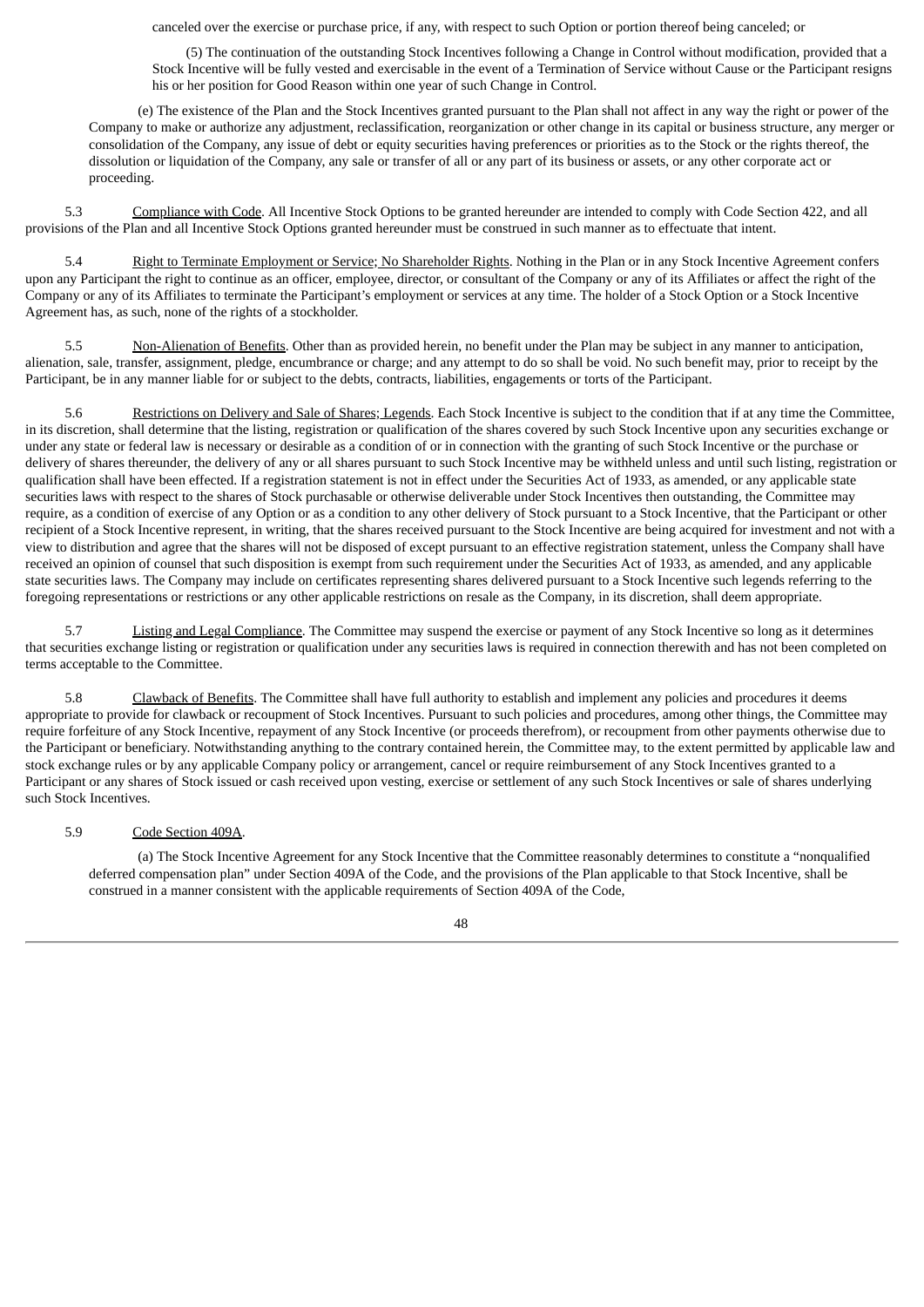and the Committee, in its sole discretion and without the consent of any Participant, may amend any Stock Incentive Agreement (and the provisions of the Plan applicable thereto) if and to the extent that the Committee determines that such amendment is necessary or appropriate to comply with the requirements of Section 409A of the Code.

(b) Any Stock Incentive that constitutes a "nonqualified deferred compensation plan" under Section 409A of the Code shall be subject to the following additional requirements, if and to the extent required to comply with Section 409A of the Code:

(1) Payments may be made only upon (u) the Participant's "separation from service", (v) the date the Participant becomes "disabled", (w) the Participant's death, (x) a "specified time (or pursuant to a fixed schedule)" specified in the Stock Incentive Agreement at the date of the deferral of such compensation, (y) a "change in the ownership or effective control of the corporation, or in the ownership of a substantial portion of the assets" of the Company, or (z) the occurrence of an "unforeseeable emergency";

(2) The time or schedule for any payment of the deferred compensation may not be accelerated, except to the extent provided in applicable Treasury Regulations or other applicable guidance issued by the Internal Revenue Service;

(3) Any elections with respect to the deferral of such compensation or the time and form of distribution of such deferred compensation shall comply with the requirements of Section 409A(a)(4) of the Code; and

(4) In the case of any Participant who is "specified employee", a distribution on account of a "separation from service" may not be made before the date which is six months after the date of the Participant's "separation from service" (or, if earlier, the date of the Participant's death). For purposes of the foregoing, the terms in quotations shall have the same meanings as those terms have for purposes of Section 409A of the Code, and the limitations set forth herein shall be applied in such manner (and only to the extent) as shall be necessary to comply with any requirements of Section 409A of the Code that are applicable to the Award.

(c) Notwithstanding the foregoing, or any provision of this Plan or any Stock Incentive Agreement, the Company does not make any representation to any Participant or beneficiary that any Stock Incentives made pursuant to this Plan are exempt from, or satisfy, the requirements of, Section 409A, and the Company shall have no liability or other obligation to indemnify or hold harmless the Participant or any beneficiary for any tax, additional tax, interest or penalties that the Participant or any beneficiary may incur in the event that any provision of this Plan, or any Stock Incentive Agreement, or any amendment or modification thereof, or any other action taken with respect thereto, is deemed to violate any of the requirements of Section 409A.

5.10 Termination and Amendment of the Plan. The Board of Directors may amend or terminate this Plan at any time; provided, however, an amendment that would have a material adverse effect on the rights of a Participant under an outstanding Stock Incentive is not valid with respect to such Stock Incentive without the Participant's consent, except as necessary for Stock Incentives to satisfy the conditions imposed under the Code; and provided, further, that the stockholders of the Company must approve, in general meeting:

(a) 12 months before or after the date of adoption, any amendment that increases the aggregate number of shares of Stock that may be issued under Incentive Stock Options or changes the employees (or class of employees) eligible to receive Incentive Stock Options;

(b) before the effective date thereof, any amendment that increases the number of shares in the aggregate which may be issued pursuant to Stock Incentives granted under the Plan, or increases the period during which Stock Incentives may be granted or exercised; and

(c) any amendment that is subject to approval of shareholders under the rules of the exchange or trading system on which Stock becomes traded.

5.11 Incentive Stock Option Approval. Incentive Stock Options may be issued under this Plan for a period of ten years from the earlier of the date the Plan is adopted by the Board of Directors or approved by the Company's shareholders.

5.12 Choice of Law. The laws of the State of Tennessee shall govern the Plan, to the extent not preempted by federal law, without reference to the principles of conflict of laws.

5.13 Effective Date of Plan. The Plan shall be effective on April 23, 2021 (the "Effective Date"), the date it was approved by the shareholders of the Company and terminate on the tenth anniversary of the Effective Date. Awards outstanding upon expiration of the Plan shall remain in effect until they have been exercised or terminated, or have expired.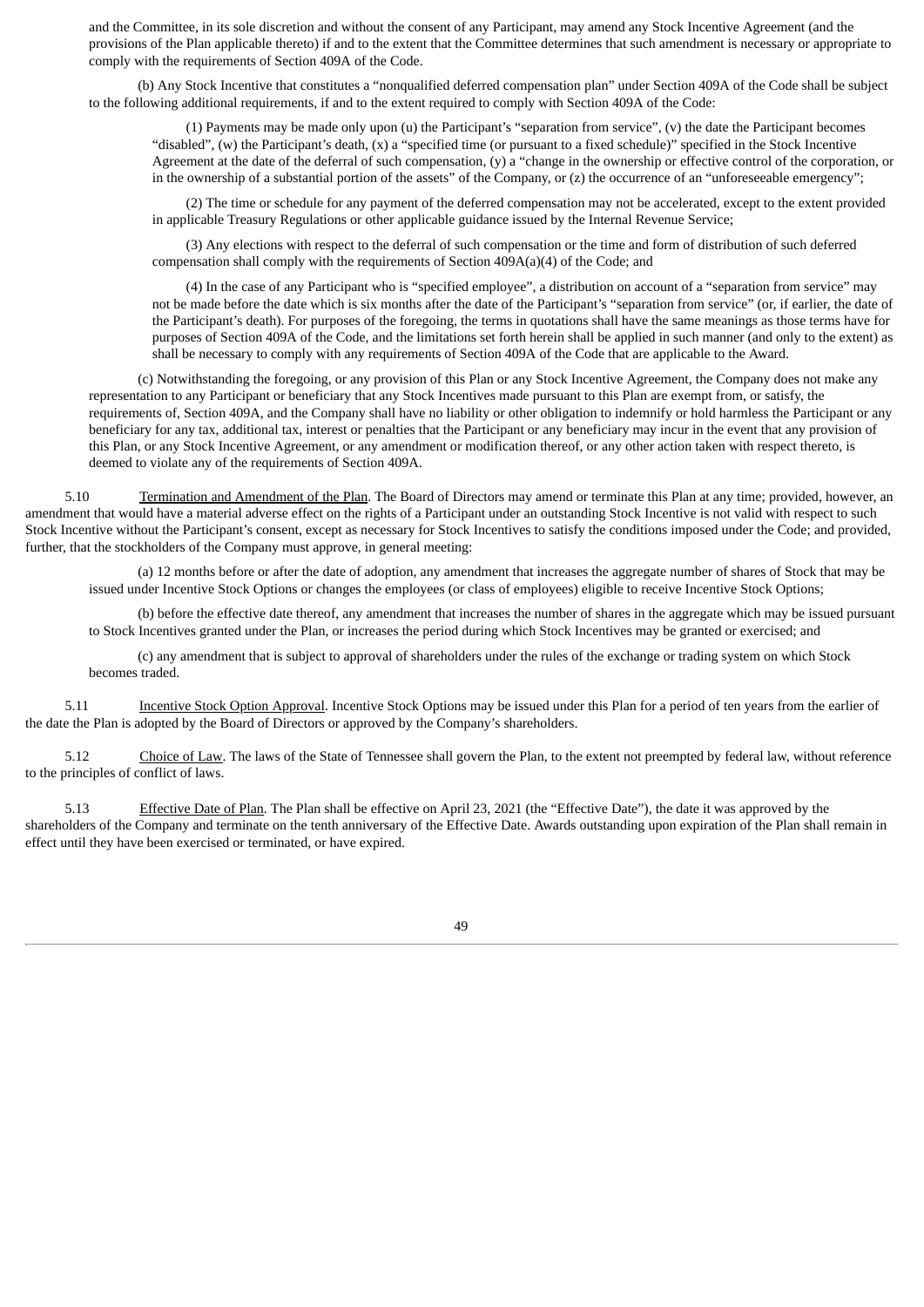CAPSTAR

P.O. BOX 8716, CARY, NC 27512-9601



## **CONTROL NUMBER**

<-- Please fold here - Do not separate ->

## **Capstar Financial Holdings, Inc.**

#### **Annual Meeting of Stockholders**

For Stockholders as of March 16, 2021

TIME: Friday, April 23, 2021 09:00 AM, Central Time

PLACE: Meeting to be held live via the internet -

please visit www.proxydocs.com/CSTR for more details

#### This proxy is being solicited on behalf of the Board of Directors

The undersigned hereby appoints Timothy K. Schools and Steven E. Groom, and each or either of them, as the true and lawful attorneys of the<br>undersigned, with full power of substitution and revocation, and authorizes them, Financial Holdings, Inc. which the undersigned is entitled to vote at said meeting and any adjournment thereof upon the matters specified and upon<br>such other matters as may be properly brought before the meeting or any adj to vote in their discretion on such other matters as may properly come before the meeting and revoking any proxy heretofone given

THE SHARES REPRESENTED BY THIS PROXY WILL BE VOTED AS DIRECTED OR, IF NO DIRECTION IS GIVEN, SHARES WILL BE VOTED IDENTICAL TO THE BOARD OF DIRECTORS RECOMMENDATION. This proxy, when properly executed, will be voted in the manner directed herein.<br>In their discretion, the Named Proxies are authorized to vote upon such other matters tha postponement thereof.

Prociss delivered by mail must be received by 11:59 P.M. Eastern Time on April 22, 2021, and proxies submitted by the Internet or telephone must be<br>neceived by 9:05 A.M. Central Time on April 23, 2021.

You are encouraged to specify your choice by marking the appropriate box (SEE REVERSE SIDE) but you need not mark any box if you wish to vote in<br>accordance with the Board of Directors' recommendation. The Named Prosies can this card.

PLEASE BE SURE TO SIGN AND DATE THIS PROXY CARD AND MARK ON THE REVERSE SIDE

Copyright @ 2021 Mediant Communications Inc. All Rights Reserved